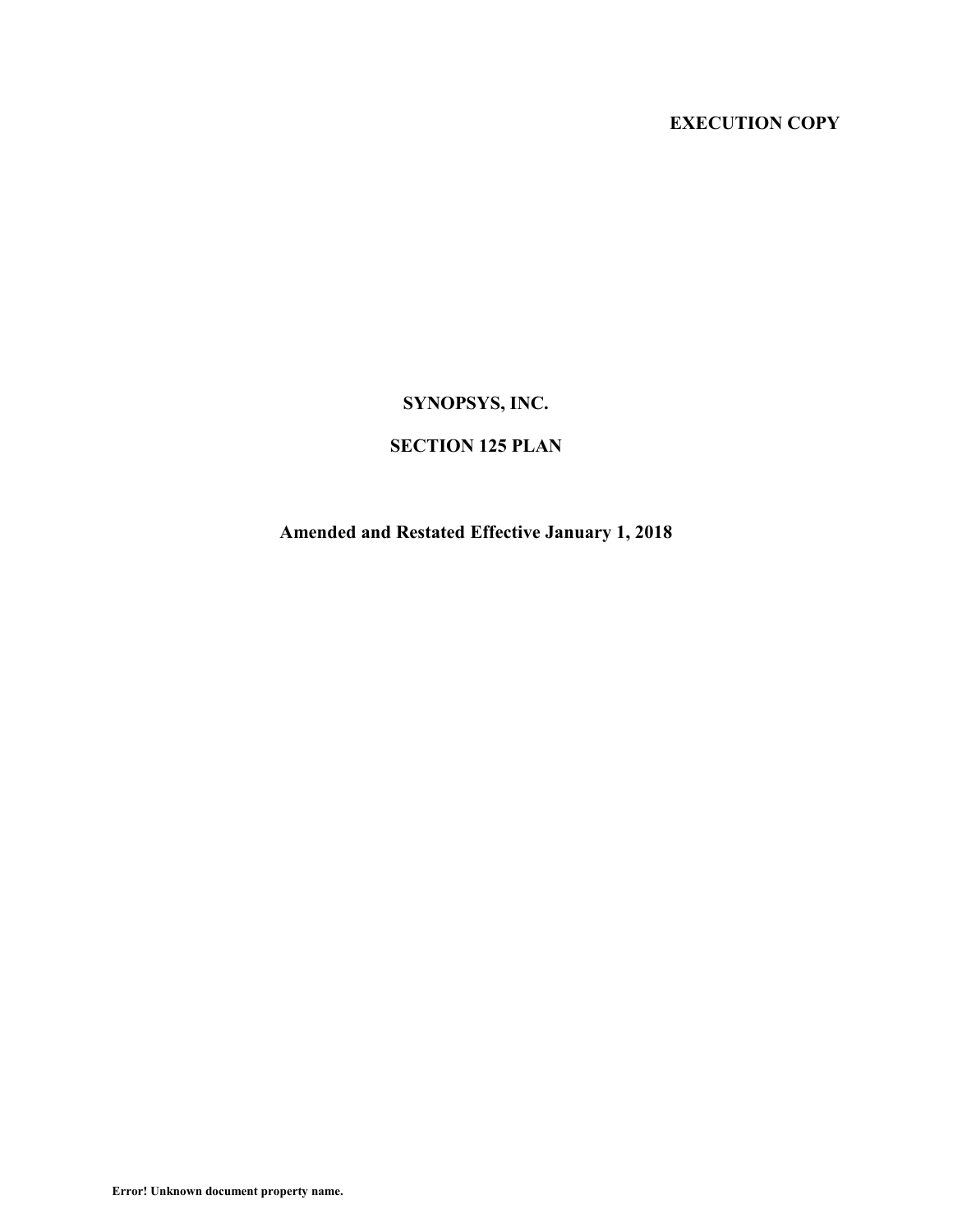# **TABLE OF CONTENTS**

| 2.1<br>2.2 |                                                              |  |
|------------|--------------------------------------------------------------|--|
| 2.3        |                                                              |  |
| 2.4        |                                                              |  |
| 2.5        |                                                              |  |
| 2.6        |                                                              |  |
| 2.7        |                                                              |  |
|            |                                                              |  |
| 2.8        |                                                              |  |
| 2.9        |                                                              |  |
| 2.10       |                                                              |  |
| 2.11       |                                                              |  |
| 2.12       |                                                              |  |
| 2.13       |                                                              |  |
| 2.14       |                                                              |  |
| 2.15       |                                                              |  |
| 2.16       |                                                              |  |
| 2.1        |                                                              |  |
| 2.2        |                                                              |  |
| 2.3        |                                                              |  |
| 2.4        |                                                              |  |
| 2.5        |                                                              |  |
| 2.6        |                                                              |  |
| 2.7        |                                                              |  |
| 2.8        |                                                              |  |
| 2.9        | "Limited Purpose Health Care Reimbursement Account" 4        |  |
| 2.10       | "Limited Purpose Health Care Reimbursement Account Program"4 |  |
| 2.11       |                                                              |  |
| 2.12       |                                                              |  |
| 2.13       |                                                              |  |
| 2.14       |                                                              |  |
| 2.15       |                                                              |  |
| 2.16       |                                                              |  |
| 2.17       |                                                              |  |
| 2.18       |                                                              |  |
| 2.19       |                                                              |  |
|            |                                                              |  |
| 3.1        |                                                              |  |
| 3.2        |                                                              |  |
|            |                                                              |  |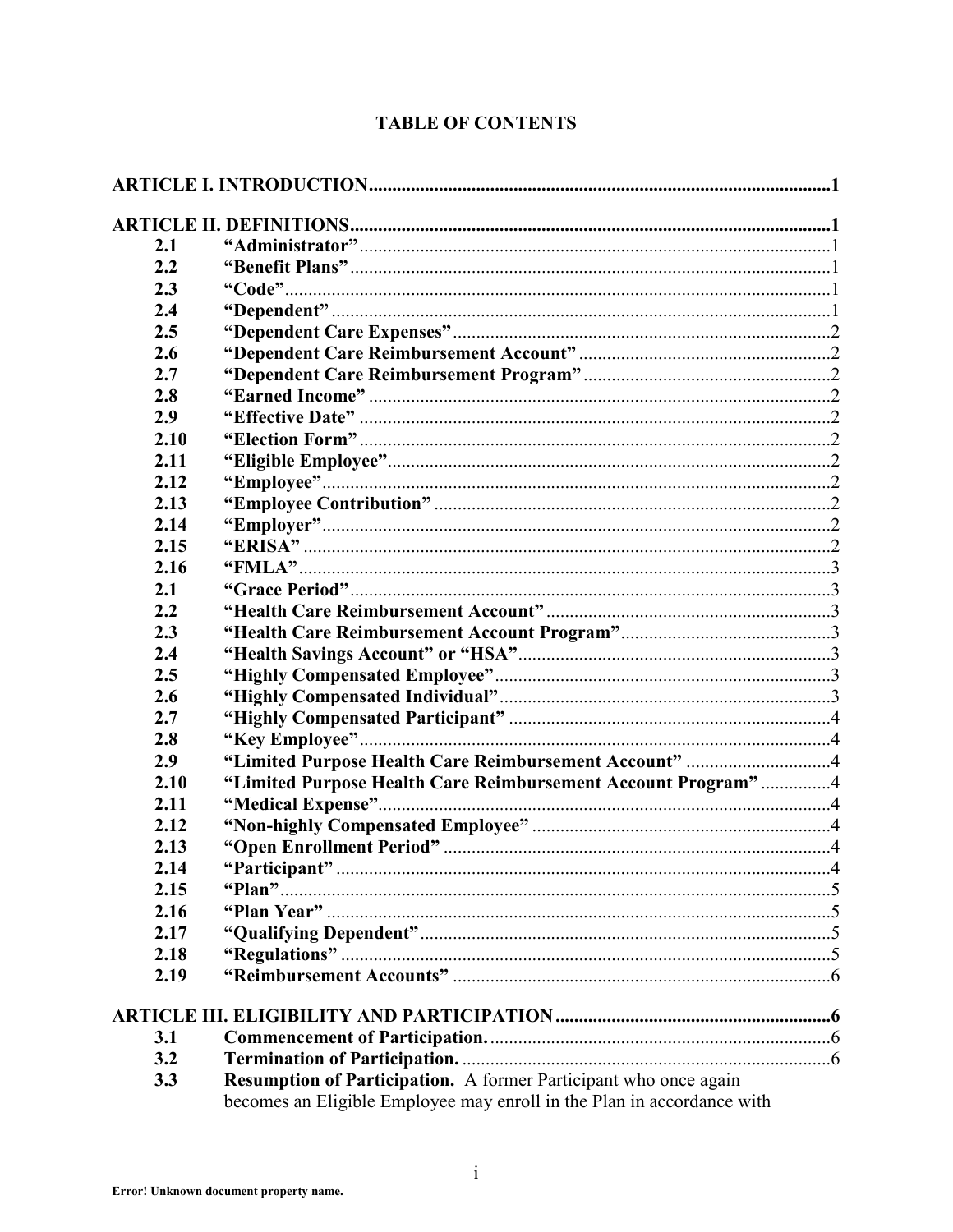|     | Article V. Further, a former Participant who at all times remains an Eligible |  |
|-----|-------------------------------------------------------------------------------|--|
|     | Employee may enroll in the Plan in accordance with Sections 5.3 and 5.5. 6    |  |
| 3.4 |                                                                               |  |
|     |                                                                               |  |
| 4.1 |                                                                               |  |
| 4.2 |                                                                               |  |
| 4.3 |                                                                               |  |
|     |                                                                               |  |
|     |                                                                               |  |
| 5.1 |                                                                               |  |
| 5.2 |                                                                               |  |
| 5.3 |                                                                               |  |
| 5.4 |                                                                               |  |
| 5.5 | Irrevocability of Election by the Participant During the Plan Year            |  |
| 5.6 |                                                                               |  |
|     |                                                                               |  |
| 6.1 |                                                                               |  |
| 6.2 |                                                                               |  |
|     |                                                                               |  |
|     | ARTICLE VII. DEPENDENT CARE REIMBURSEMENT ACCOUNT PROGRAM9                    |  |
| 7.1 |                                                                               |  |
| 7.2 |                                                                               |  |
| 7.3 |                                                                               |  |
| 7.4 |                                                                               |  |
| 7.5 |                                                                               |  |
| 7.6 |                                                                               |  |
| 7.7 | Dependent Care Reimbursement Account Program Claims10                         |  |
| 7.8 |                                                                               |  |
| 7.9 |                                                                               |  |
|     | <b>ARTICLE VIII. HEALTH CARE REIMBURSEMENT ACCOUNT PROGRAM11</b>              |  |
| 8.1 |                                                                               |  |
| 8.2 |                                                                               |  |
| 8.3 |                                                                               |  |
| 8.4 |                                                                               |  |
| 8.5 |                                                                               |  |
| 8.6 |                                                                               |  |
| 8.7 |                                                                               |  |
| 8.8 |                                                                               |  |
| 8.9 |                                                                               |  |
|     |                                                                               |  |
|     | <b>ARTICLE IX. LIMITED PURPOSE HEALTH CARE REIMBURSEMENT ACCOUNT</b>          |  |
|     |                                                                               |  |
| 9.1 |                                                                               |  |
| 9.2 |                                                                               |  |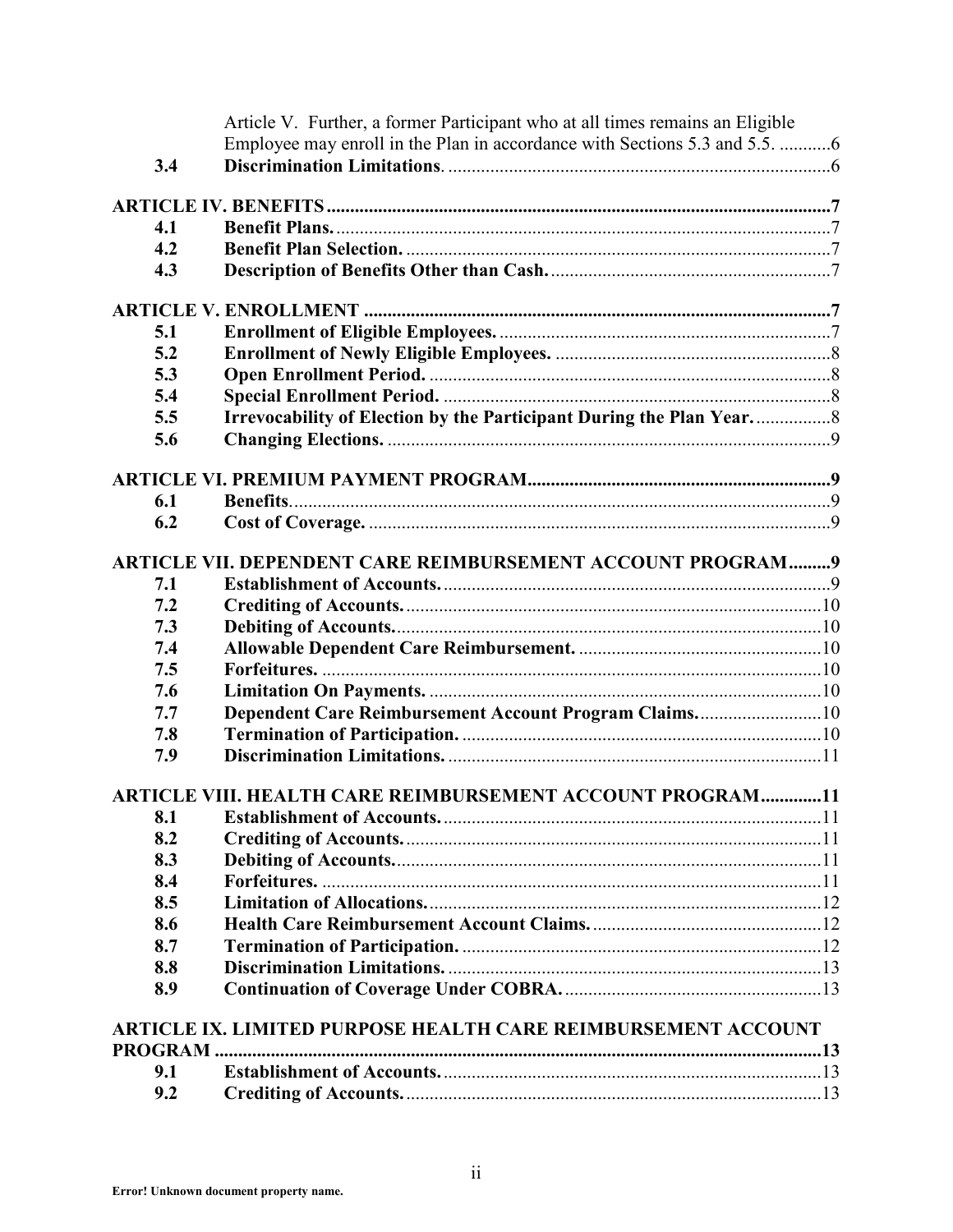| 9.3  |                                                                   |  |
|------|-------------------------------------------------------------------|--|
| 9.4  |                                                                   |  |
| 9.5  |                                                                   |  |
| 9.6  | Limited Purpose Health Care Reimbursement Account Claims. 14      |  |
| 9.7  |                                                                   |  |
| 9.8  |                                                                   |  |
| 9.9  |                                                                   |  |
|      |                                                                   |  |
|      |                                                                   |  |
| 10.1 |                                                                   |  |
| 10.2 |                                                                   |  |
| 10.3 |                                                                   |  |
| 10.4 |                                                                   |  |
| 10.5 |                                                                   |  |
|      |                                                                   |  |
|      |                                                                   |  |
| 11.1 |                                                                   |  |
| 11.2 |                                                                   |  |
|      |                                                                   |  |
| 12.1 |                                                                   |  |
| 12.2 |                                                                   |  |
| 12.3 | Health Care Reimbursement Account Program and Limited Purpose     |  |
|      | Health Care Reimbursement Account Program Claims Procedure18      |  |
| 12.4 |                                                                   |  |
| 12.5 | Named Fiduciary For The Health Care Reimbursement Account         |  |
|      | Program and the Limited Purpose Health Care Reimbursement Account |  |
|      |                                                                   |  |
| 12.6 | <b>General Fiduciary Responsibilities Under The Health Care</b>   |  |
|      | Reimbursement Account Program and the Limited Purpose Health Care |  |
|      |                                                                   |  |
| 12.7 |                                                                   |  |
|      |                                                                   |  |
|      |                                                                   |  |
|      |                                                                   |  |
| 14.1 |                                                                   |  |
| 14.2 |                                                                   |  |
|      |                                                                   |  |
|      |                                                                   |  |
| 15.1 |                                                                   |  |
| 15.2 |                                                                   |  |
| 15.3 |                                                                   |  |
| 15.4 |                                                                   |  |
| 15.5 |                                                                   |  |
| 15.6 |                                                                   |  |
| 15.7 |                                                                   |  |
|      |                                                                   |  |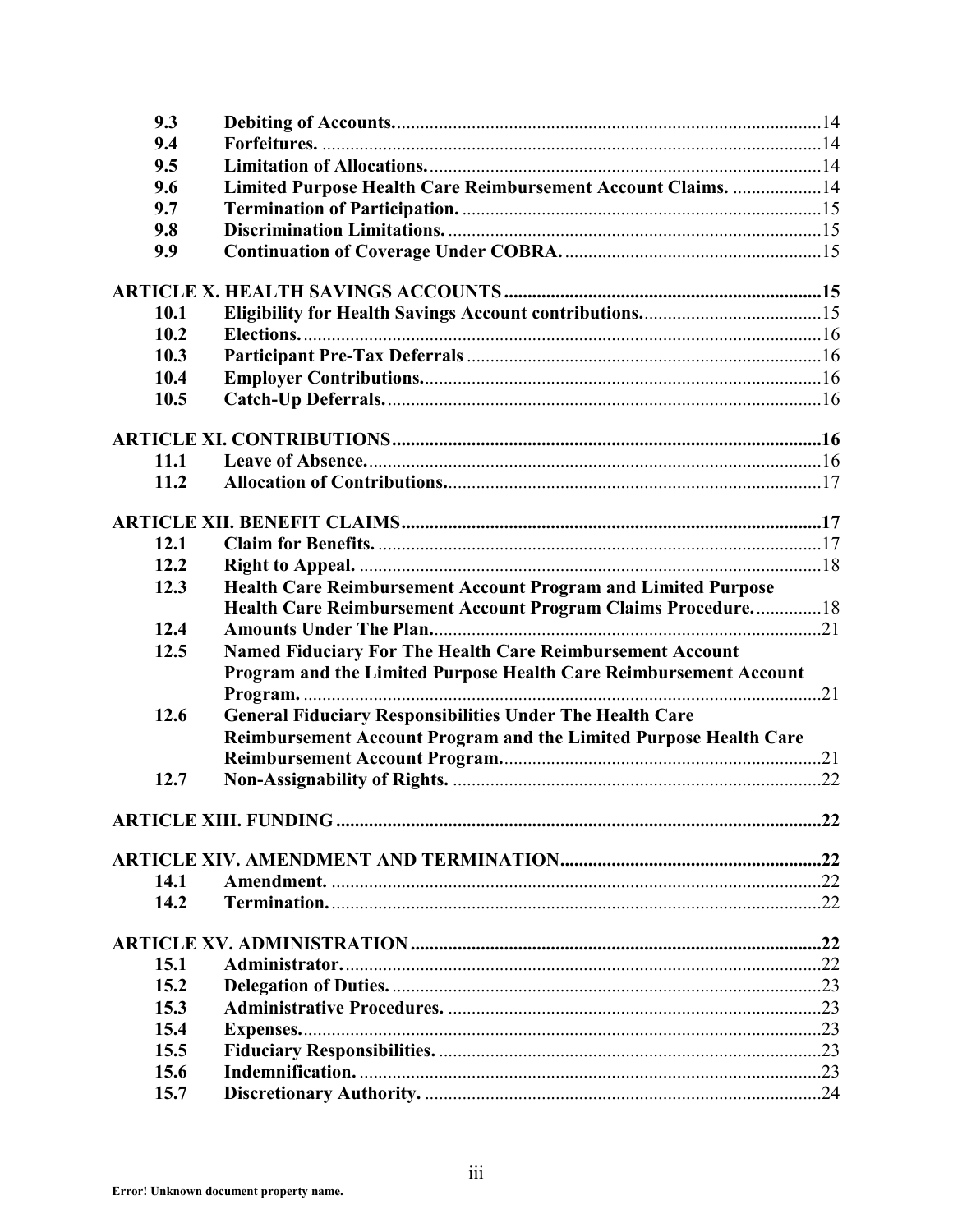| 16.1  |                                                                |  |
|-------|----------------------------------------------------------------|--|
| 16.2  |                                                                |  |
| 16.3  |                                                                |  |
| 16.4  |                                                                |  |
| 16.5  |                                                                |  |
| 16.6  |                                                                |  |
| 16.7  |                                                                |  |
| 16.8  |                                                                |  |
| 16.9  |                                                                |  |
| 16.10 |                                                                |  |
|       |                                                                |  |
|       | <b>EXHIBIT B HIPAA PRIVACY AND SECURITY PROVISIONS B-1</b>     |  |
|       | <b>EXHIBIT C EVENTS WHICH MAY PERMIT AN EMPLOYEE TO CHANGE</b> |  |
|       |                                                                |  |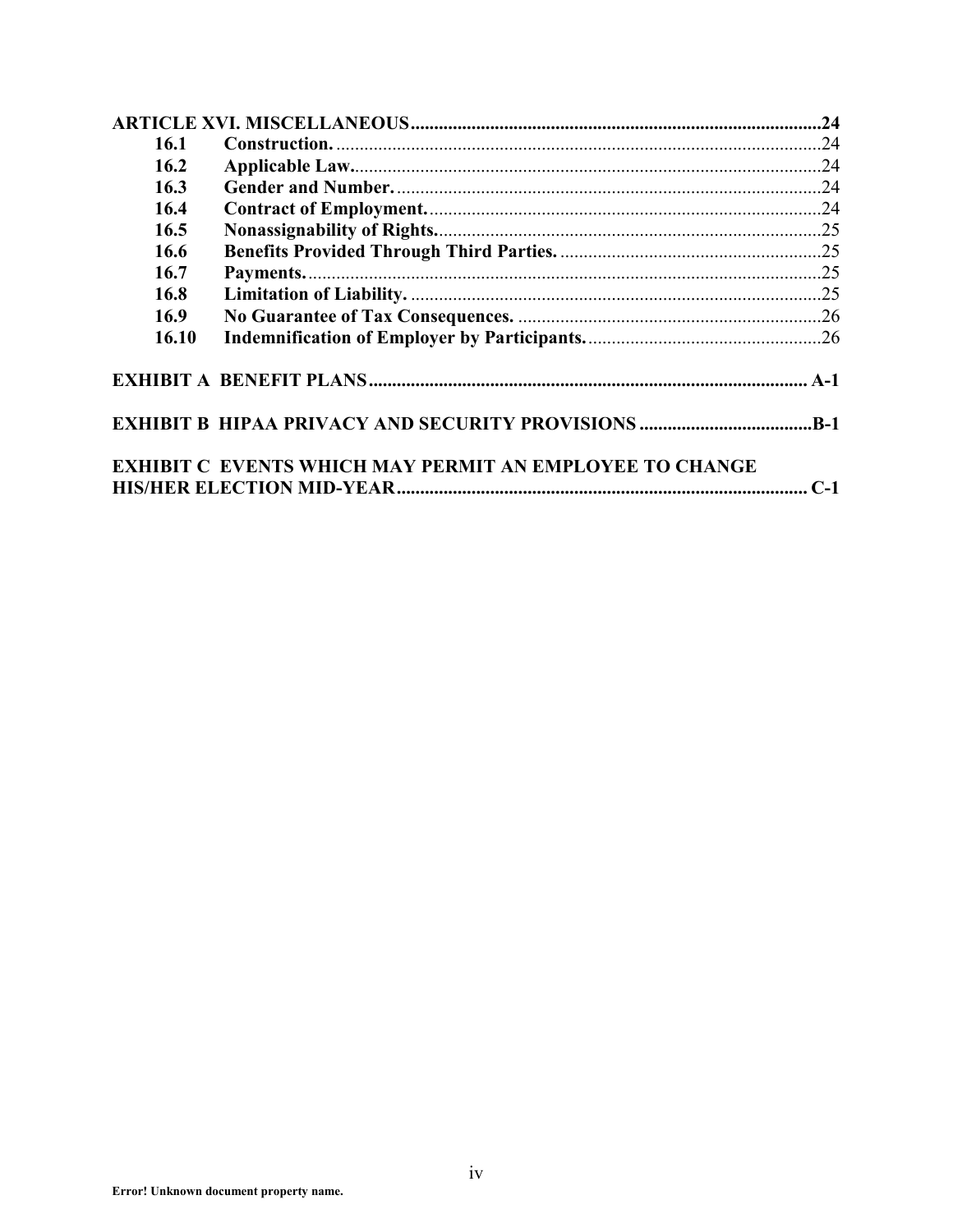#### **SYNOPSYS, INC. SECTION 125 PLAN**

#### **Amended and Restated Effective January 1, 2018**

#### **ARTICLE I.**

#### **INTRODUCTION**

This Plan has been established by Synopsys, Inc. ("Employer") for the benefit of Eligible Employees of the Employer. It is the intention of the Employer that the Plan qualify as a cafeteria plan within the meaning of Section 125 of the Code, a general purpose medical expense reimbursement plan and a limited purpose medical expense reimbursement plan under Section 105(h) of the Code, and a dependent care assistance plan under Section 129 of the Code. The Plan also allows the Employer and Eligible Employees to make pre-tax contributions to health savings accounts pursuant to Section 223 of the Code. The purpose of the Plan is to provide Participants with a choice between cash compensation and nontaxable fringe benefits to be made available under separate health and welfare benefit plans maintained by the Employer. The Plan is amended and restated in its entirety effective January 1, 2018.

### **ARTICLE II.**

### **DEFINITIONS**

The following words and phrases, when used in this Plan, shall have the following meanings.

**2.1 "Administrator"** shall mean the Employer, which shall discharge its responsibilities as Administrator through any individual, committee, or other entity on whom the Employer has delegated responsibilities to either directly or indirectly.

**2.2 "Benefit Plans"** shall mean any of the health care benefit plans or welfare benefit plans sponsored by the Employer for the benefit of its Employees and listed on Exhibit A attached hereto.

**2.3 "Code"** shall mean the Internal Revenue Code of 1986, as amended from time to time.

**2.4 "Dependent"** shall mean for the programs of this Plan other than the Dependent Care Reimbursement Account, the Eligible Employee's child as defined in Code section 152(f)(1) who is under age 26 and the Eligible Employees spouse and any other dependents as defined in Code section 152.

For purposes of the Dependent Care Reimbursement Account, "Dependent" means a Qualifying Dependent as defined in Section 2.32 of this Plan.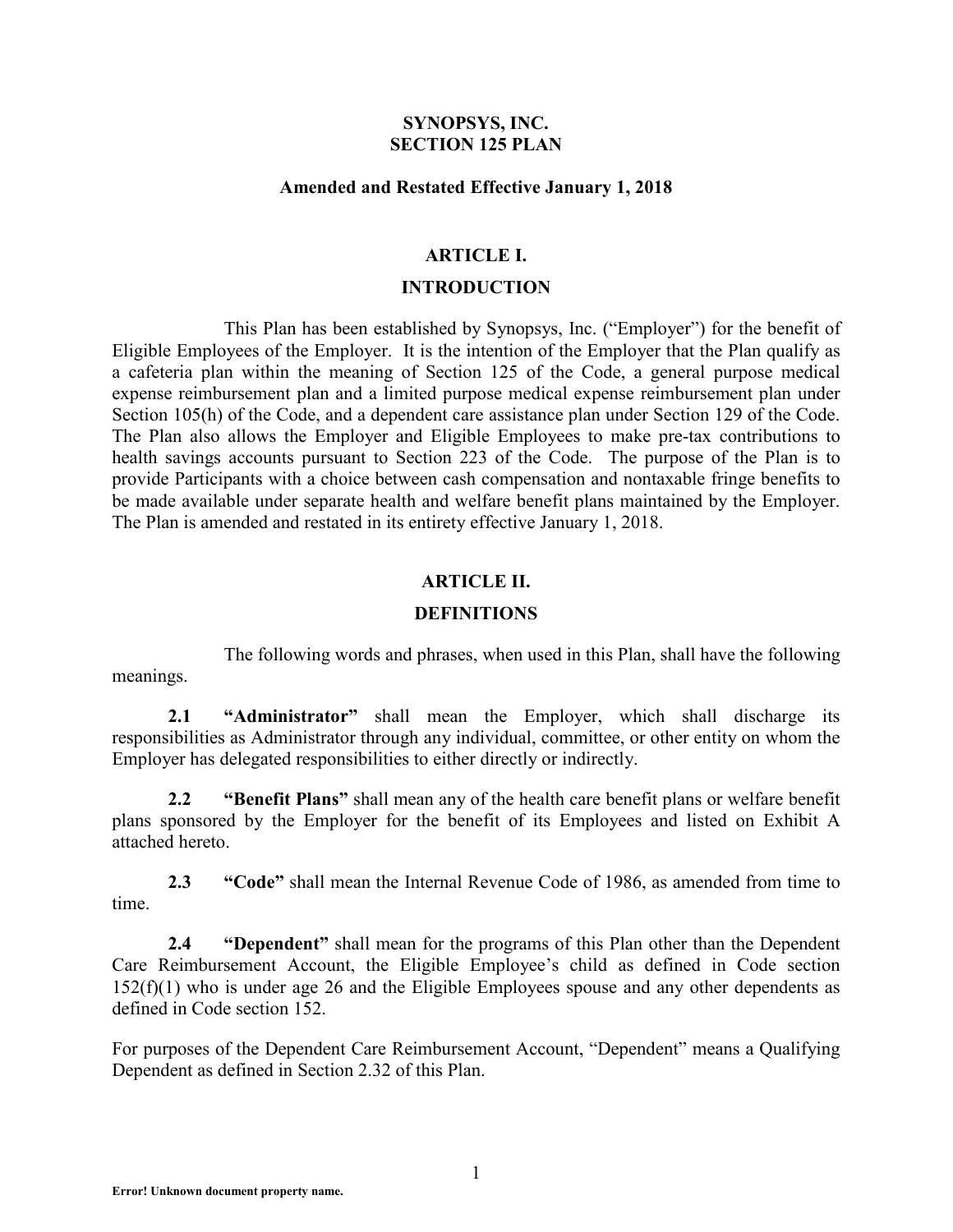**2.5 "Dependent Care Expenses"** shall mean the amounts paid for expenses incurred by a Qualifying Dependent by a Participant for those services, which if paid by the Participant would be considered employment related expenses under Section 21(b)(2) of the Code. Dependent Care Expenses of a Participant shall not include amounts paid for services provided by a child of such Participant who is under the age of 19 at the close of the Participant's tax year pursuant to Section 129(c) of the Code or by an individual who is a dependent of such Participant or such Participant's spouse.

**2.6 "Dependent Care Reimbursement Account"** shall mean the account described in Article VII.

**2.7 "Dependent Care Reimbursement Program"** shall mean the program described in Article VII.

**2.8 "Earned Income"** shall mean earned income as defined under Section 32(c)(2) of the Code, but excluding such amounts paid or incurred by the Employer for dependent care reimbursement to the Participant.

**2.9 "Effective Date"** of this restatement of the Plan shall mean January 1, 2018.

**2.10 "Election Form"** shall mean the form which an Eligible Employee shall complete in order to select the Benefit Plans offered under the Plan and to authorize Employee Contributions. The Election Form is an agreement between the Eligible Employee and the Employer under which the Eligible Employee agrees to reduce his compensation or to forego all or part of the increases in such compensation and to have such amounts contributed by the Employer to the Plan on the Participant's behalf. The Election Form shall apply only to compensation that has not been actually or constructively received by the Participant as of the date of the agreement (after taking this Plan and Code Section 125 into account) and, subsequently does not become currently available to the Participant.

**2.11 "Eligible Employee"** means a person who is an Employee of Synopsys, Inc. or Synopsys International, Inc. who is on a U.S. payroll and customarily works 20 hours per week or more.

**2.12 "Employee"** shall mean any person employed by the Employer as a common law employee.

**2.13 "Employee Contribution"** shall mean the contribution that a Participant elects to make as a reduction in compensation to pay for benefits under one or more Benefit Plans he or she has chosen under the Plan, as set forth in Section 4.2. Employee Contributions are made on a pre-tax basis by payroll deduction.

**2.14 "Employer"** shall mean Synopsys, Inc. and any successor to all or a major portion of its assets or business, which shall by appropriate action adopt this Plan.

**2.15 "ERISA"** shall mean the Employee Retirement Income Security Act of 1974, as amended from time to time.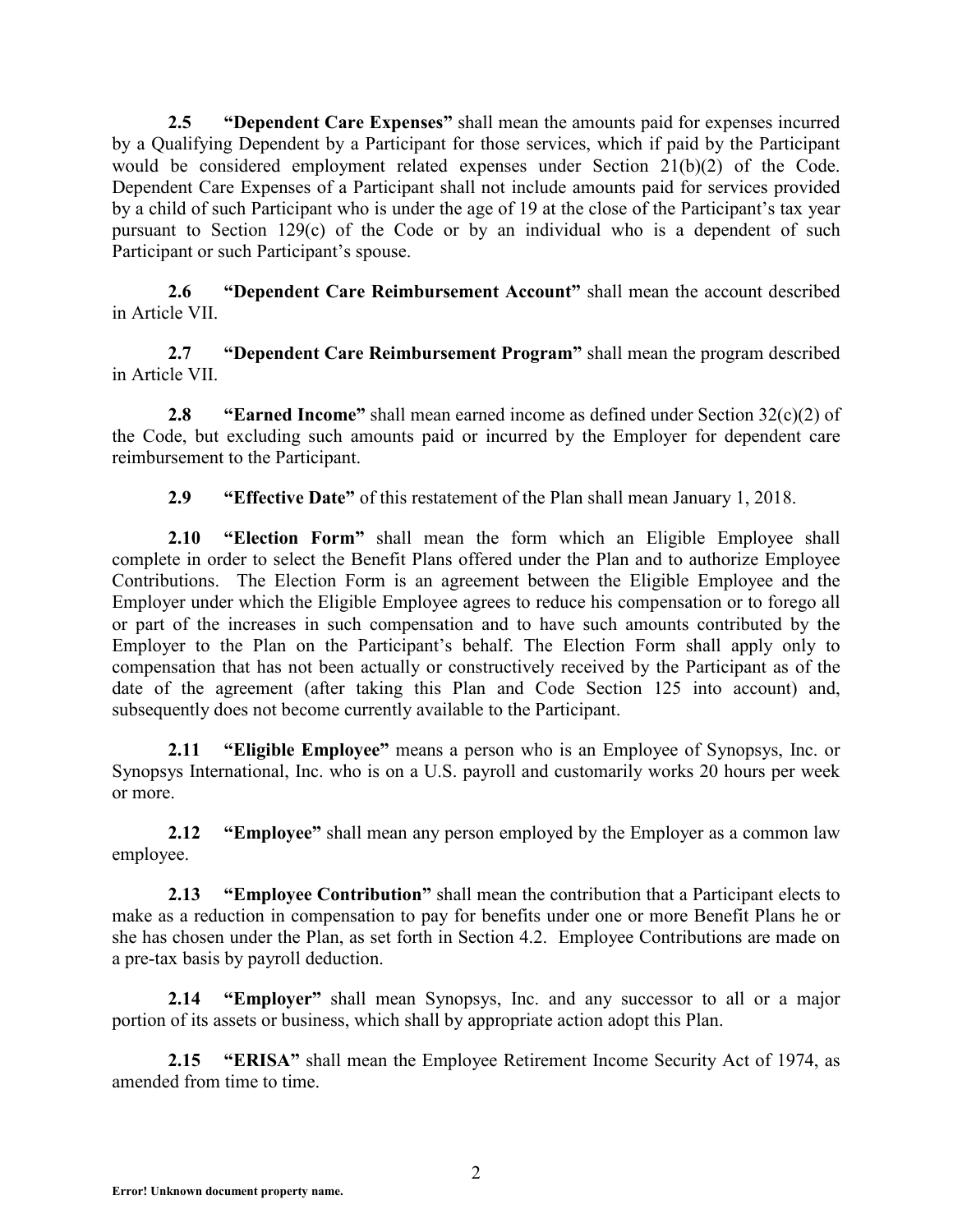**2.16 "FMLA"** shall mean the Family and Medical Leave Act.

**2.1 "Grace Period"** shall mean with respect to any Plan Year, the time period ending on the last day of the second calendar month after the end of such Plan Year, during which Medical Expenses and/or Dependent Care Expenses (as applicable) incurred by a Participant will be deemed to have been incurred during such Plan Year. This Grace Period is subject to the following conditions:

(a) In order for an individual to be reimbursed for Medical Expenses and/or Dependent Care Expenses (as applicable) during a Grace Period from amounts remaining in his or her Health Care Reimbursement Account, Limited Purpose Health Care Reimbursement Account, or Dependent Care Reimbursement Account (as applicable) at the end of the Plan Year to which that Grace Period relates, he or she must be either (1) A Participant with Health Care Reimbursement Account, Limited Purpose Health Care Reimbursement Account and/or Dependent Care Reimbursement Account coverage (as applicable) that is in effect on the last day of that Plan Year, or (2) a qualified beneficiary (as defined under COBRA) who has COBRA coverage under the Health Care Reimbursement Account or Limited Purpose Health Care Reimbursement Account (as applicable) on the last day of the Plan Year;

(b) During the Grace Period, unused benefits or contributions may be paid or reimbursed only for a particular qualified benefit (i.e., Medical Expenses or Dependent Care Expenses, as applicable) for which the contribution was made, and may not be cashed out or converted to any other taxable or non-taxable benefit available under the Plan; and

(c) Medical Expenses and Dependent Care Expenses (as applicable) incurred during a Grace Period and approved for reimbursement in accordance with the Plan's claims procedures will be reimbursed and charged first against any amounts that are available to reimburse expenses that are incurred during the current Plan Year, and then against any amounts that are available to reimburse expenses that are incurred during the prior Plan Year. All claims for reimbursement under the Health Care Reimbursement Account, Limited Purpose Health Care Reimbursement Account, and Dependent Care Reimbursement Account will be paid in the order in which they are approved.

**2.2 "Health Care Reimbursement Account"** shall mean the account described in Article VIII.

**2.3 "Health Care Reimbursement Account Program"** shall mean the program described in Article VIII.

**2.4 "Health Savings Account" or "HSA"** shall mean a tax-favored trust account as described in Section 223 of the Code that may be established by an HSA-eligible individual who is a Participant in the United Healthcare Health Savings Plan.

**2.5 "Highly Compensated Employee"** shall mean an Employee described in Section 414(q) of the Code and the Regulations thereunder.

**2.6 "Highly Compensated Individual"** shall mean an (a) for purposes of the Plan, an Employee who is (i) an officer; (ii) a shareholder owning more than five percent  $(5\%)$  of the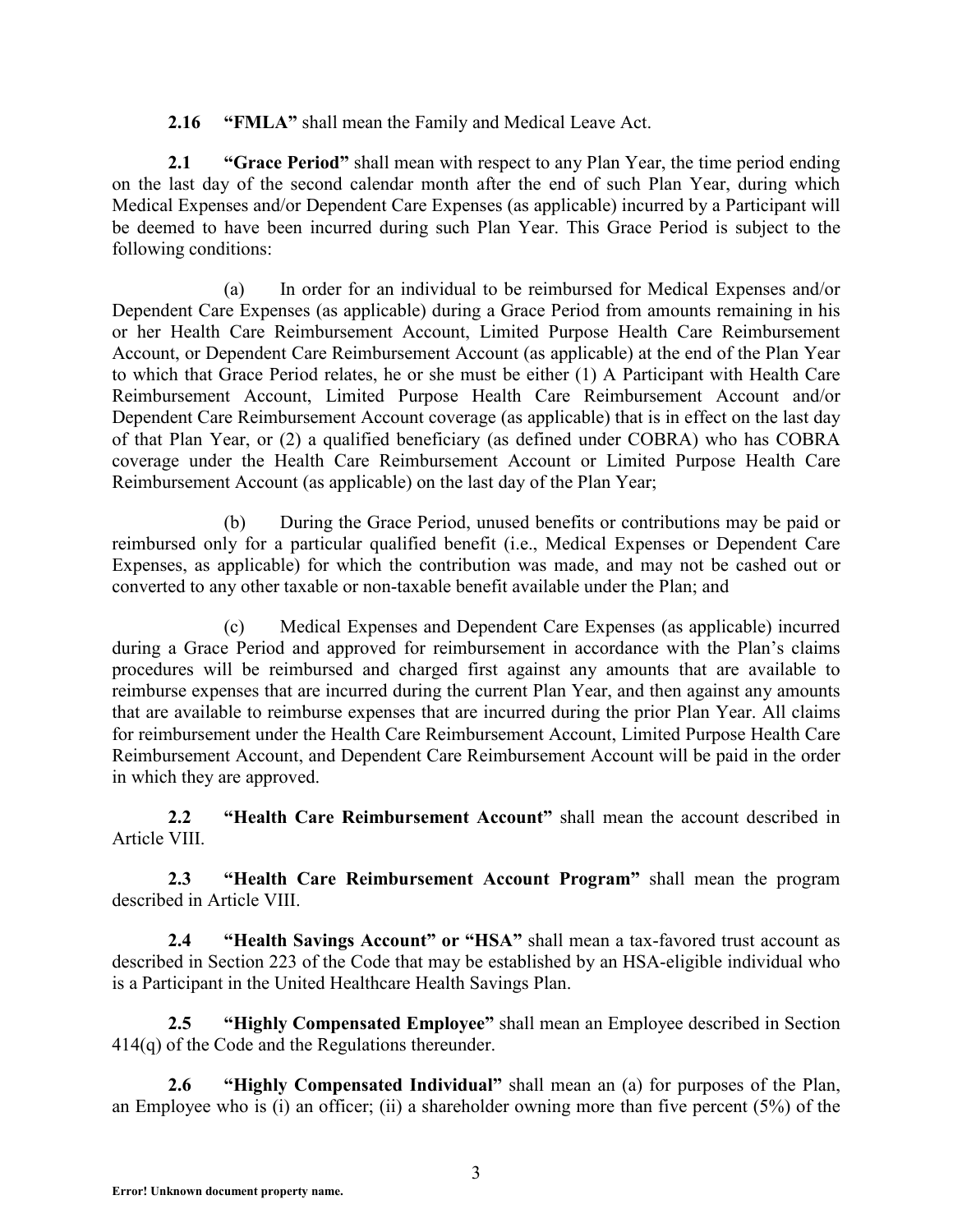voting power or value of all classes of stock of any Employer; (iii) highly compensated; or (iv) a spouse or dependent of an Employee described in clause (i), (ii) or (iii) and (b) for purposes of Articles VIII and IX regarding the Health Care Reimbursement Account Program and the Limited Purpose Health Care Reimbursement Account Program, an Employee who is (i) one of the five  $(5)$  highest paid officers,  $(ii)$  a shareholder owning more than ten percent  $(10\%)$  in value of the stock of any Employer or (iii) one of the highest paid twenty-five percent (25%) of all Employees.

**2.7 "Highly Compensated Participant"** shall mean a Participant who is a Highly Compensated Individual.

**2.8 "Key Employee"** shall mean any individual who is a key employee pursuant to the criteria set forth in Section 416(i) of the Code and the Regulations issued thereunder.

**2.9 "Limited Purpose Health Care Reimbursement Account"** shall mean the account described in Article IX.

**2.10 "Limited Purpose Health Care Reimbursement Account Program"** shall mean the program described in Article IX.

**2.11 "Medical Expense"** means any expense for medical care within the meaning of the term "medical care" or "medical expense" as defined in Section 213(d) of the Code and the rulings and Regulations thereunder, and not otherwise reimbursed or reimbursable by insurance or other sources and not used by the Participant as a tax deduction. However, a Participant may not be reimbursed for premium payments for other health or long-term care coverage, long-term care expenses, and any other items that are deductible as medical care under Section 213 of the Code, but that are prohibited from being reimbursed by the Health Care Reimbursement Account Program under other Code provisions or Regulations. Furthermore, a Participant may not be reimbursed for the cost of any medicine or drug (other than insulin) that is not "prescribed." For this purpose, a "prescription" means a written or electronic order for a medicine or drug that meets the legal requirements of a prescription in the state in which the medical expense is incurred and that is issued by an individual who is legally authorized to issue a prescription in that state.

Notwithstanding the foregoing, for purposes of the Limited Purpose Health Care Reimbursement Account, Medical Expenses shall be further limited to eligible dental and vision expenses only, as provided by applicable Code provisions or regulations or guidance issued by the United States Treasury Department, including the Internal Revenue Service.

**2.12 "Non-highly Compensated Employee"** shall mean an Employee who is not a Highly Compensated Employee.

**2.13 "Open Enrollment Period"** shall mean the period selected by the Administrator during which Eligible Employees may elect benefits for the following Plan Year.

**2.14 "Participant"** shall mean each Eligible Employee who participates in the Plan in accordance with the provisions of Article III.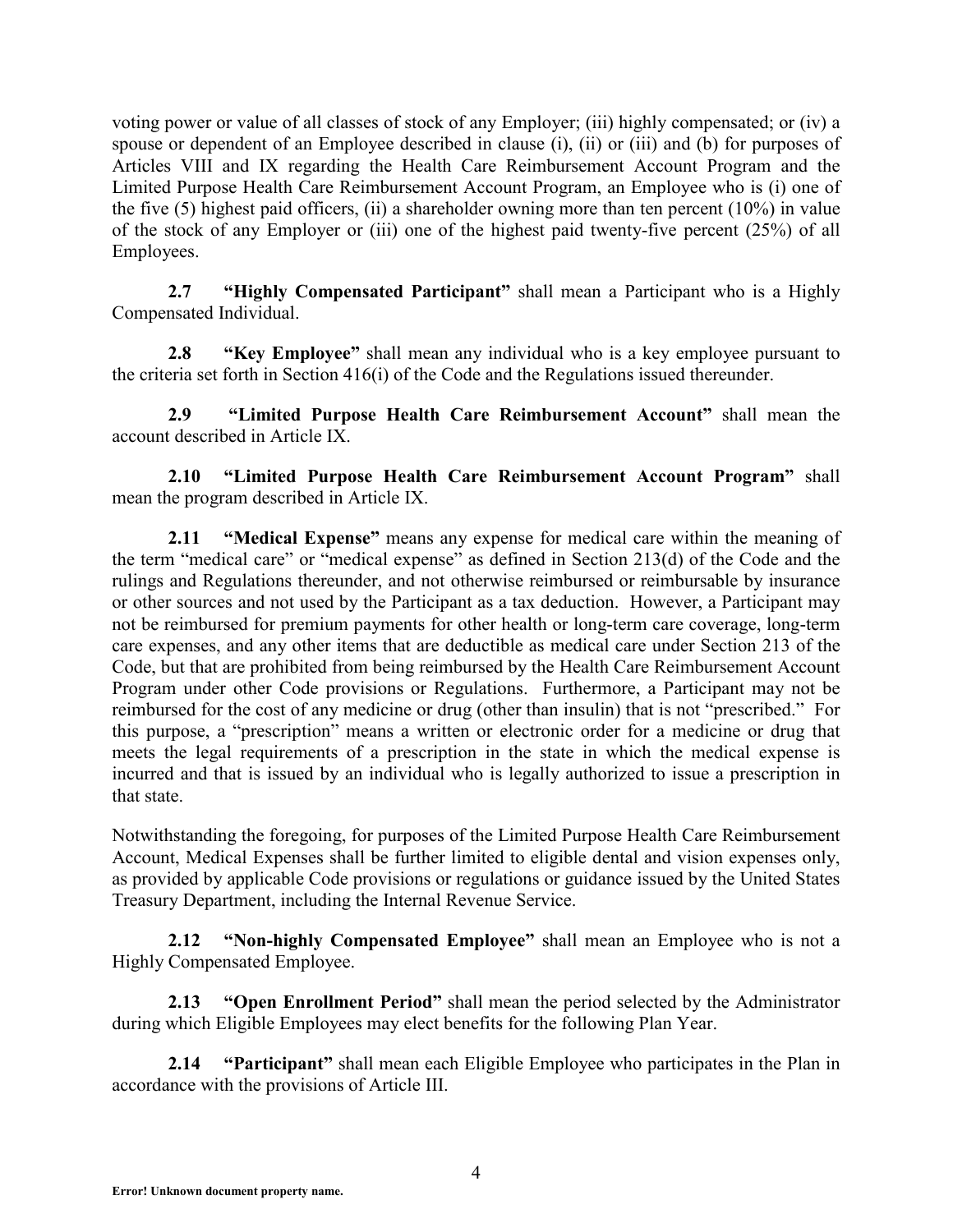**2.15 "Plan"** shall mean the Synopsys, Inc. Section 125 Plan, as set forth in this Plan document and as amended from time to time.

**2.16 "Plan Year"** shall mean the calendar year.

**2.17 "Qualifying Dependent"** means, for Dependent Care Reimbursement Program purposes, a "Qualifying Individual" as defined in Section 21(b) of the Code. This includes:

(a) A child, brother, sister, stepbrother or stepsister (or a descendent of any of these) of the Participant under the age of 13 who has the same principal place of abode as the Participant for more than half of the taxable year and who has not provided over one-half of his or her own support for the calendar year; or

(b) Any of the following, who is physically or mentally incapable of caring for himself or herself as defined in Treasury Regulations  $\S$  1.21-1(b)(4), and who has the same principal place of abode as the Participant for more than half of the taxable year:

(1) The Participant's child, brother, sister, stepbrother or stepsister (or a descendent of any of these) who is under the age of 19, a full-time student under the age of 24, or who is permanently and totally disabled (as defined in Code Section  $22(e)(3)$ ), and who has not provided over one-half of his or her own support for the calendar year; or

(2) The Participant's child (or a descendent of the child), brother, sister, stepbrother, stepsister, parent, grandparent, stepparent, niece, nephew, aunt, uncle, son-in-law, daughter-in-law, father-in-law, mother-in-law, brother-in-law, or sister-inlaw, who depends on the Participant for at least half of his or her financial support, and who is not a qualifying child (as defined by Code Section 152(c)) of the Participant or any other person; or

(3) Any person (other than the Participant's Spouse) who depends on the Participant for at least half of his or her financial support, who is not the qualifying child (as defined by Code Section 152(c)) of the Participant or any other person, and for the taxable year, has the same principal place of abode as the Participant and is a member of the Participant's household; or

(4) The Participant's Spouse who is physically or mentally incapable of caring for himself or herself, and who has the same principal place of abode as the Participant for more than half of the taxable year.

For purposes of this Section 2.31, the term "child" includes a stepchild, eligible foster child, legally adopted child, or a child placed with the Participant for legal adoption by the Participant. An individual's status as a "Dependent" for purposes of the Dependent Care Reimbursement Program, shall be determined on a daily basis. An individual shall not be considered a "Dependent" on the day this status terminates.

**2.18 "Regulations"** shall mean the Treasury Regulations issued from time to time under the Code.

**Error! Unknown document property name.**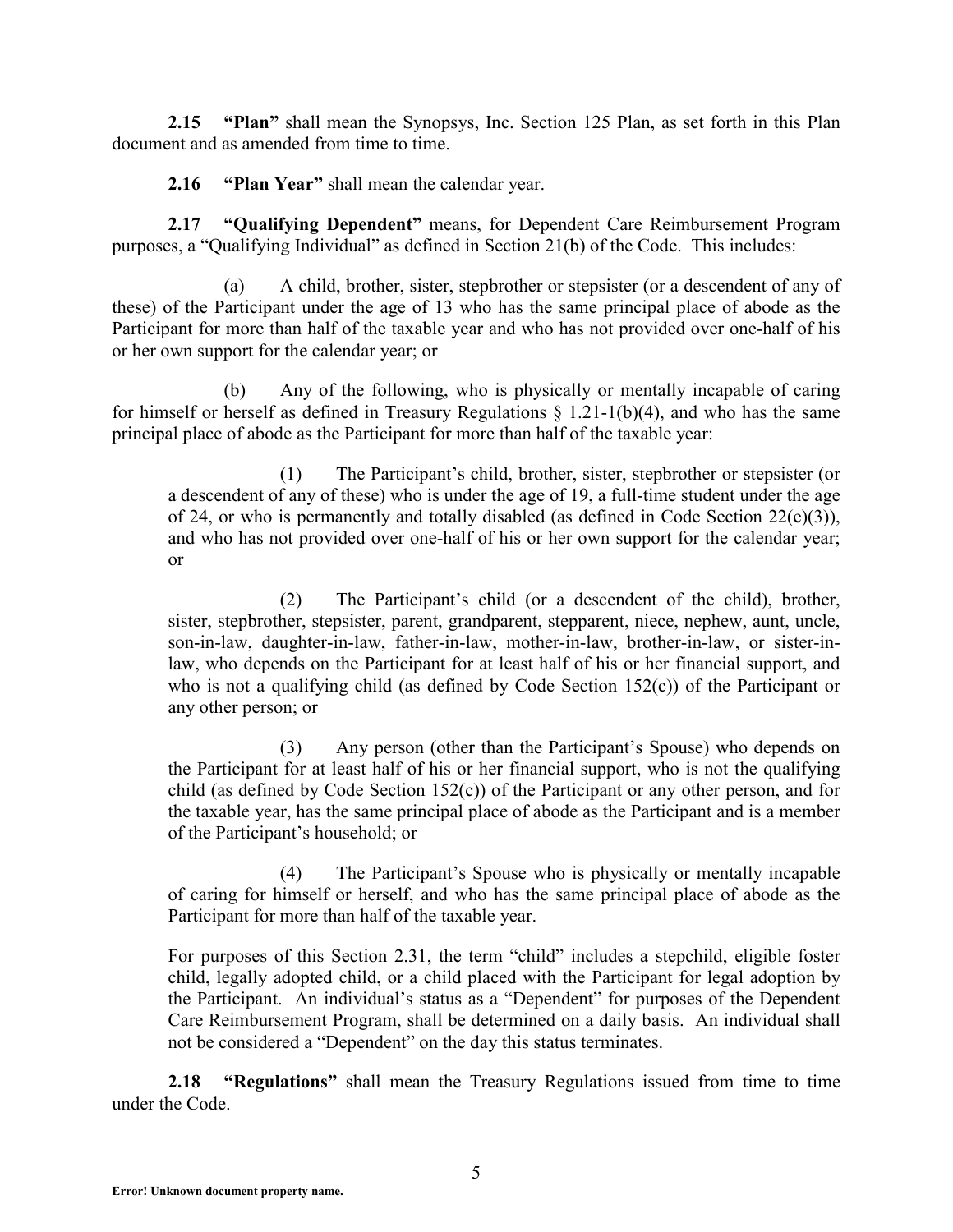**2.19 "Reimbursement Accounts"** shall mean the Dependent Care Reimbursement Account, the Health Care Reimbursement Account, and the Limited Purpose Health Care Reimbursement Account.

### **ARTICLE III.**

## **ELIGIBILITY AND PARTICIPATION**

**3.1 Commencement of Participation.** Every Eligible Employee who is a Participant in the Plan on the Effective Date shall continue to be a Participant in the Plan and each other Employee shall become a Participant in the Plan as of the date that the Employee becomes an Eligible Employee in accordance with Article IV, and properly enrolls in the Plan in accordance with Article V.

# **3.2 Termination of Participation.**

(a) A Participant will cease to be a Participant in the Plan as of the earliest of (i) the date on which the Plan terminates, (ii) the date on which the Participant ceases to be an Eligible Employee, or (iii) the date on which the Participant's benefit election pursuant to Article V expires or terminates in accordance with this Article III or Section 5.6. However, benefits under the Benefit Plans elected when participation ceases shall continue to the extent specified in such Benefit Plans.

(b) In the event that a Participant is no longer an Eligible Employee during a Plan Year, Employee Contributions shall cease and the Participant will be entitled to receive the benefits under the Benefit Plans for which Employee Contributions have been made in accordance with the provisions of such Benefit Plans.

**3.3 Resumption of Participation.** A former Participant who once again becomes an Eligible Employee may enroll in the Plan in accordance with Article V. Further, a former Participant who at all times remains an Eligible Employee may enroll in the Plan in accordance with Sections 5.3 and 5.5.

**3.4 Discrimination Limitations**. The Plan, the Health Care Reimbursement Account Program, the Limited Purpose Health Care Reimbursement Account Program, and the Dependent Care Reimbursement Account Program are intended not to discriminate in favor of highly compensated individuals or highly compensated employees as to eligibility to participate, contributions and/or benefits, and to comply in this respect with the requirements of the Code. If the Administrator determines, before or during any Plan Year, that the Plan, the Health Care Reimbursement Account Program, the Limited Purpose Health Care Reimbursement Account Program, or the Dependent Care Reimbursement Account Program may fail to satisfy for such Plan Year any nondiscrimination requirement imposed by the Code or any limitation on benefits provided to Key Employees, the Administrator shall take such action as the Administrator deems appropriate, to assure compliance with such requirement or limitation. Such action may include, without limitation, a modification of elections by Highly Compensated Employees, Highly Compensated Individuals or Key Employees with or without the consent of such Employees.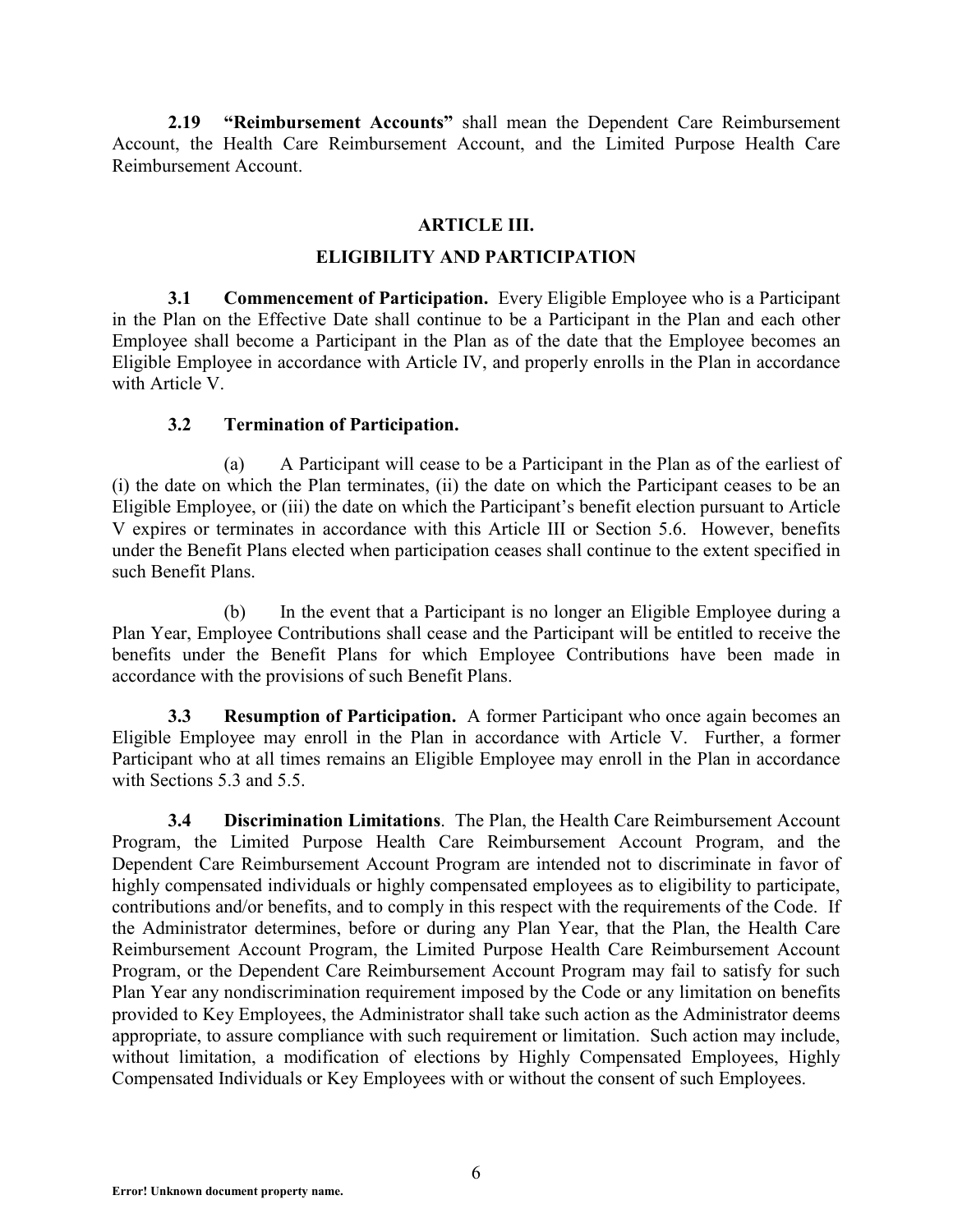# **ARTICLE IV. BENEFITS**

**4.1 Benefit Plans.** When first eligible or during an Open Enrollment Period, a Participant may select among the Benefit Plans set forth in Exhibit A and such other Benefit Plans as the Administrator may designate from time to time for the Plan Year. The Benefit Plans to be offered under the Plan shall be selected at the discretion of the Administrator and may be prospectively changed at any time.

**4.2 Benefit Plan Selection.** A Participant shall designate on the Election Form those Benefit Plans which he or she selects. The Participant shall also designate the amount of Employee Contributions, if any, to be allocated to each Benefit Plan which he or she has selected. Such amounts shall be contributed from pay periods during the Plan Year. Benefit Plan selection shall be made in the time and manner designated by the Employer.

Any election shall be determined prior to the beginning of a Plan Year (subject to initial elections pursuant to Section 5.2) and prior to the end of the election period designated by the Employer and shall be irrevocable for such Plan Year. However, a Participant may revoke a Benefit election after the Plan Year has commenced and make a new election with respect to the remainder of the Plan Year, if both the revocation and the new election are on account of and consistent with a change in status and such other permitted events as determined under Section 5.5 of the Plan and consistent with the rules and regulations of the Department of the Treasury. All individual Election Forms are deemed to be part of this Plan and incorporated by reference hereunder.

**4.3 Description of Benefits Other than Cash.** While the election to receive benefits under one or more of the Benefit Plans shall be made under this Plan, the benefits will be provided not by this Plan but by the particular Benefit Plan. The types and amounts of benefits available under each option Benefit Plan, the requirements for participating in such Benefit Plans, and the other terms and conditions of coverage and benefits under such Benefit Plans, are as set forth from time to time in the documents that constitute (or are incorporated by reference in) such Benefit Plans. The Benefit Plans are hereby incorporated by reference into the Plan. Any amendments to such Benefit Plans are also to be incorporated by reference into the Plan.

# **ARTICLE V.**

### **ENROLLMENT**

**5.1 Enrollment of Eligible Employees.** An Employee who first becomes eligible to participate in the Plan mid-year may elect to participate in the Premium Payment Program and/or the Reimbursement Programs provided in Exhibit A on the first day the eligibility requirements have been satisfied. The Eligible Employee must submit an Election Form to the Plan Administrator before the first day in which participation will commence. An Employee who does not elect benefits when first eligible may not enroll until the next Open Enrollment Period, unless an event occurs that would justify a mid-year election change, as described in Exhibit C.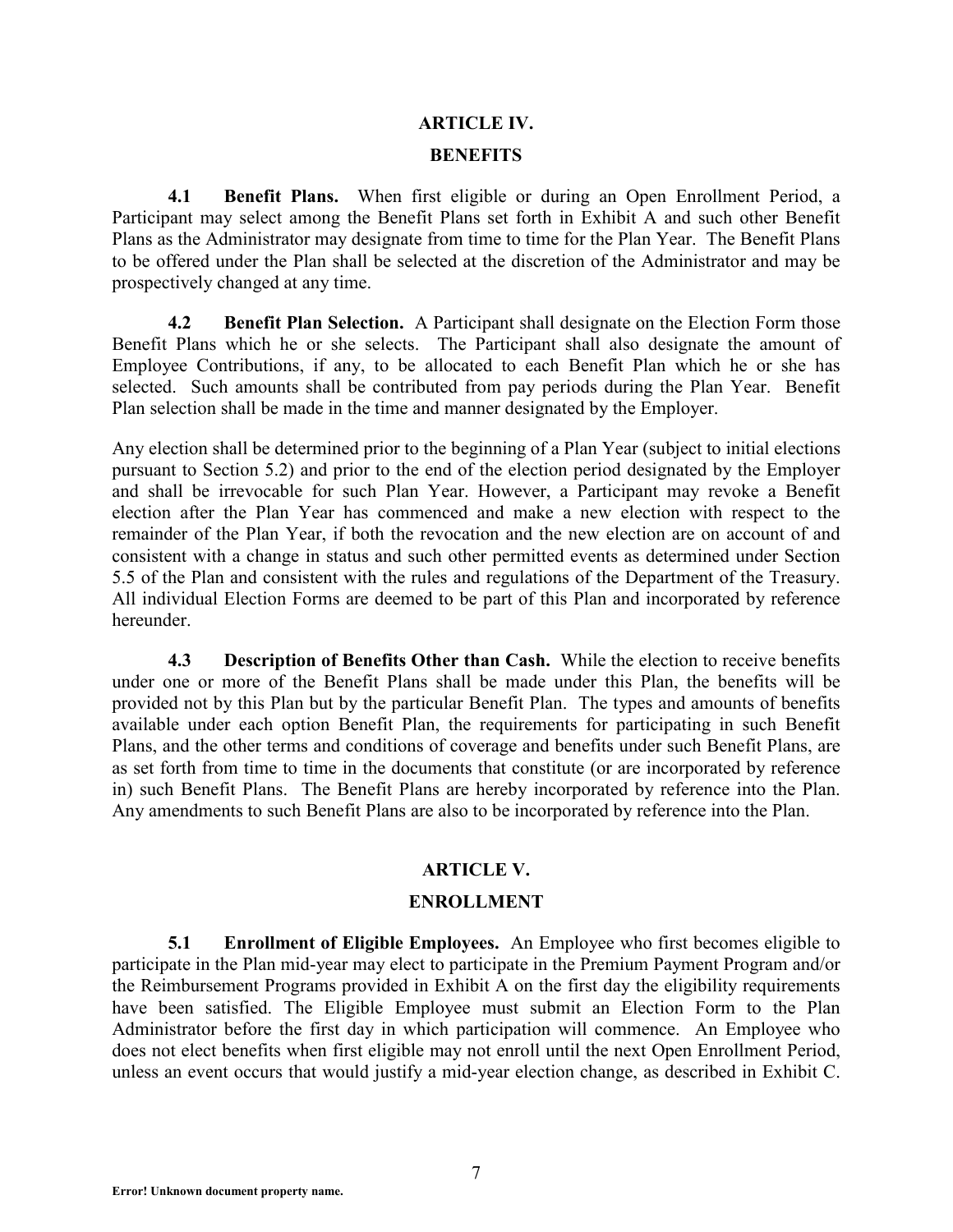Notwithstanding the foregoing, a Participant may change his or her HSA contribution election on a monthly basis, as described in Exhibit C.

Any Eligible Employee's existing election under the Premium Payment Program shall remain effective for subsequent Plan Years, unless the Eligible Employee elects otherwise. If any Eligible Employee wishes to participate in the Dependent Care Reimbursement Account Program, the Health Care Reimbursement Account Program, or the Limited Purpose Health Care Reimbursement Account Program, such Eligible Employee shall complete and return the Election Form to the Administrator prior to the beginning of the Plan Year. Such election shall not renew for subsequent Plan Years. Eligible Employees who wish to continue to participate in the Dependent Care Reimbursement Account Program, the Health Care Reimbursement Account Program, and/or the Limited Purpose Health Care Reimbursement Account Program must make a new election to participate in such Reimbursement Program prior the beginning of the applicable Plan Year.

**5.2 Enrollment of Newly Eligible Employees.** Each newly Eligible Employee shall complete and return the Election Form to the Administrator within thirty-one (31) days after he or she becomes an Eligible Employee. The elections made or deemed to be made by the newly Eligible Employee shall, subject to Section 5.3 and 5.4, be effective for the period beginning on the date the Employee becomes an Eligible Employee and ending on the last day of the Plan Year.

# **5.3 Open Enrollment Period.**

(a) Each Participant may complete and return a new Election Form to the Administrator during the Open Enrollment Period. The elections made or deemed to be made by the Participant during an Open Enrollment Period shall be effective, subject to Section 5.5, for the next Plan Year. A Participant may not change his or her election, subject to Section 5.6, after the Plan Year has begun.

(b) A Participant's election with respect to a Benefit Plan other than the Reimbursement Accounts shall be automatically effective, subject to Section 5.5, for the next Plan Year, unless the Participant affirmatively elects otherwise. The Participant's Employee Contribution shall be adjusted automatically in the event of a change in the cost of such coverage.

**5.4 Special Enrollment Period.** An Eligible Employee who acquires a new dependent via marriage, birth, adoption or placement for adoption may complete and return the Election Form to the Administrator within thirty-one (31) days after he or she acquires such new dependent to enroll in the Health Care Reimbursement Account Program or the Limited Purpose Health Care Reimbursement Account Program, or to change his or her election to increase his or her contribution to the Health Care Reimbursement Account Program, or the Limited Purpose Health Care Reimbursement Account Program.

**5.5 Irrevocability of Election by the Participant During the Plan Year.** Elections made or deemed to be made under the Plan for any Plan Year may not be changed or revoked after the first Payroll period to which they apply, except upon the occurrence of any of the events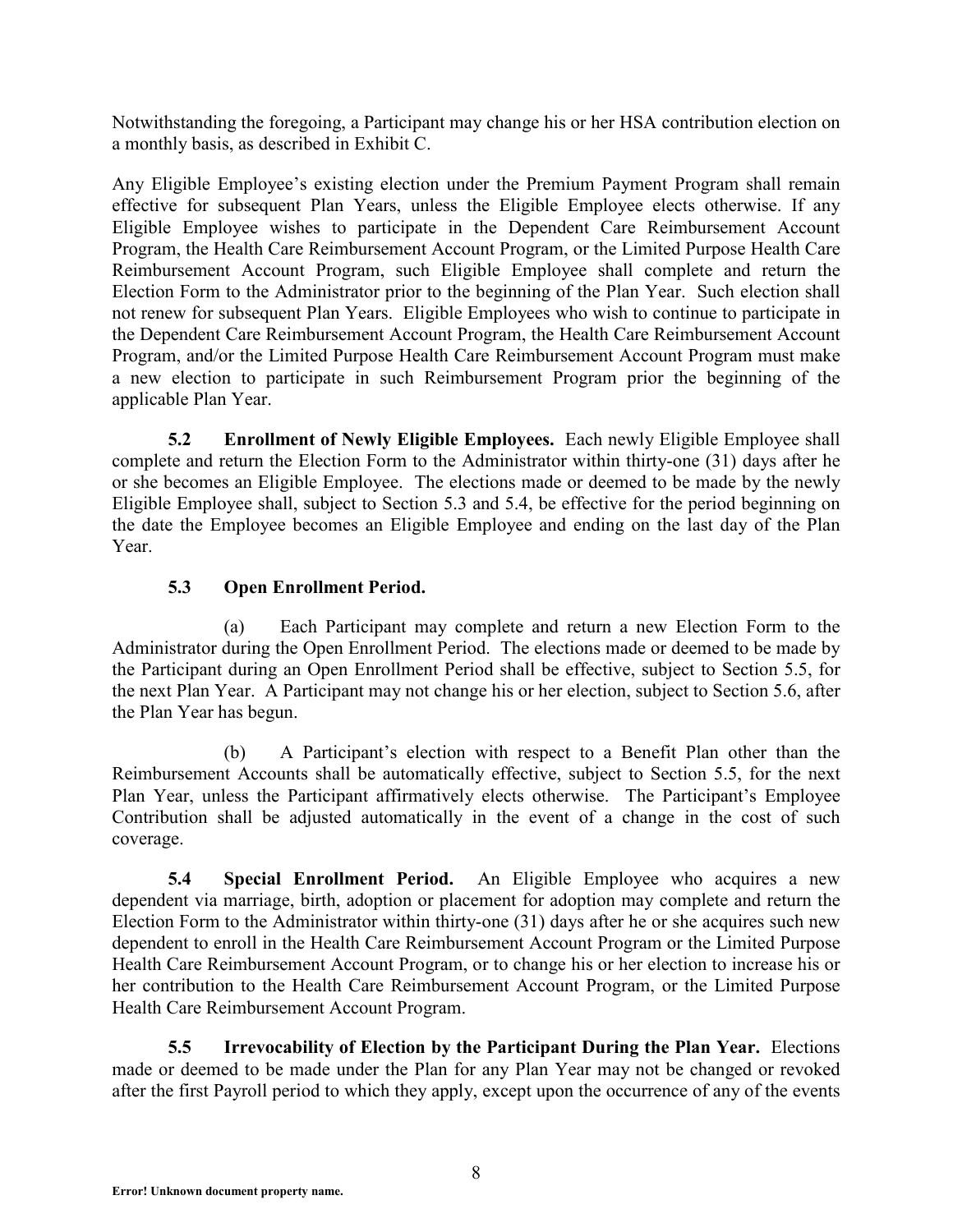specified in the Treasury Regulations or other applicable guidance issued under Code Section 125. A Participant may modify a benefit election for the balance of a Plan Year and file a new election only if both the modification and the new election are in response to and consistent with the applicable event as defined by Treasury Regulations or other applicable guidance issued under Code Section 125. Exhibit C of this Plan sets forth these events.

**5.6 Changing Elections.** A Participant may, during the Open Enrollment Period, revoke or change his or her election or deemed election effective as of the beginning of the next Plan Year in accordance with Section 5.3.

### **ARTICLE VI.**

### **PREMIUM PAYMENT PROGRAM**

**6.1 Benefits**. The Premium Payment Program offers medical, dental, and vision benefits through the Synopsys, Inc. Welfare Plan (see Exhibit A). An Eligible Employee may elect benefits under the Premium Payment Program by electing to pay for his share of the Employee Contributions for medical, dental, and vision benefits through the Synopsys, Inc. Welfare Plan on a pre-tax on his Election Form. A Participant's Employee Contributions under the Premium Payment Program shall be applied by the Employer to pay for his share of the cost of coverage for the medical, dental, and vision benefits he elected for the Plan Year.

The medical, dental, and vision benefits are subject to the terms of the conditions of the Synopsys, Inc. Welfare Plan and any insurance policies or contracts for any insured benefits provided thereunder. No election changes with respect to such benefits (e.g., mid-year election changes as described in Exhibit C) can be made under this Plan if such changes are not permitted under the applicable underlying Benefit Plan. All claims to receive benefits under such Benefit Plans shall be subject to and governed by the terms and conditions of the applicable Benefit Plan and the rules, regulations, policies, and procedures adopted in accordance therewith, as may be amended from time to time.

**6.2 Cost of Coverage.** The annual contribution for a Participant's premium payments for the Benefit Plans elected by the Participant is equal to the amount as set by the Employer.

# **ARTICLE VII.**

### **DEPENDENT CARE REIMBURSEMENT ACCOUNT PROGRAM**

**7.1 Establishment of Accounts.** The Administrator shall establish a Dependent Care Reimbursement Account for each Participant who elects to receive reimbursement of Dependent Care Expenses for the applicable calendar year. The Dependent Care Reimbursement Account is a bookkeeping entry only and no assets will be segregated, earmarked or dedicated to pay Plan benefits. All benefits will be paid out of the Employer's general assets and no Participant will obtain any right to any Employer assets because of establishment of the Dependent Care Reimbursement Account.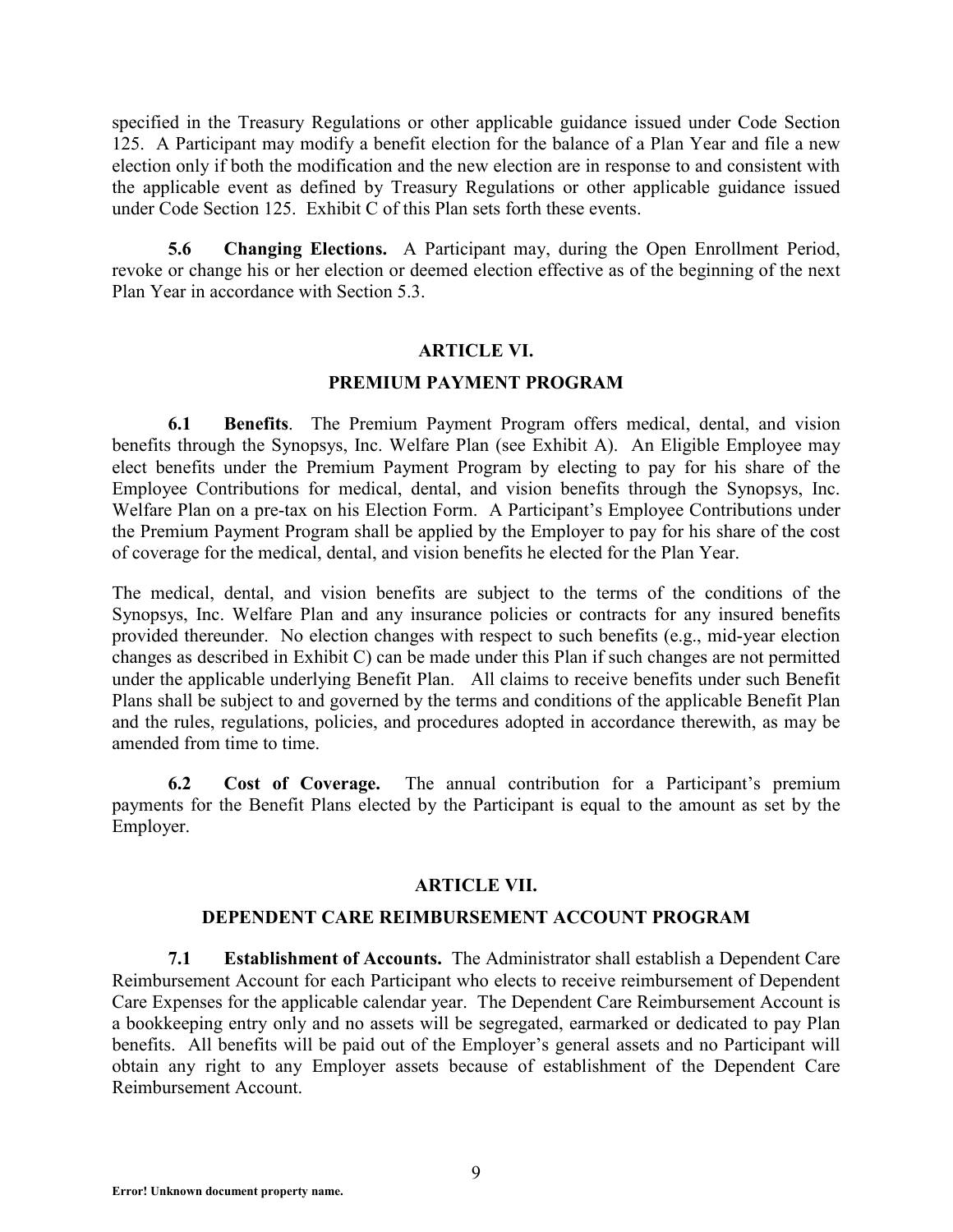**7.2 Crediting of Accounts.** A Participant's Dependent Care Reimbursement Account shall be increased each pay period by the portion of the Employee Contributions that the Participant has elected to apply toward his or her Dependent Care Reimbursement Account pursuant to elections made under Articles III, IV and V hereof.

**7.3 Debiting of Accounts.** A Participant's Dependent Care Reimbursement Account shall be reduced by the amount of any Dependent Care Expense reimbursements paid to or on behalf of a Participant pursuant to Section 7.7 for Dependent Care Expenses incurred during such calendar year and/or its associated Grace Period.

**7.4 Allowable Dependent Care Reimbursement.** Subject to limitations contained in Section 7.6 of this Plan, and to the extent of the amount contained in the Participant's Dependent Care Reimbursement Account, a Participant who incurs Dependent Care Expenses for a Qualifying Dependent shall be entitled to receive full reimbursement for the entire amount of such expenses incurred during the calendar year and its associated Grace Period except as otherwise provided herein; no reimbursement shall exceed the amount in the Participant's Dependent Care Reimbursement Account at the time of the reimbursement. For purposes of this rule, Dependent Care Expenses shall be deemed to have been incurred at the time the services which generated the Dependent Care Expenses were provided.

**7.5 Forfeitures.** The amount in a Participant's Dependent Care Reimbursement Account as of the end of any Plan Year and its associated Grace Period (and after the processing of all claims for such Plan Year pursuant to Section 7.7 hereof) shall be forfeited to the Employer's general assets and shall be used in any manner deemed appropriate by the Employer.

**7.6 Limitation On Payments.** Notwithstanding any provision contained in this Article to the contrary, amounts paid from a Participant's Dependent Care Reimbursement Account in or on account of any taxable year of the Participant shall not exceed the lesser of the Earned Income limitation described in Section 129(b) of the Code or \$5,000 (\$2,500 if a separate tax return is filed by a Participant who is married as determined under the rules of paragraphs (3) and (4) of Section 2 1(e) of the Code).

**7.7 Dependent Care Reimbursement Account Program Claims.** The claims administrator shall direct the payment of all such claims for Dependent Care Expenses to the Participant upon the presentation to the claims administrator of documentation of such expenses in a form satisfactory to the claims administrator. In its discretion in administering the Plan, the claims administrator may utilize forms and require documentation as may be necessary to verify that the claims submitted are for Dependent Care Expenses. If a Participant fails to submit a claim by the  $90<sup>th</sup>$  day following the end of the applicable Plan Year, the claim shall not be considered for reimbursement by the claims administrator. Notwithstanding the foregoing, the minimum amount for submission of a reimbursement request is \$100 (this may be more than one claim combined).

**7.8 Termination of Participation.** In the event that a Participant ceases participation in the Plan in accordance with Section 3.2 of the Plan, no further Employee Contributions shall be allocated to such Participant's Dependent Care Reimbursement Account. The former Participant (or his or her estate) shall be entitled to reimbursement for Dependent Care Expenses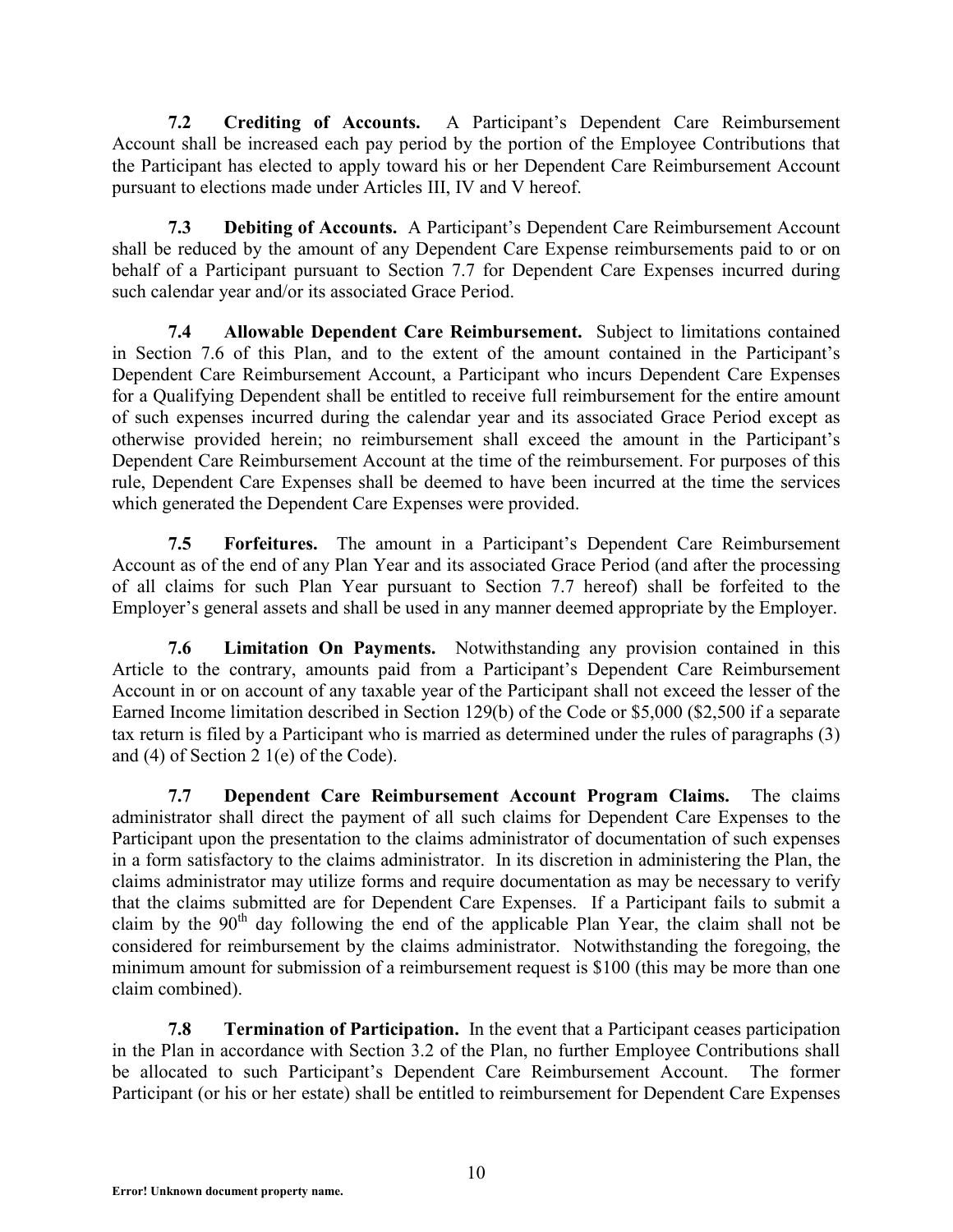incurred prior to the date of termination of participation within the same Plan Year in which participation in the Plan is terminated provided that the former Participant (or his or her estate) applies for such reimbursement in accordance with Section 7.7. No such reimbursement shall exceed the remaining balance, if any, in the former Participant's Dependent Care Reimbursement Account for the Plan Year in which the expenses were incurred.

# **7.9 Discrimination Limitations.**

(a) It is the intent of this Dependent Care Reimbursement Account Program not to discriminate in favor of Highly Compensated Employees in violation of Code Section 129(d)(2) and the Treasury regulations thereunder.

(b) If the Administrator determines, before or during any Plan Year, that the Plan may fail to satisfy any nondiscrimination requirements of Code Section 129(d)(2) for such Plan Year, the Administrator shall take such action as the Administrator deems appropriate. Such action may include, without limitation, a discontinuation or the modification of elections by Highly Compensated Employees. Any such discontinuation or modification of elections may be applied selectively to individual Participants or to particular classes of Participants, as the Employer may determine.

# **ARTICLE VIII.**

# **HEALTH CARE REIMBURSEMENT ACCOUNT PROGRAM**

**8.1 Establishment of Accounts.** The Administrator shall establish a Health Care Reimbursement Account for each Plan Year with respect to each Participant who has elected to receive reimbursement of Medical Expenses for the Plan Year. The Health Care Reimbursement Account is a bookkeeping entry only and no assets will be segregated, earmarked or dedicated to pay Plan benefits. All benefits will be paid out of the Employer's general assets and no Participant will obtain any right to any Employer assets because of establishment of the Health Care Reimbursement Account.

Any Employee who elects to participate in the Health Care Reimbursement Account Program will not be eligible to make or receive Health Savings Account contributions.

**8.2 Crediting of Accounts.** As of the first day of each Plan Year, each Participant's Health Care Reimbursement Account shall be credited with an amount equal to Employee Contributions which the Participant has elected to apply towards his or her Health Care Reimbursement Account pursuant to elections made under Articles III, IV and V hereof.

**8.3 Debiting of Accounts.** A Participant's Health Care Reimbursement Account for each Plan Year shall be debited from time to time in the amount of any reimbursement made pursuant to Section 8.6 to or for the benefit of the Participant for Medical Expenses incurred during such Plan Year and/or its associated Grace Period.

**8.4 Forfeitures.** Amounts remaining in Participants' Health Care Reimbursement Accounts after the processing of all claims for any Plan Year and its associated Grace Period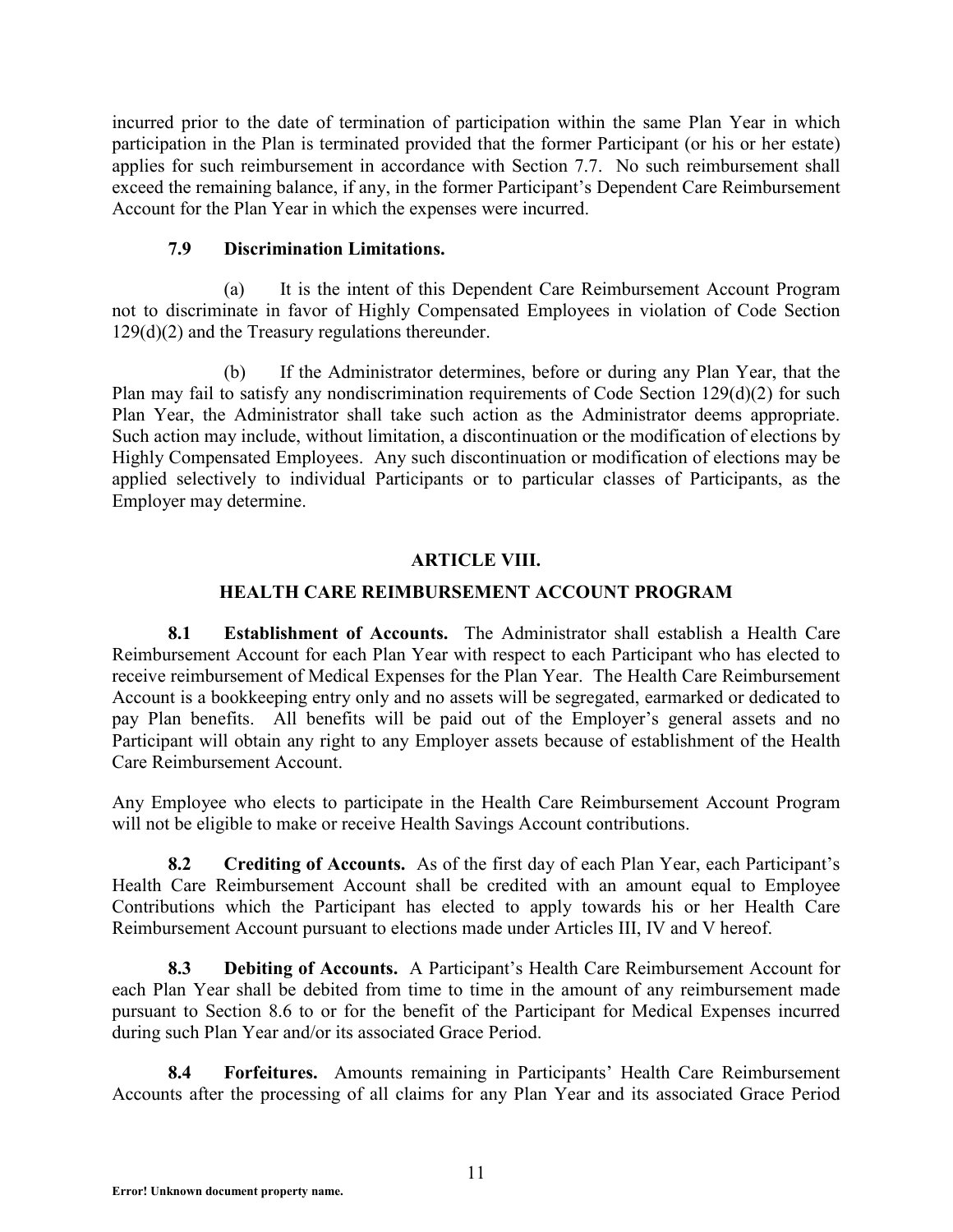pursuant to Section 8.6 hereof, shall be forfeited to the Employer's general assets and shall be used to pay Plan administrative expenses, and in any other manner deemed appropriate by the Employer.

**8.5 Limitation of Allocations.** Notwithstanding any provision contained in this Article VIII to the contrary, for the 2018 Plan Year, the maximum amount that a Participant may receive in reimbursements under the Health Care Reimbursement Account Program is \$2,650. In subsequent years, the limitations set forth in this Section 8.5 may be adjusted for cost of living increases as set forth in Section 125(i)(2) of the Code.

# **8.6 Health Care Reimbursement Account Claims.**

(a) To be eligible for reimbursement, Medical Expenses must be incurred by a Participant while covered under the Plan and during the Plan Year and/or its associated Grace Period. For purposes of this rule, Medical Expenses shall be deemed to have been incurred at the time the medical care which generated the Medical Expenses was provided. Medical Expenses incurred during the Plan Year or its associated Grace Period shall be reimbursed if the submission of the claim occurs no later than the  $90<sup>th</sup>$  day following the end of the applicable Plan Year.

(b) The claims administrator shall direct the reimbursement to each eligible Participant for all allowable Medical Expenses which have been incurred by the Participant and/or his or her spouse or other Dependents, in excess of any payments or other reimbursements under any health care plan which may be sponsored by the Employer, any governmental agency or any other plan covering a Participant and/or his or her spouse or other Dependents, up to the balance in the Participant's Health Care Reimbursement Account at the time of reimbursement.

(c) Payments under this Plan may be made directly to the Participant. Payment requires adequate substantiation and shall be made to the claims administrator in a form acceptable to the claims administrator within a reasonable time but in no event later than the  $90<sup>th</sup>$ day following the end of the applicable Plan Year. In its discretion in administering the Plan, the claims administrator may utilize forms and require documentation as may be necessary to verify that the claims submitted are for Medical Expenses.

(d) Claims for the reimbursement of Medical Expenses incurred in any Plan Year or its associated Grace Period shall be paid as soon after a claim has been filed as is administratively practicable; provided however, that if a Participant fails to submit a claim by the 90<sup>th</sup> day following the end of the Plan Year, those Medical Expense claims shall not be considered for reimbursement by the claims administrator.

**8.7 Termination of Participation.** Subject to the Participant's election of COBRA as provided in Section 8.9, in the event that a Participant ceases participation in the Plan in accordance with Section 3.2 of the Plan, the former Participant (or his or her estate) shall be entitled to reimbursement for Medical Expenses incurred through the date that such Participant's participation in the Plan is terminated provided that the former Participant (or his or her estate) applies for such reimbursement in accordance with Section 8.6. No such reimbursement shall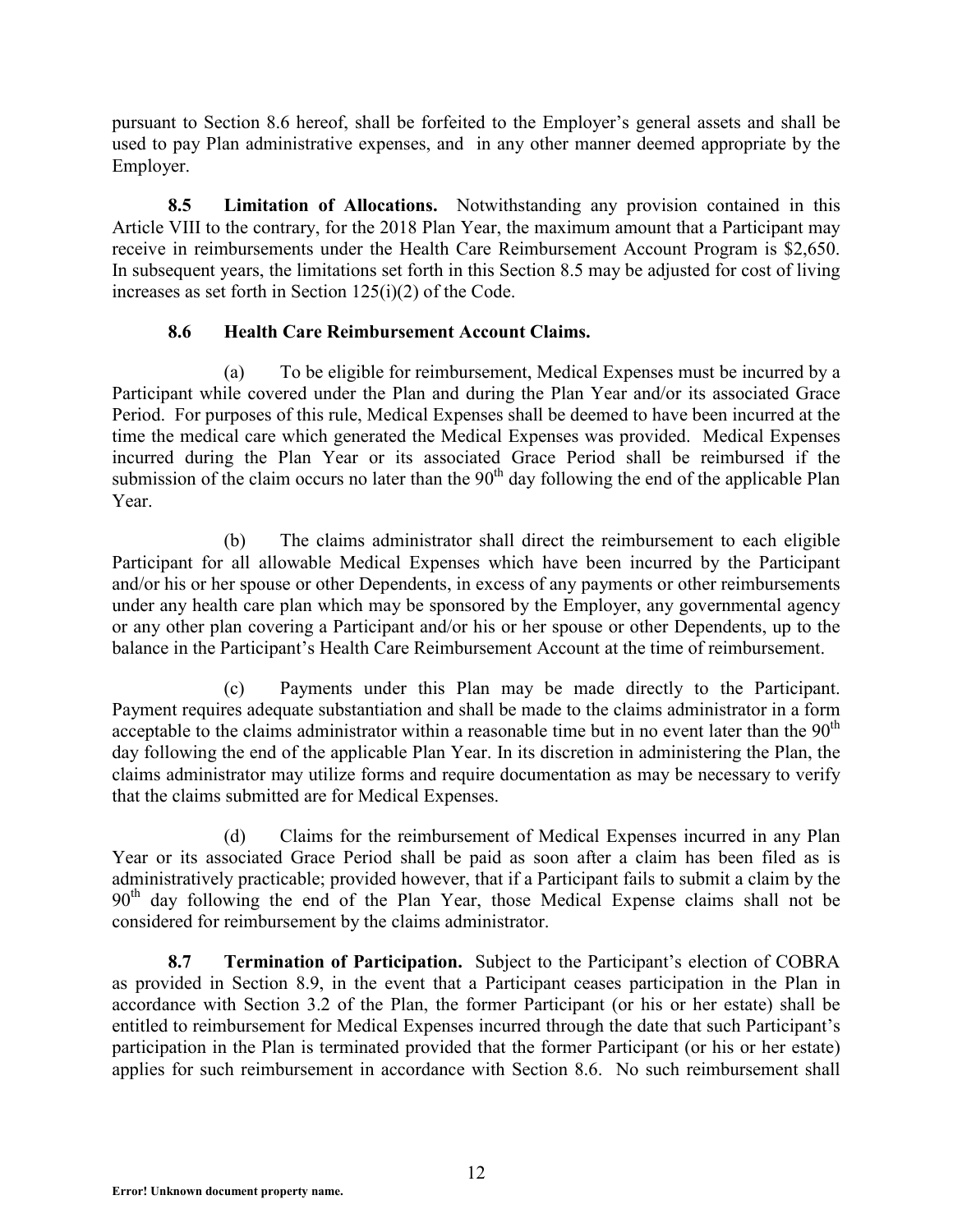exceed the remaining balance, if any, in the former Participant's Health Care Reimbursement Account for the Plan Year in which the expenses were incurred.

**8.8 Discrimination Limitations.** If the Administrator determines, before or during any Plan Year, that the Plan may fail to satisfy any nondiscrimination requirements of the Code (including, without limitation, sections 105(h) and 125) for such Plan Year, or that a Participant's participation in the Plan would cause the Participant to fail to satisfy section 415 of the Code, the Administrator shall take such action as the Administrator deems appropriate. Such action may include, without limitation, a discontinuation or reduction in the rate of Salary Redirection. Any such discontinuation or reduction may be applied selectively to individual Participants or to particular classes of Participants, as the Employer may determine.

**8.9 Continuation of Coverage Under COBRA.** Notwithstanding anything in the Plan to the contrary, to the extent required by Section 4980B of the Code and the Regulations thereunder (COBRA), a qualified beneficiary (as defined in Section 4980B(g)(1) of the Code) who would lose coverage under the Health Care Reimbursement Account Program upon the occurrence of a qualifying event (as defined in Section  $4980B(f)(3)$  of the Code) shall be permitted to continue coverage under the Health Care Reimbursement Account Program as long as there is a positive balance in his or her Health Care Reimbursement Account as of the date of the qualifying event by electing to make the applicable contributions, on an after-tax basis, in accordance with procedures established by the Administrator that are consistent with COBRA. The Employer or its delegate shall provide notice to each covered Employee and his or her spouse of their rights under COBRA accordance with applicable law.

# **ARTICLE IX.**

### **LIMITED PURPOSE HEALTH CARE REIMBURSEMENT ACCOUNT PROGRAM**

**9.1 Establishment of Accounts.** The Administrator shall establish a Limited Purpose Health Care Reimbursement Account for each Plan Year with respect to each Participant who has elected to receive reimbursement of Medical Expenses for the Plan Year. The Limited Purpose Health Care Reimbursement Account is a bookkeeping entry only and no assets will be segregated, earmarked or dedicated to pay Plan benefits. All benefits will be paid out of the Employer's general assets and no Participant will obtain any right to any Employer assets because of establishment of the Limited Purpose Health Care Reimbursement Account.

The Limited Purpose Health Care Reimbursement Account shall reimburse Medical Expenses that are limited to eligible dental and vision expenses only, as provided by the applicable Code provisions or regulations or guidance issued by the United States Treasury Department, including the Internal Revenue Service.

**9.2 Crediting of Accounts.** As of the first day of each Plan Year, each Participant's Limited Purpose Health Care Reimbursement Account shall be credited with an amount equal to Employee Contributions which the Participant has elected to apply towards his or her Limited Purpose Health Care Reimbursement Account pursuant to elections made under Articles III, IV and V hereof.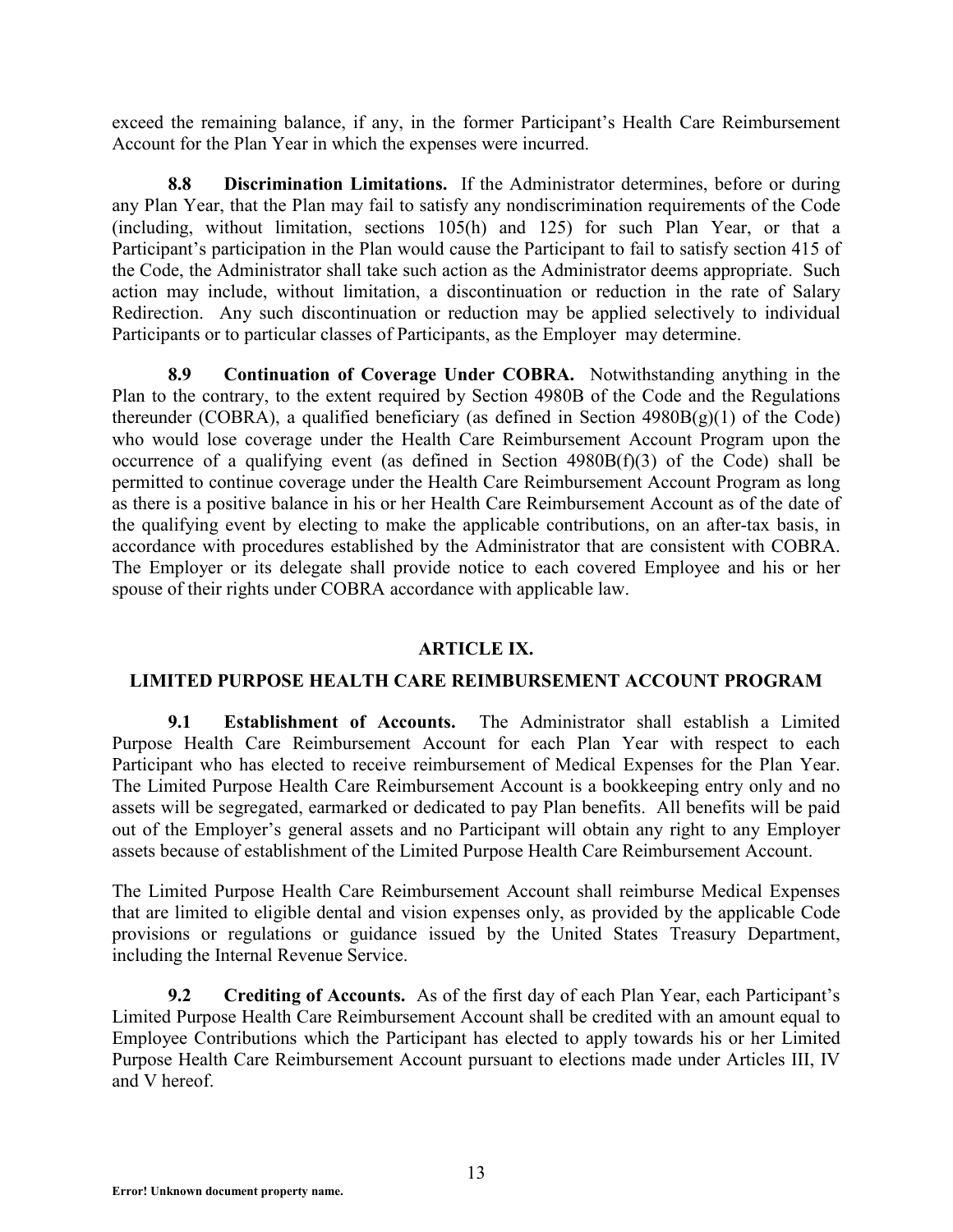**9.3 Debiting of Accounts.** A Participant's Limited Purpose Health Care Reimbursement Account for each Plan Year shall be debited from time to time in the amount of any reimbursement made pursuant to Section 9.6 to or for the benefit of the Participant for Medical Expenses incurred during such Plan Year and/or its associated Grace Period.

**9.4 Forfeitures.** Amounts remaining in Participants' Limited Purpose Health Care Reimbursement Accounts after the processing of all claims for any Plan Year or its associated Grace Period pursuant to Section 8.6 hereof, shall be forfeited to the Employer's general assets and shall be used to pay Plan administrative expenses, and in any other manner deemed appropriate by the Employer.

**9.5 Limitation of Allocations.** Notwithstanding any provision contained in this Article IX to the contrary, for the 2018 Plan Year, the maximum amount that a Participant may receive in reimbursements under the Limited Purpose Health Care Reimbursement Account Program is \$2,650. In subsequent years, the limitations set forth in this Section 9.5 may be adjusted for cost of living increases as set forth in Section  $125(i)(2)$  of the Code. Further, for purposes of the Limited Purpose Health Care Reimbursement Account, Medical Expenses shall be limited to eligible dental and vision expenses only, as provided by the applicable Code provisions or regulations or guidance issued by the United States Treasury Department, including the Internal Revenue Service.

# **9.6 Limited Purpose Health Care Reimbursement Account Claims.**

(a) To be eligible for reimbursement, Medical Expenses must be incurred by a Participant while covered under the Plan and during the Plan Year or its associated Grace Period. For purposes of this rule, Medical Expenses shall be deemed to have been incurred at the time the medical care which generated the Medical Expenses was provided. Medical Expenses incurred during the Plan Year or its associated Grace Period shall be reimbursed if the submission of the claim occurs no later than the  $90<sup>th</sup>$  day following the end of the applicable Plan Year.

(b) The claims administrator shall direct the reimbursement to each eligible Participant for all allowable Medical Expenses which have been incurred by the Participant and/or his or her spouse or other Dependents, in excess of any payments or other reimbursements under any health care plan which may be sponsored by the Employer, any governmental agency or any other plan covering a Participant and/or his or her spouse or other Dependents, up to the balance in the Participant's Limited Purpose Health Care Reimbursement Account at the time of reimbursement.

(c) Payments under this Plan may be made directly to the Participant. Payment requires adequate substantiation and shall be made to the claims administrator in a form acceptable to the claims administrator within a reasonable time but in no event later the  $90<sup>th</sup>$  day following the end of the applicable Plan Year. In its discretion in administering the Plan, the claims administrator may utilize forms and require documentation as may be necessary to verify that the claims submitted are for Medical Expenses.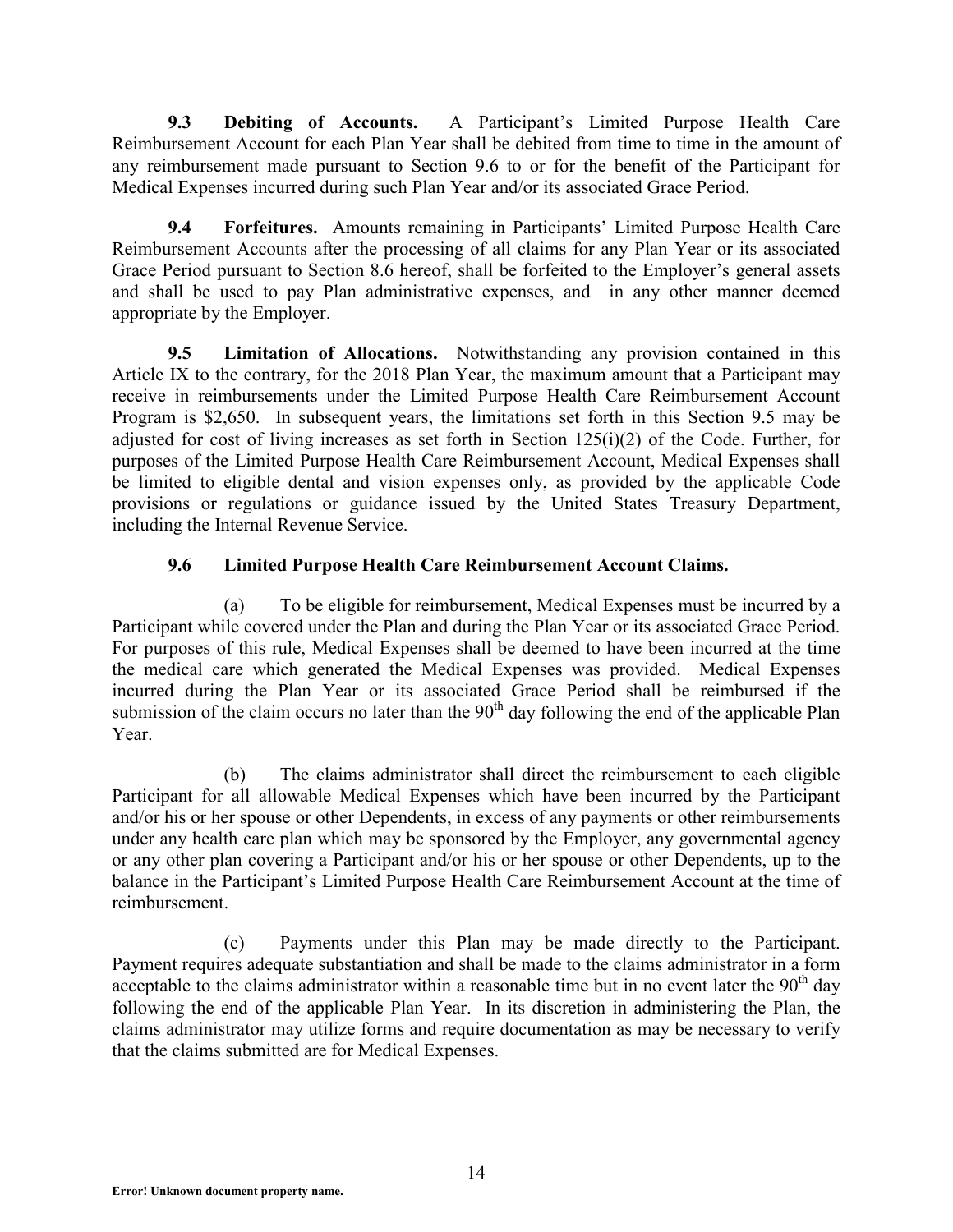(d) Claims for the reimbursement of Medical Expenses incurred in any Plan Year or its associated Grace Period shall be paid as soon after a claim has been filed as is administratively practicable; provided however, that if a Participant fails to submit a claim by the 90<sup>th</sup> day following the end of the Plan Year, those Medical Expense claims shall not be considered for reimbursement by the claims administrator.

**9.7 Termination of Participation.** Subject to the Participant's election of COBRA as provided in Section 9.9, in the event that a Participant ceases participation in the Plan in accordance with Section 3.2 of the Plan, the former Participant (or his or her estate) shall be entitled to reimbursement for Medical Expenses incurred through the date that such Participant's participation in the Plan is terminated provided that the former Participant (or his or her estate) applies for such reimbursement in accordance with Section 9.6. No such reimbursement shall exceed the remaining balance, if any, in the former Participant's Limited Purpose Health Care Reimbursement Account for the Plan Year in which the expenses were incurred.

**9.8 Discrimination Limitations.** If the Administrator determines, before or during any Plan Year, that the Plan may fail to satisfy any nondiscrimination requirements of the Code (including, without limitation, sections 105(h) and 125) for such Plan Year, or that a Participant's participation in the Plan would cause the Participant to fail to satisfy section 415 of the Code, the Administrator shall take such action as the Administrator deems appropriate. Such action may include, without limitation, a discontinuation or reduction in the rate of Salary Redirection. Any such discontinuation or reduction may be applied selectively to individual Participants or to particular classes of Participants, as the Employer may determine.

**9.9 Continuation of Coverage Under COBRA.** Notwithstanding anything in the Plan to the contrary, to the extent required by Section 4980B of the Code and the Regulations thereunder (COBRA), a qualified beneficiary (as defined in Section  $4980B(g)(1)$  of the Code) who would lose coverage under the Limited Purpose Health Care Reimbursement Program upon the occurrence of a qualifying event (as defined in Section 4980B(f)(3) of the Code) shall be permitted to continue coverage under the Limited Purpose Health Care Reimbursement Account Program as long as there is a positive balance in his or her Limited Purpose Health Care Reimbursement Account as of the date of the qualifying event by electing to make the applicable contributions, on an after-tax basis, in accordance with procedures established by the Administrator that are consistent with COBRA. The Employer or its delegate shall provide notice to each covered Employee and his or her spouse of their rights under COBRA accordance with applicable law.

# **ARTICLE X.**

# **HEALTH SAVINGS ACCOUNTS**

**10.1 Eligibility for Health Savings Account contributions.** A Participant is eligible to make pre-tax deferrals under the Health Savings Account if he or she (a) is a participant in an Employer sponsored High Deductible Health Plan (as defined in Section 223(c)(2) of the Code), (b) is not a participant in any health plan which is not a High Deductible Health Plan, (c) is not enrolled in Medicare, (d) cannot be claimed as a dependent on another taxpayer's tax return, (e) is not a Participant in the Health Care Reimbursement Account Program, and (f) has established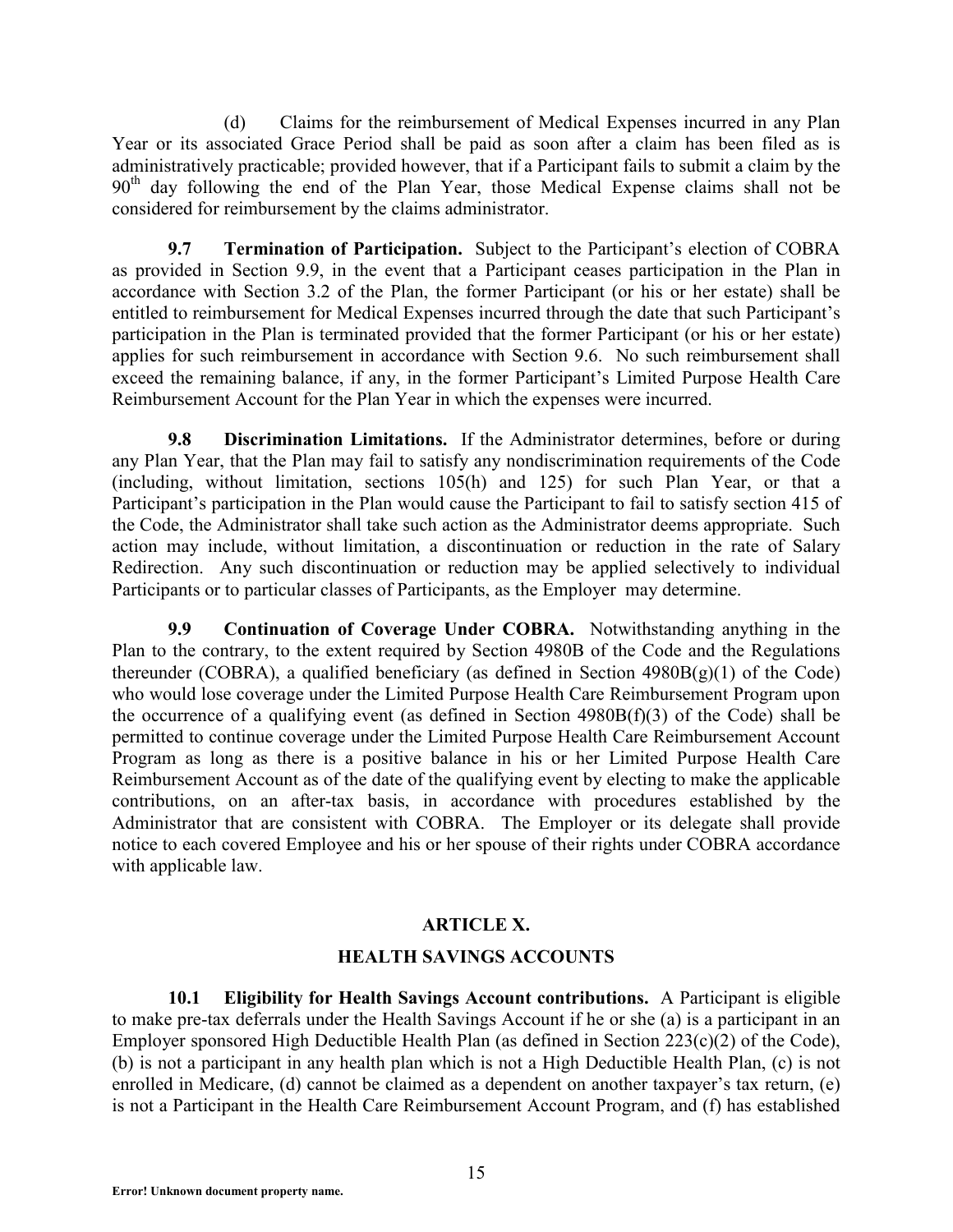a Health Savings Account in accordance with the rules established by the Plan Administrator with the Health Savings Account custodian specified by the Plan Administrator.

**10.2 Elections.** An eligible Participant who wishes to make pre-tax deferrals to be credited to his or her Health Savings Account during the Plan Year must make an affirmative deferral election during the period established by the Plan Administrator. Each eligible Participant who elects to make pre-tax deferrals to his or her Health Savings Account may increase or decrease his or her deferral level, or may suspend or restart his or her deferrals during the Plan Year in accordance with the rules established by the Plan Administrator, which shall, at a minimum allow changes to be made prospectively on a monthly basis.

### **10.3 Participant Pre-Tax Deferrals**

(a) The maximum amount that an eligible Participant may elect to defer to his or her Health Savings Account is (i) \$3,450 in 2018 in the case of an eligible Participant who has self-only coverage under a High Deductible Health Plan as of the first day of the month, or (ii) \$6,900 in 2018 in the case of an eligible Participant who has family coverage under the High Deductible Health Plan as of the first day of the month, less the maximum amount, if any, that the Employer has pledged to contribute to the Participant's Health Savings Account for the applicable Plan year pursuant to Section 10.4.

(b) The limitations set forth in this Section 10.3 shall be adjusted for cost of living increases as set forth in section 223(g) of the Code.

# **10.4 Employer Contributions.**

(a) The Employer may, but is not required to, make a contribution to an eligible Participant's Health Savings Account on account of the Participant. Any such contribution shall result in a reduction in the amount that the Participant may defer under Section 10.3. If a Participant does not establish a Health Savings Account in accordance with the rules established by the Plan Administrator, the Employer will not make a contribution to the Participant's Health Savings Account.

(b) Employer contributions, if any, will be made in accordance with the rules established by the Plan Administrator.

**10.5 Catch-Up Deferrals.** An eligible Participant who has attained age 55 before the end of the Plan Year (and who is not otherwise enrolled in Medicare) may defer an additional amount in accordance with section 223(b)(3) of the Code.

# **ARTICLE XI.**

### **CONTRIBUTIONS**

### **11.1 Leave of Absence.**

(a) Paid. A Participant's coverage under the Benefit Plans the Participant has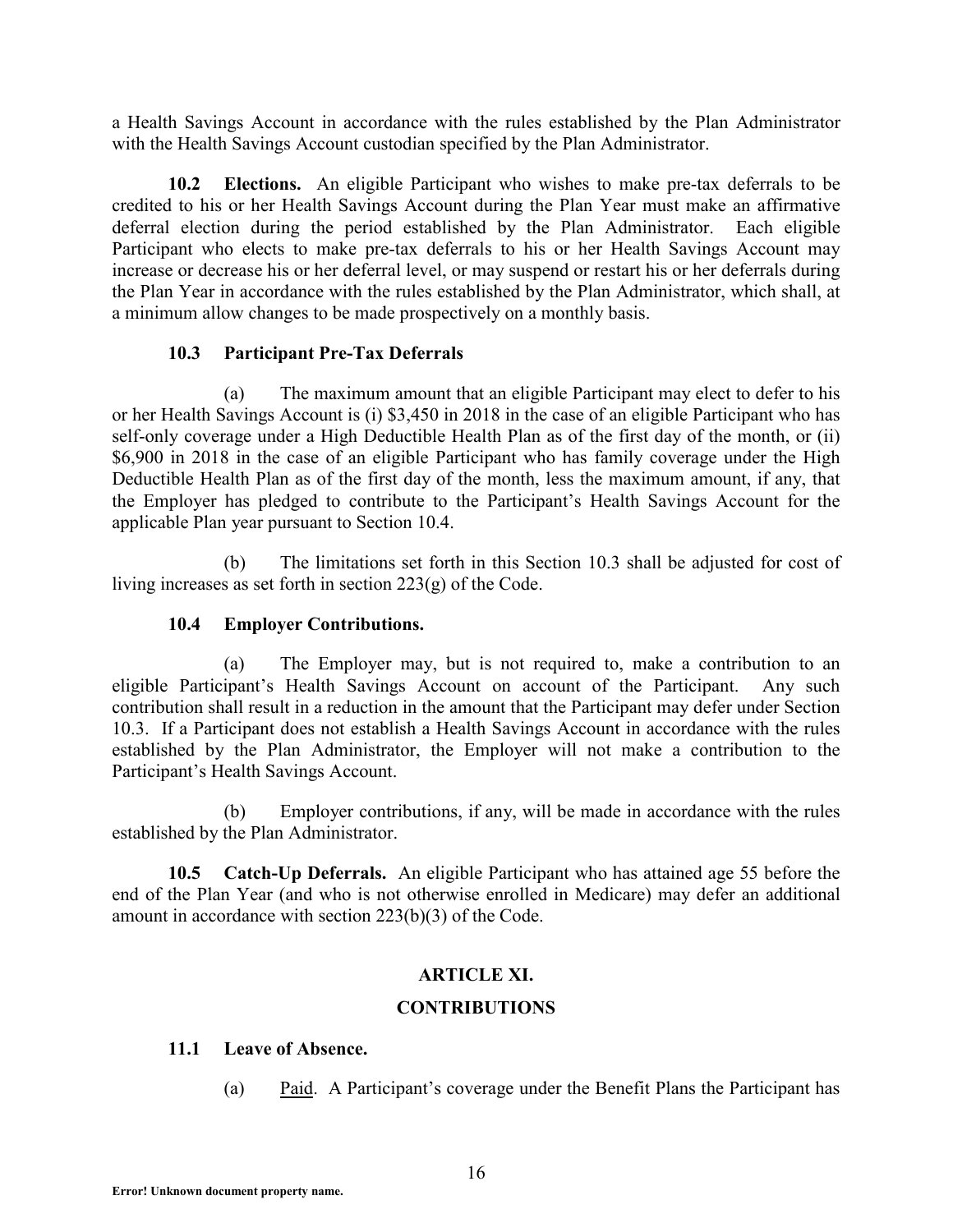selected shall continue to be paid only for family or medical leaves of absence and the Participant shall continue to pay his or her Employee Contribution in accordance with Section 11.1. Notwithstanding the foregoing, any salary continuation payments received by a Participant shall be considered "pay" for purposes of determining whether a Participant is on a paid or unpaid leave of absence

(b) Unpaid. A Participant's coverage under the Benefit Plans the Participant has selected shall not continue during an unpaid leave of absence unless the underlying Benefit Plan provides for extended coverage or coverage during the applicable leave of absence. A Participant on a leave of absence may make a new election for the following Plan Year in accordance with Section 5.6 following his return from leave. Such new election shall take effect when the Participant becomes covered under the Benefit Plans. Upon returning from an unpaid leave within the same Plan Year, the elections for the Plan Year will be automatically reinstated, but may be changed by a Participant that experiences a change in status event as described in Section 5.6. Additionally, a Participant who returns from FMLA leave may elect to reduce the amount that the Participant elected to have reimbursed through Reimbursement Accounts so that the salary reduction for the Reimbursement Account benefits is the same before the leave as after the leave or make a new election altogether for the remainder of the year.

**11.2 Allocation of Contributions.** Except as otherwise provided in the Health Care Reimbursement Account Program or the Limited Purpose Health Care Reimbursement Account Program portions of the Plan, as of each date an amount equal to the Participant's Employee Contribution is withheld from the Participant's Compensation, such amount shall be credited to provide benefits under the appropriate Benefit Plans consistent with the Participant's election under the Plan.

# **ARTICLE XII.**

### **BENEFIT CLAIMS**

**12.1 Claim for Benefits.** Any claim for Benefits under a Benefit Plan shall be made pursuant to provisions set forth in the documents governing that Benefit Plan. A claim may be filed under the Plan to the extent that such claim relates to the terms of this Plan. Claims under the Plan (other than the Health Care Reimbursement Account Program and the Limited Purpose Health Care Reimbursement Account Program) shall be administered as provided in this Section 12.1. If the claims administrator denies a claim, the claims administrator may provide notice to the Participant or beneficiary, in writing, within 90 days after the claim is filed unless special circumstances require an extension of time for processing the claim. The notice of a denial of a claim shall be written in a manner calculated to be understood by the claimant and shall set forth:

- based;
- (a) specific references to the pertinent Plan provisions on which the denial is

(b) a description of any additional material or information necessary for the claimant to perfect the claim and an explanation as to why such information is necessary; and

(c) an explanation of the Plan's claim procedure.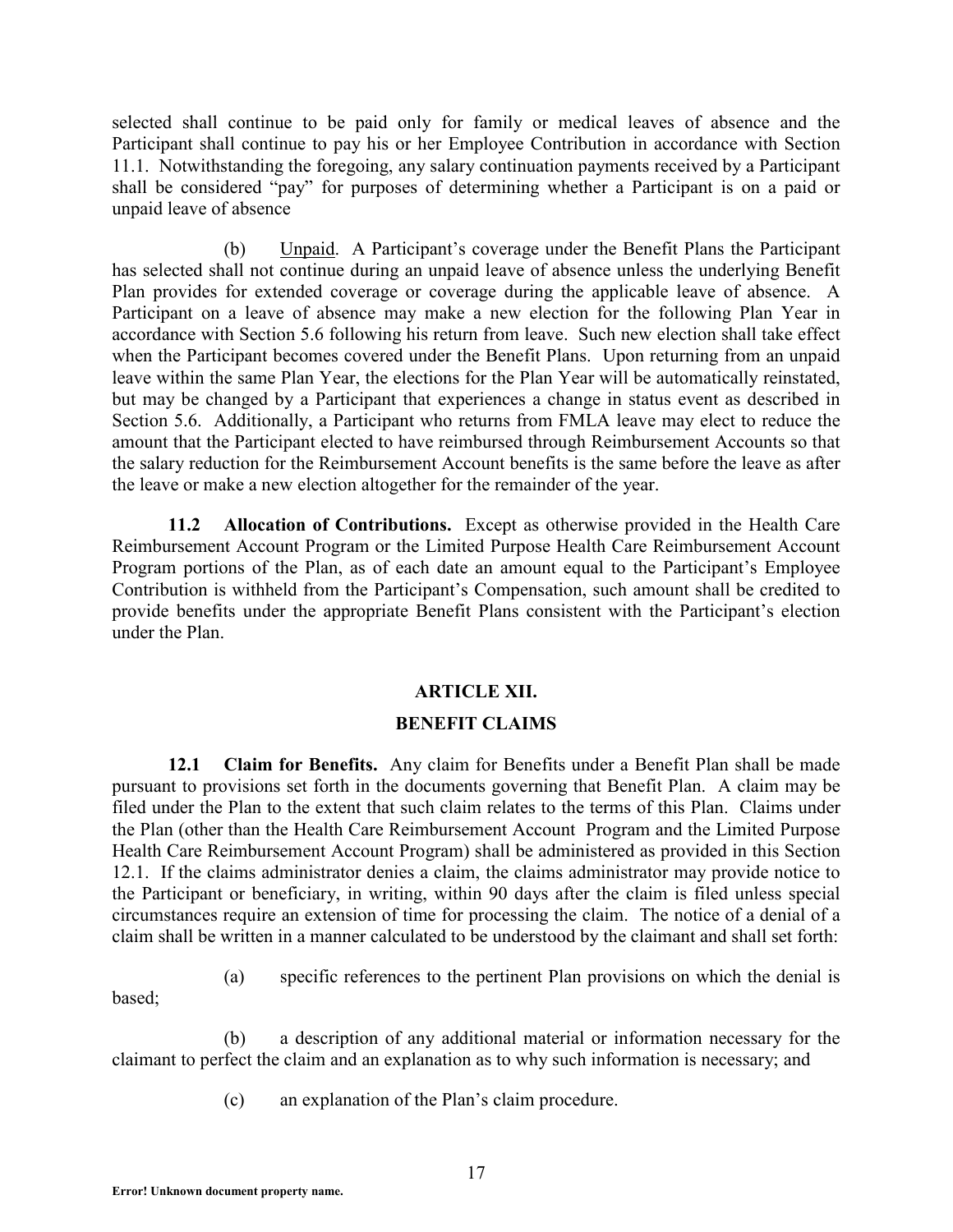**12.2 Right to Appeal.** Within 60 days after receipt of the above material, the claimant shall have a reasonable opportunity to appeal the claim denial to the claims administrator for a full and fair review. The claimant or his duly authorized representative may:

- (a) request a review upon written notice to the claims administrator;
- (b) review pertinent documents; and
- (c) submit issues and comments in writing.

A decision on the review by the claims administrator will be made not later than 60 days after receipt of a request for review, unless special circumstances require an extension of time for processing (such as the need to hold a hearing), in which event a decision should be rendered as soon as possible, but in no event later than 120 days after such receipt. The decision of the claims administrator shall be written and shall include specific reasons for the decision, written in a manner calculated to be understood by the claimant, with specific references to the pertinent Plan provisions on which the decision is based.

**12.3 Health Care Reimbursement Account Program and Limited Purpose Health Care Reimbursement Account Program Claims Procedure.** Notwithstanding the foregoing, in the case of a claim for medical expenses under the Health Care Reimbursement Account Program and the Limited Purpose Health Care Reimbursement Account Program (hereinafter, for this Section 12.3, collectively "Program") the following timetable applies:

| Notification of whether claim is<br>accepted or denied                            | within 30 days of the receipt of the<br>claim                                                                                                                                                                                                                   |  |  |
|-----------------------------------------------------------------------------------|-----------------------------------------------------------------------------------------------------------------------------------------------------------------------------------------------------------------------------------------------------------------|--|--|
| Extension due to matters beyond the<br><u>control of the Program</u>              | an additional 15 days (so long as prior<br>to the expiration of the initial 30-day<br>period, the Program notifies the<br>claimant of the circumstances requiring<br>an extension of time and the date by<br>which the Program expects to render a<br>decision) |  |  |
| Failure of the Claimant to Provide the Information Necessary to decide the Claim: |                                                                                                                                                                                                                                                                 |  |  |
| Notification by the Program                                                       | 30 days of the receipt of the claim                                                                                                                                                                                                                             |  |  |
| Response due by Participant                                                       | 45 days from the notification                                                                                                                                                                                                                                   |  |  |
| Benefit determination                                                             | 15 days after receiving the information<br>or 15 days after the end of the 45-day<br>deadline, whichever is sooner                                                                                                                                              |  |  |
| Review on appeal of denied claim                                                  | 60 days after receipt of the appeal                                                                                                                                                                                                                             |  |  |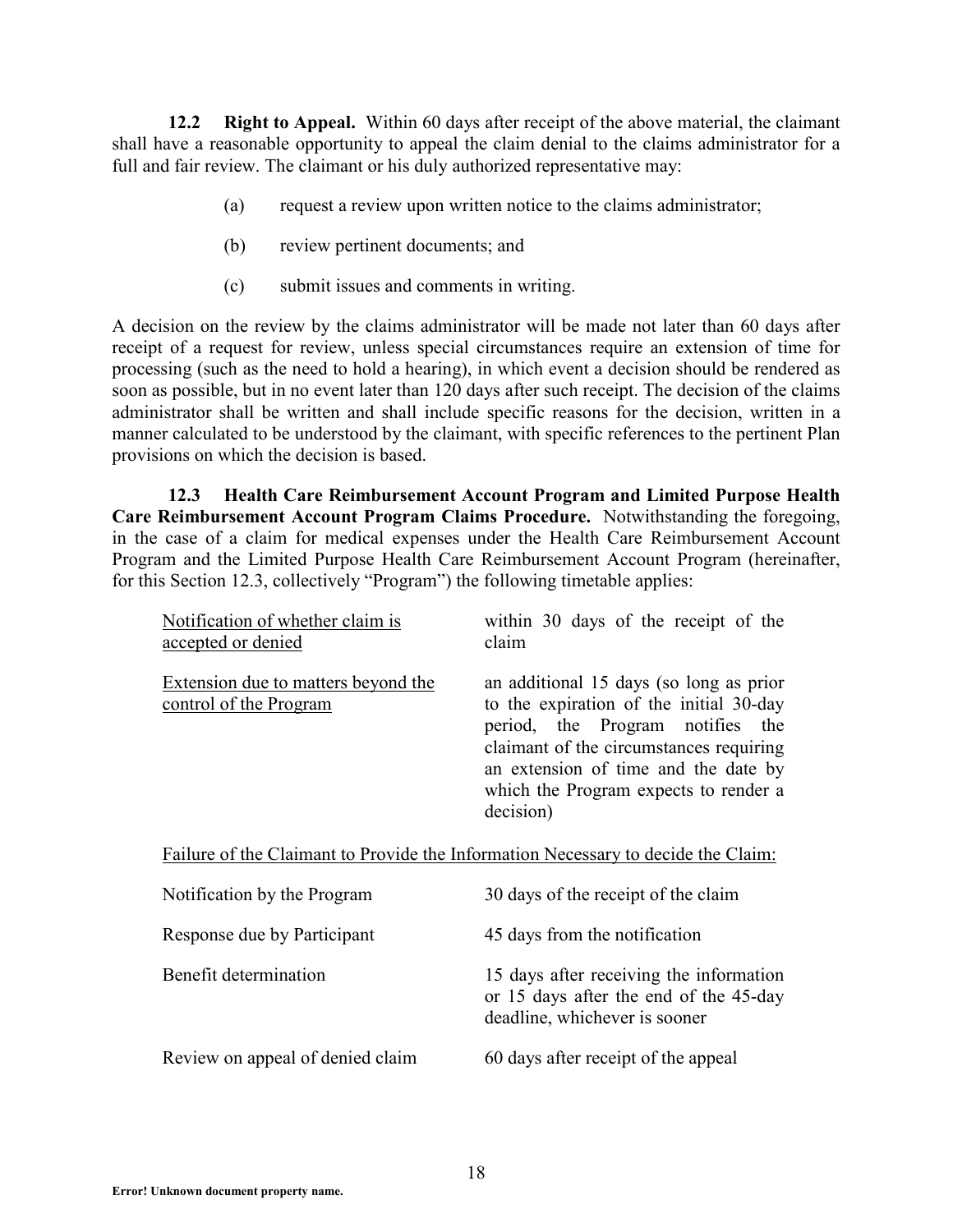(a) The claims administrator will provide written or electronic notification of an initial claim denial. The notice will state:

(1) The specific reason or reasons for the denial.

(2) Reference to the specific Program provisions on which the denial was based.

(3) A description of any additional material or information necessary for the claimant to perfect the claim and an explanation of why such material or information is necessary.

(4) A description of the Program's review procedures and the time limits applicable to such procedures. This will include a statement of the right to bring a civil action under section 502 of ERISA following a denial on review.

(5) If the denial was based on an internal rule, guideline, protocol, or other similar criterion, the specific rule, guideline, protocol, or criterion will be provided free of charge. If this is not practical, a statement will be included that such a rule, guideline, protocol, or criterion was relied upon in making the denial and a copy will be provided free of charge to the claimant upon request.

(6) If the denial is based on a medical necessity or experimental treatment or similar exclusion or limit, either an explanation of the scientific or clinical judgment for the determination, applying the terms of the Program to the claimant's medical circumstances, or a statement that such explanation will be provided free of charge to the claimant upon request.

(b) When the Participant receives a denial of a Program claim, the Participant or his authorized representative shall have 180 days following receipt of the notification in which to appeal the decision. The Participant may submit written comments, documents, records, and other information relating to the Claim. If the Participant requests, the Participant shall be provided, free of charge, reasonable access to, and copies of, all documents, records, and other information Relevant to the Claim.

(1) The period of time within which a denial on review is required to be made will begin at the time an appeal is filed in accordance with the procedures of the Program. This timing is without regard to whether all the necessary information accompanies the filing.

(2) A document, record, or other information shall be considered relevant to a Claim if it: (i) was relied upon in making the claim determination; (ii) was submitted, considered, or generated in the course of making the claim determination, without regard to whether it was relied upon in making the claim determination; (iii) demonstrated compliance with the administrative processes and safeguards designed to ensure and to verify that claim determinations are made in accordance with Program documents and Program provisions have been applied consistently with respect to all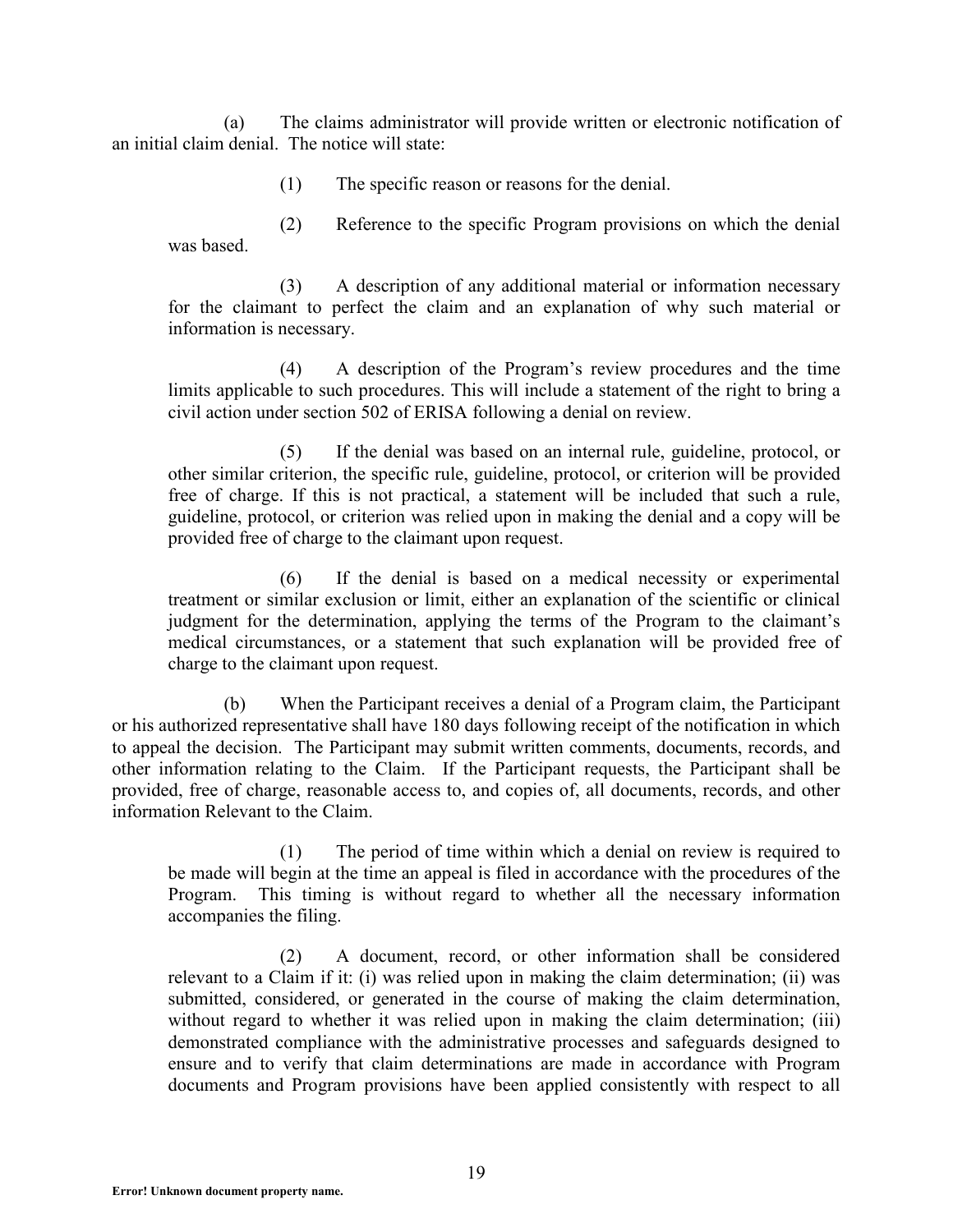claimants; or (iv) constituted a statement of policy or guidance with respect to the Program concerning the denied claim.

(3) The review will take into account all comments, documents, records, and other information submitted by the claimant relating to the Claim, without regard to whether such information was submitted or considered in the initial claim determination. The review will not afford deference to the initial denial and will be conducted by a named fiduciary of the Program who is neither the individual who made the adverse determination nor a subordinate of that individual.

(4) If the determination was based on a medical judgment, including determinations with regard to whether a particular treatment, drug, or other item is experimental and/or investigational, or not medically necessary or appropriate, the appropriate named fiduciary shall consult with a health care professional who was not involved in the original benefit determination (nor the subordinate of that individual). This health care professional will have appropriate training and experience in the field of medicine involved in the medical judgment. Additionally, upon request by the claimant, medical or vocational experts whose advice was obtained on behalf of the Program in connection with the adverse benefit determination will be identified.

(c) The claims administrator will provide written notification of any claim that is denied on appeal under the Program. The notice will state:

(1) The specific reason or reasons for the denial.

(2) Reference to the specific Program provisions on which the denial was based.

(3) A statement that the claimant is entitled to receive, upon request and free of charge, reasonable access to, and copies of, all document, records, and other information Relevant to the claimant's claim for benefits.

(4) A statement describing any voluntary appeal procedures offered by the Program and the claimant's right to obtain the information about such procedures, and a statement of the claimant's right to bring an action under section 502(a) of ERISA.

(5) If the denial was based on an internal rule, guideline, protocol, or other similar criterion, the specific rule, guideline, protocol, or criterion will be provided free of charge. Alternatively, a statement will be included that such a rule, guideline, protocol, or criterion was relied upon in making the denial and a copy will be provided free of charge to the claimant upon request.

(6) If the denial is based on a medical necessity or experimental treatment or similar exclusion or limit, either an explanation of the scientific or clinical judgment for the determination, applying the terms of the Program to the claimant's medical circumstances, or a statement that such explanation will be provided free of charge to the claimant upon request.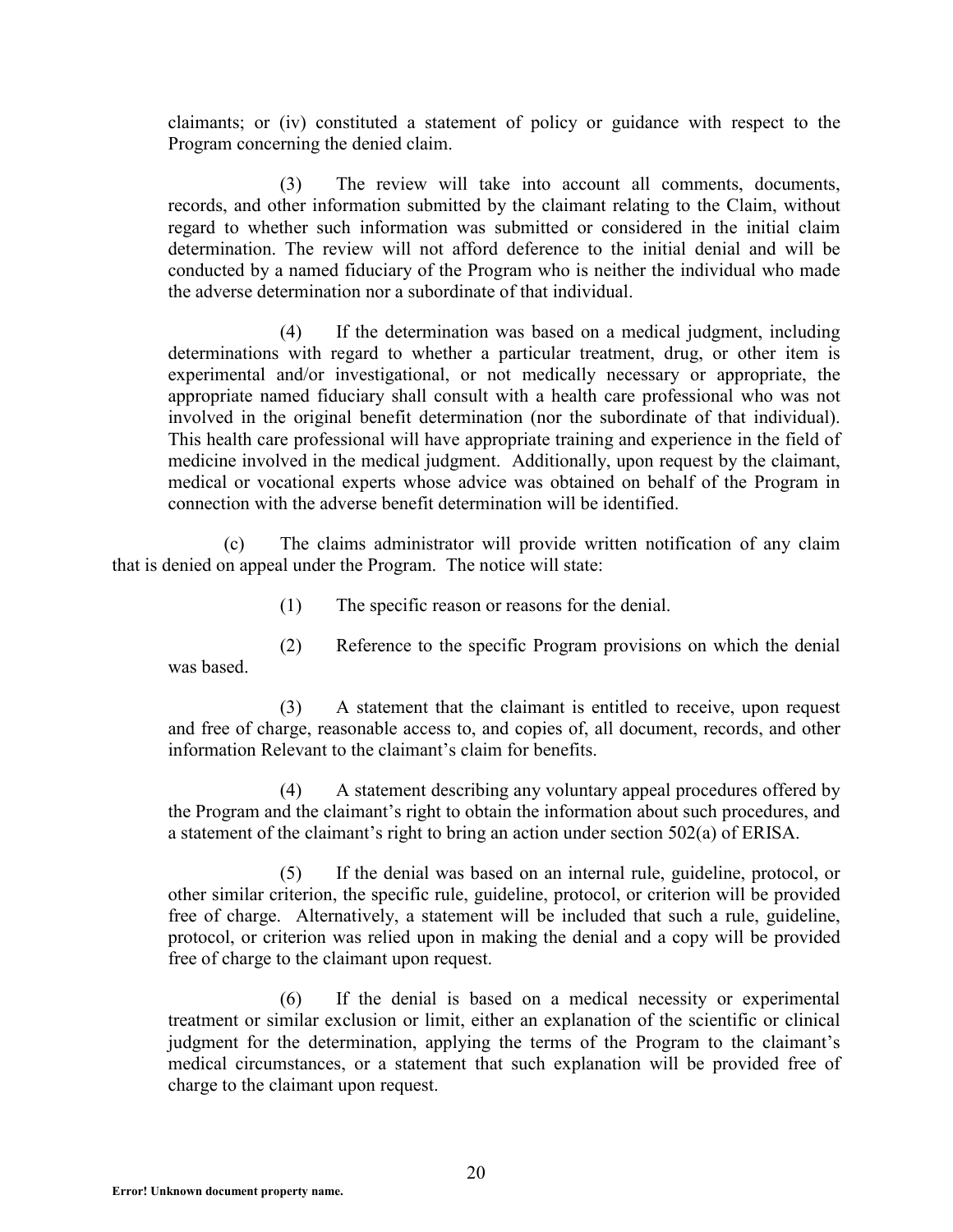### **12.4 Amounts Under The Plan.**

(a) In no event shall such amounts be carried over to reimburse a Participant for expenses incurred during a subsequent Plan Year (excluding amounts incurred during the Grace Period) for the same or any other Benefit available under the Plan; nor shall amounts forfeited by a particular Participant be made available to such Participant in any other form or manner, except as permitted by Treasury regulations.

(b) Any balance remaining in the Participants' Health Care Reimbursement Account, Limited Purpose Health Care Reimbursement Account, or Dependent Care Reimbursement Account as of the end of each Plan Year and its associated Grace Period shall be forfeited unless the Participant had made a claim in writing for such Plan Year within the required time periods, which has been denied or is pending; in which event the amount of the claim shall be held in his account until the claim appeal procedures set forth above have been satisfied or the claim is paid. If any such claim is denied on appeal, the amount held beyond the end of the Plan Year shall be forfeited.

(c) Amounts forfeited shall be retained by the Employer.

**12.5 Named Fiduciary For The Health Care Reimbursement Account Program and the Limited Purpose Health Care Reimbursement Account Program.** For the purposes of the Health Care Reimbursement Account Program and the Limited Purpose Health Care Reimbursement Account Program, the Administrator shall be the named fiduciary pursuant to ERISA Section 402 and shall be responsible for the management and control of the operation and administration of the Plan.

**12.6 General Fiduciary Responsibilities Under The Health Care Reimbursement Account Program and the Limited Purpose Health Care Reimbursement Account Program.** For the purposes of the Health Care Reimbursement Account Program and the Limited Purpose Health Care Reimbursement Account Program, the Administrator and any other fiduciary under ERISA shall discharge their duties with respect to the Health Care Reimbursement Account Program and the Limited Purpose Health Care Reimbursement Account Program solely in the interest of the Participants and their beneficiaries and

(a) for the exclusive purpose of providing Benefits to Participants and their beneficiaries and defraying reasonable expenses of administering the Health Care Reimbursement Account Program and Limited Purpose Health Care Reimbursement Account Program;

(b) with the care, skill, prudence and diligence under the circumstances then prevailing that a prudent man acting in like capacity and familiar with such matters would use in the conduct of an enterprise of a like character and with like aims; and

(c) in accordance with the documents and instruments governing the Health Care Reimbursement Account Program and the Limited Purpose Health Care Reimbursement Account Program insofar as such documents and instruments are consistent with ERISA.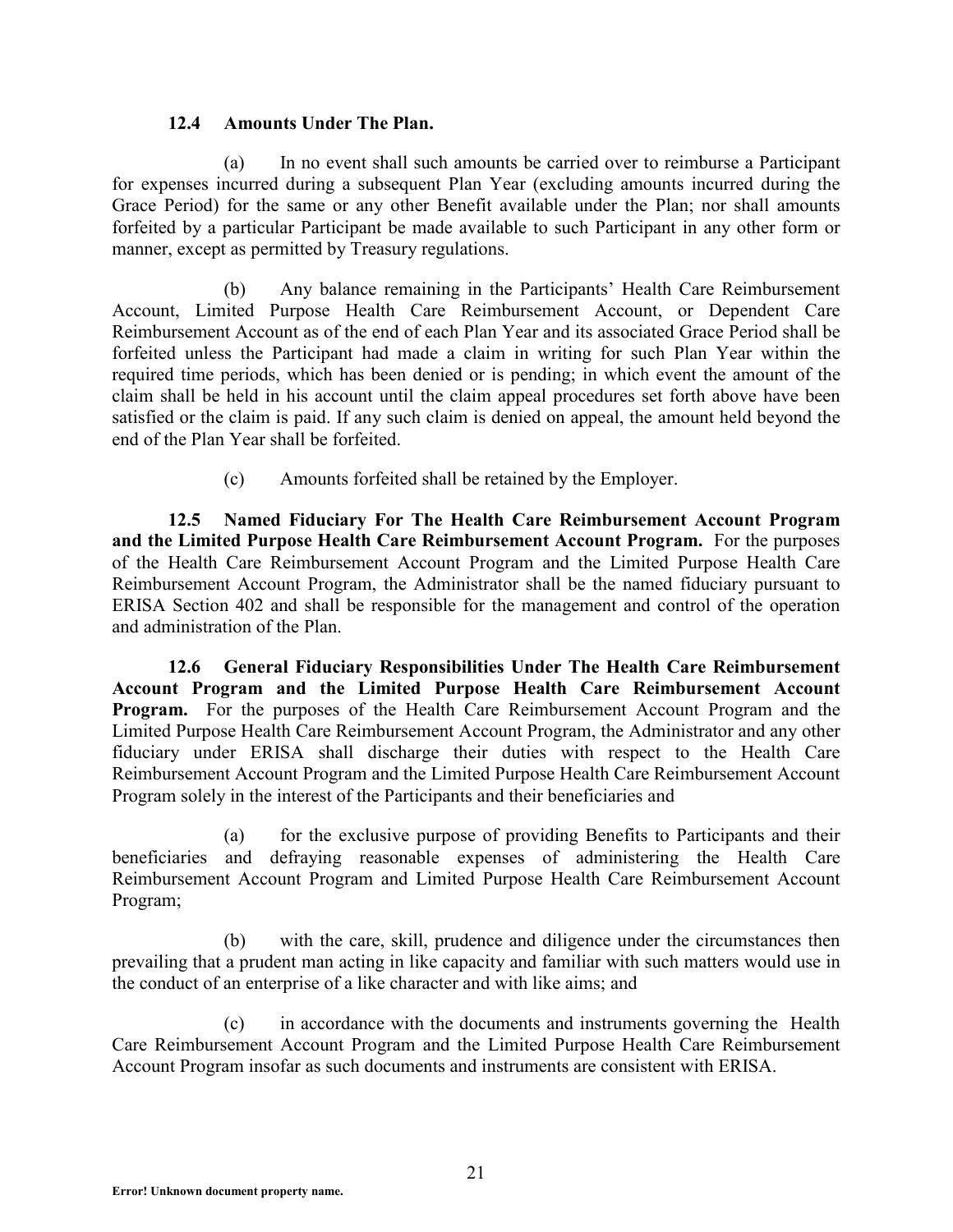**12.7 Non-Assignability of Rights.** The right of any Participant to receive any reimbursement under the Plan shall not be alienable by the Participant by assignment or any other method, and shall not be subject to the rights of creditors, and any attempt to cause such right to be so subjected shall not be recognized, except to such extent as may be required by law.

#### **ARTICLE XIII.**

#### **FUNDING**

The Employer shall contribute from time to time the amount determined by the Administrator as necessary to provide the coverages elected by the Eligible Employees. Such contributions shall be made out of the general assets of the Employer as benefits become payable under the Benefit Plans, and no trust fund, escrow account or other segregated fund is to be maintained for the purpose of pre-funding any benefits payable hereunder.

#### **ARTICLE XIV.**

#### **AMENDMENT AND TERMINATION**

**14.1 Amendment.** The Employer reserves the power at any time or times to amend the provisions of the Plan to any extent and in any manner it shall deem advisable, by a written instrument signed by duly authorized officer of the Employer. Any amendment shall become effective in accordance with its terms as to all Participants and all other persons having or claiming any interests under the Plan. The Employer may delegate to any Employee all or a portion of the authority to amend the Plan or any of the documents or welfare benefits described in Exhibit A by signed written instrument, but the delegate's authority will terminate if the delegation is revoked by a written instrument signed by the a duly authorized officer of the Employer or if the employee's employment terminates.

**14.2 Termination.** The Employer has established the Plan with a bona fide intention and expectation that it will be continued indefinitely, but the Employer will have no obligation whatsoever to maintain the Plan for any given length of time and may discontinue or terminate the Plan at any time without liability, by a written instrument signed by an appropriate officer or individual delegated with the authority to act on behalf of the Employer.

#### **ARTICLE XV.**

#### **ADMINISTRATION**

**15.1 Administrator.** The Employer shall be the "administrator" of the Plan and "named fiduciary" within the meaning of those terms under ERISA for purposes of the Health Care Reimbursement Account Program and the Limited Purpose Health Care Reimbursement Account Program. The Administrator shall have exclusive authority and responsibility for all matters in connection with the operation and administration of the Plan. Specifically, the Administrator shall: (i) be responsible for the compilation and maintenance of all records necessary in connection with the Plan; (ii) compute and authorize the payment of all benefits as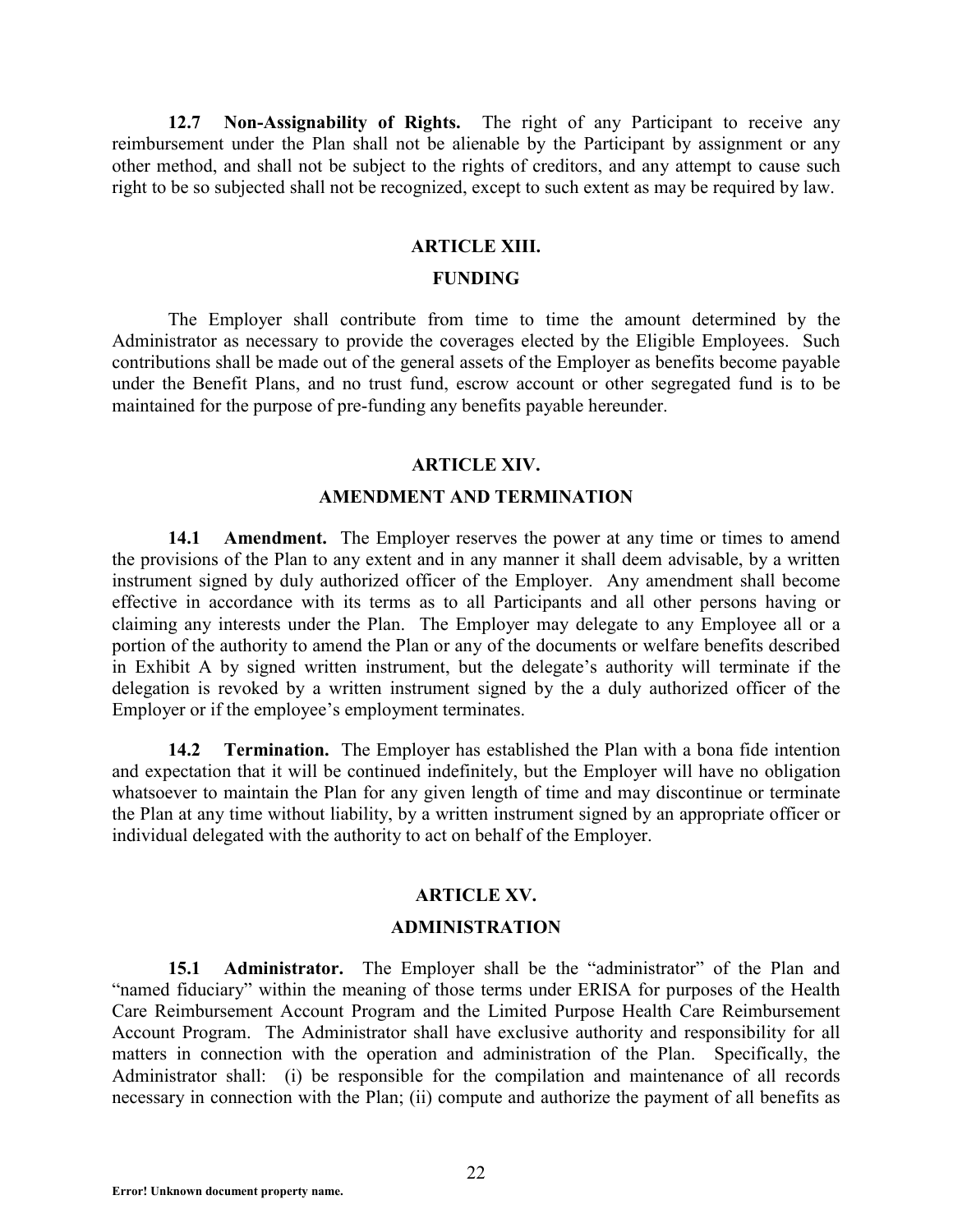they become payable under the Plan; (iii) decide questions relating to the eligibility of Employees to become Participants; (iv) engage such legal, actuarial, accounting and other professional and clerical services as may be necessary or proper; and (v) interpret this instrument and make and publish such uniform and nondiscriminatory rules for administration of the Plan as are not inconsistent with the provisions of this instrument.

The Employer also has the full authority to administer the provisions of the Plan which are not subject to ERISA or its fiduciary requirements.

**15.2 Delegation of Duties.** The Administrator may, from time to time, delegate any of the rights, powers, and duties of the Administrator (including fiduciary responsibilities) with respect to the operation and administration of the Plan to one or more committees, individuals or entities. If the Administrator delegates any rights, powers or duties to any person, such person may from time to time further delegate such rights, powers and duties to any other person. If any right, power or duty is delegated to more than one person, such persons may from time to time allocate among themselves any such right, power or duty. Any allocation or delegation of fiduciary responsibilities under the Plan shall be terminable upon such notice as the Administrator, in its sole discretion, deems reasonable and prudent.

# **15.3 Administrative Procedures.**

(a) The Administrator shall keep records of its actions. No delegate of the administrator shall act as a delegate of the Administrator on any matter relating solely to the delegates own interests in the Plan.

(b) All written instruments and notices required to be filed with the Administrator shall be deemed to be filed upon delivery to the Administrator or its designate, provided the instrument or notice is in the form prescribed by the Administrator.

(c) Any person serving as the delegate of the Administrator may resign by filing a written resignation with the Employer. While any vacancy exists, the remaining person or persons serving as delegates of the Administrator may perform any act that the Administrator has delegated to be performed.

**15.4 Expenses.** All necessary and proper expenses incurred in the administration of the Plan shall be paid for by the Employer.

**15.5 Fiduciary Responsibilities.** The Administrator and each person performing fiduciary duties of the Administrator pursuant to delegation under Section 15.2 shall discharge his/her duties and responsibilities with respect to the Plan:

(a) solely in the interest of the Participants; and

(b) for the exclusive purpose of providing benefits to Participants and defraying reasonable expenses of administering the Plan.

**15.6 Indemnification.** To the extent permitted by law, the Employer shall indemnify and hold harmless any person to whom any fiduciary duty with respect to the Plan is delegated

**Error! Unknown document property name.**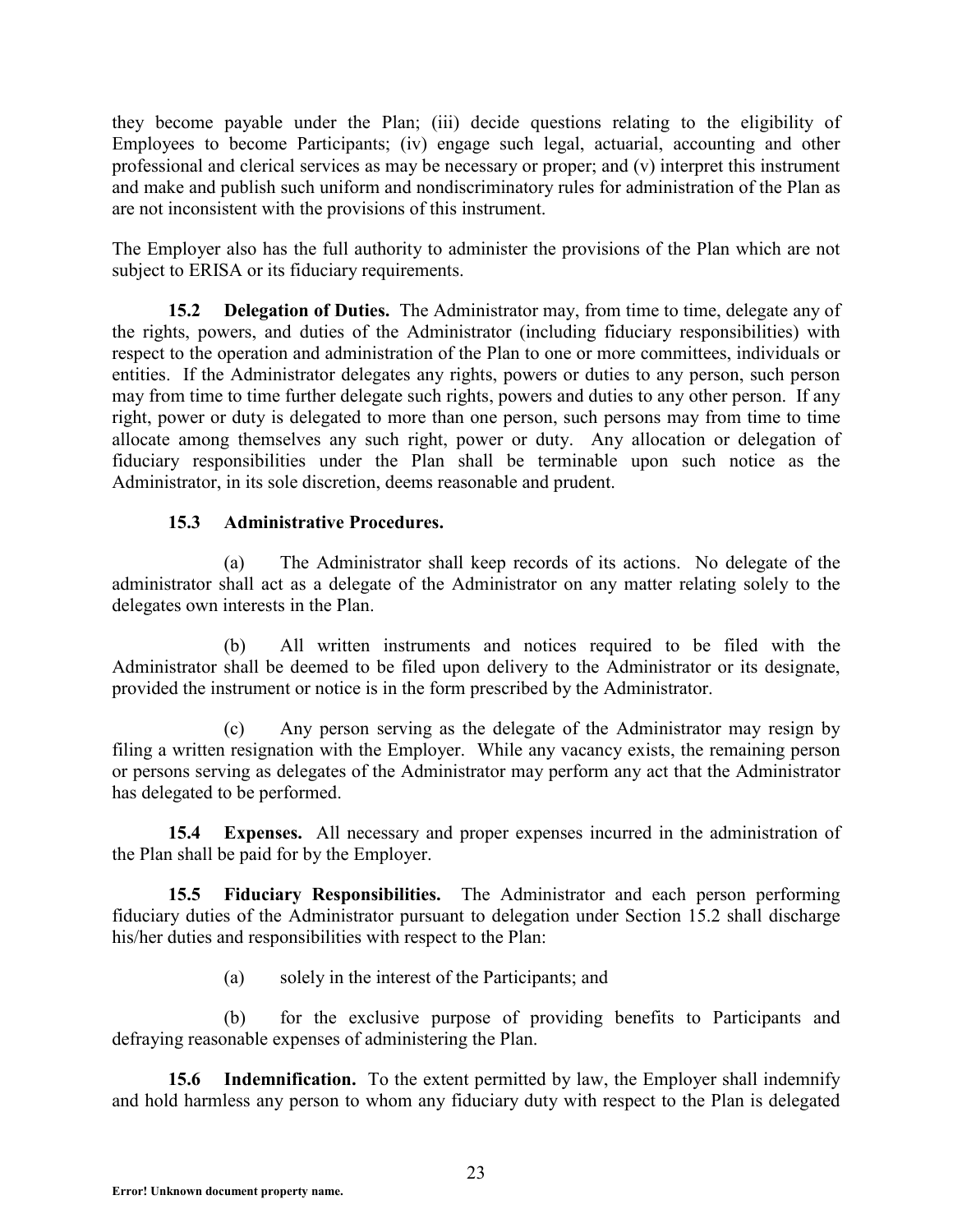pursuant to Section 15.2 and all employees of the Employer and all members of the Employer's board of directors who may be deemed fiduciaries of the Plan, from and against any and all liabilities, claims, demands, costs and expenses (including attorneys' fees) arising out of an alleged breach in the performance of its fiduciary duties under the Plan, other than such liabilities, claims, demands, costs and expenses as may result from the gross negligence or willful misconduct of such person. The Employer shall have the right, but not the obligation, to conduct the defense of such person in any proceeding to which this Section 15.6 applies. The Employer may satisfy its obligations under this Section 15.6 in whole or in part through the purchase of a policy or policies of insurance providing equivalent protection.

**15.7 Discretionary Authority.** When exercising its authority and responsibility under all of the provisions of the Plan, including but not limited to the provisions of Article XIII of the Plan, the Administrator will have full discretionary authority to administer and interpret the Plan, including discretionary authority to determine eligibility for participation and for benefits under the terms of the Plan. Benefits under the Plan will be paid only if the Administrator decides in its discretion that a Participant is entitled to them. The Administrator may delegate such discretionary authority and such duties and responsibilities (e.g., claims administration) as it deems appropriate to facilitate the day-to-day administration of the Plan. Unless otherwise noted, delegation includes delegation of discretion. Any determination by the Administrator or its delegate will be final and conclusive upon all persons.

### **ARTICLE XVI.**

#### **MISCELLANEOUS**

**16.1 Construction.** The headings and subheadings of this instrument are inserted for convenience of reference only and are not to be considered in the construction or interpretation of this Plan.

**16.2 Applicable Law.** The Plan shall be construed, administered and governed in all respects in accordance the Internal Revenue Code and other pertinent federal laws and in accordance with the laws of the State of California to the extent not preempted by ERISA. Notwithstanding the foregoing, the Health Care Reimbursement Account Program and the Limited Purpose Health Care Reimbursement Account Program components of the Plan shall be construed, administered and governed in all respects in accordance with ERISA and other pertinent federal laws and in accordance with the laws of the State of California to the extent not preempted by ERISA. If any provision of this Plan shall be held by a court of competent jurisdiction to be invalid or unenforceable, the remaining provisions of the Plan shall continue to be fully effective.

**16.3 Gender and Number.** Whenever used in this Plan, the masculine gender will include the feminine gender and the singular will include the plural, unless the context indicates otherwise.

**16.4 Contract of Employment.** Nothing contained in this Plan shall be deemed to give any Participant the right to be retained in the employ of the Employer or to interfere with the right of the Employer to discharge any Participant at any time, with or without cause,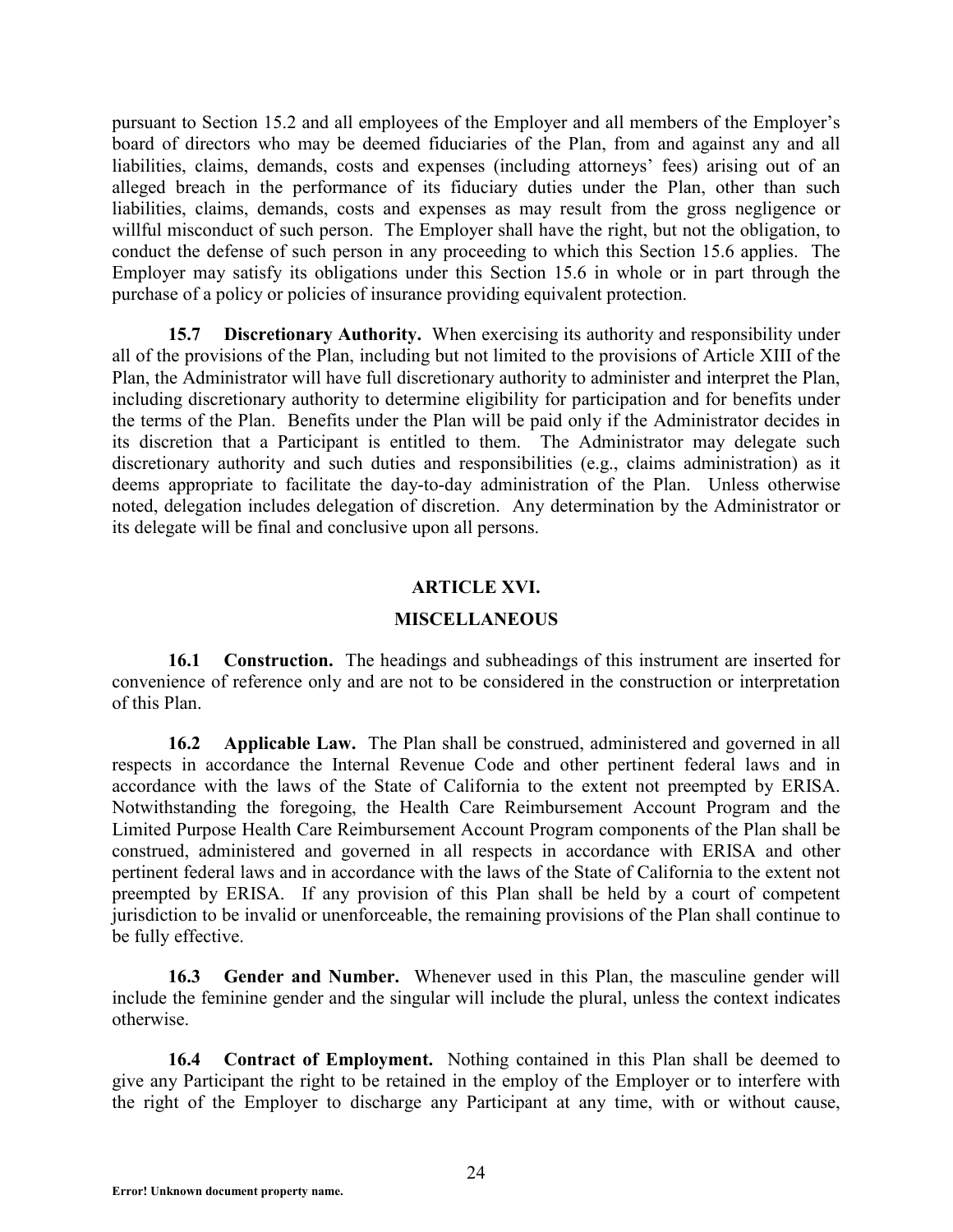regardless of the effect which such discharge shall have upon such individual as a Participant in this Plan.

**16.5 Nonassignability of Rights.** Neither the Employer nor the Administrator shall recognize any transfer, mortgage, pledge, hypothecation, order or assignment by any Participant or beneficiary of all or any part of his or her interest under the Plan. Any attempt by a Participant or beneficiary to assign, alienate, sell, transfer, pledge or encumber his or her benefits shall be void. A Participant's or beneficiary's interests shall not be subject in any manner to transfer by operation of law, and shall be exempt from the claims of creditors or other claimants (including but not limited to debts, contracts, liabilities, or torts) from all orders, decrees, levees, garnishments, and/or executions and other legal or equitable process or proceedings against such Participant or beneficiary to the full extent which may be permitted by law.

**16.6 Benefits Provided Through Third Parties.** In the case of any benefit provided pursuant to an insurance policy or other contract with a third party, the Employer may amend the Plan by changing insurers, policies or contracts without changing the language of the Plan document. In the case of any benefit provided through a third party, such as an insurance company, pursuant to a contract or policy with such third party, if, with respect to the obligations of the third party to pay or provide benefits, there is any conflict or inconsistency between the description of benefits contained in this Plan and such contract or policy, the terms of such contract or policy shall control except to the extent that such contract or policy is inconsistent with the requirements of Section 125 of the Code or ERISA.

**16.7 Payments.** Any Benefit payable under the Plan after the death of the Participant is to be paid to his/her surviving spouse, if any, and otherwise to the Participant's estate. Furthermore, if the Administrator or its delegate determines that any person who is entitled to payments under the Plan is incompetent by reason of physical or mental disability or other incapacity, the Administrator may cause all payments thereafter becoming due to the person to be made to any other person for his/her benefit, without responsibility to follow the application of amounts so paid. Payments made pursuant to this Section 16.7 shall completely discharge the Administrator and the Employer from further liability hereunder. In addition, any expense reimbursements remaining unclaimed (e.g., unclaimed Health Reimbursement Account Program checks) after the end of the Plan Year in which the expense was incurred (and applicable run-out period) will be forfeited. Any such forfeited amounts will be used to pay the applicable reasonable expenses of maintaining and administering the Plan (e.g., unclaimed Health Reimbursement Account Program checks will be used towards the reasonable expense of maintaining and administering the Health Reimbursement Account Plan). If a Participant subsequently requests payment with respect to an unclaimed check, the Administrator in its discretion, shall make such payment under the terms and provisions of the Plan as in effect when the claim was originally processed.

**16.8 Limitation of Liability.** The Employer does not guarantee benefits payable under any insurance policy or other similar contract described or referred to herein, and any benefits thereunder shall be the exclusive responsibility of the insurer or other entity that is required to provide such benefits under such policy or contract.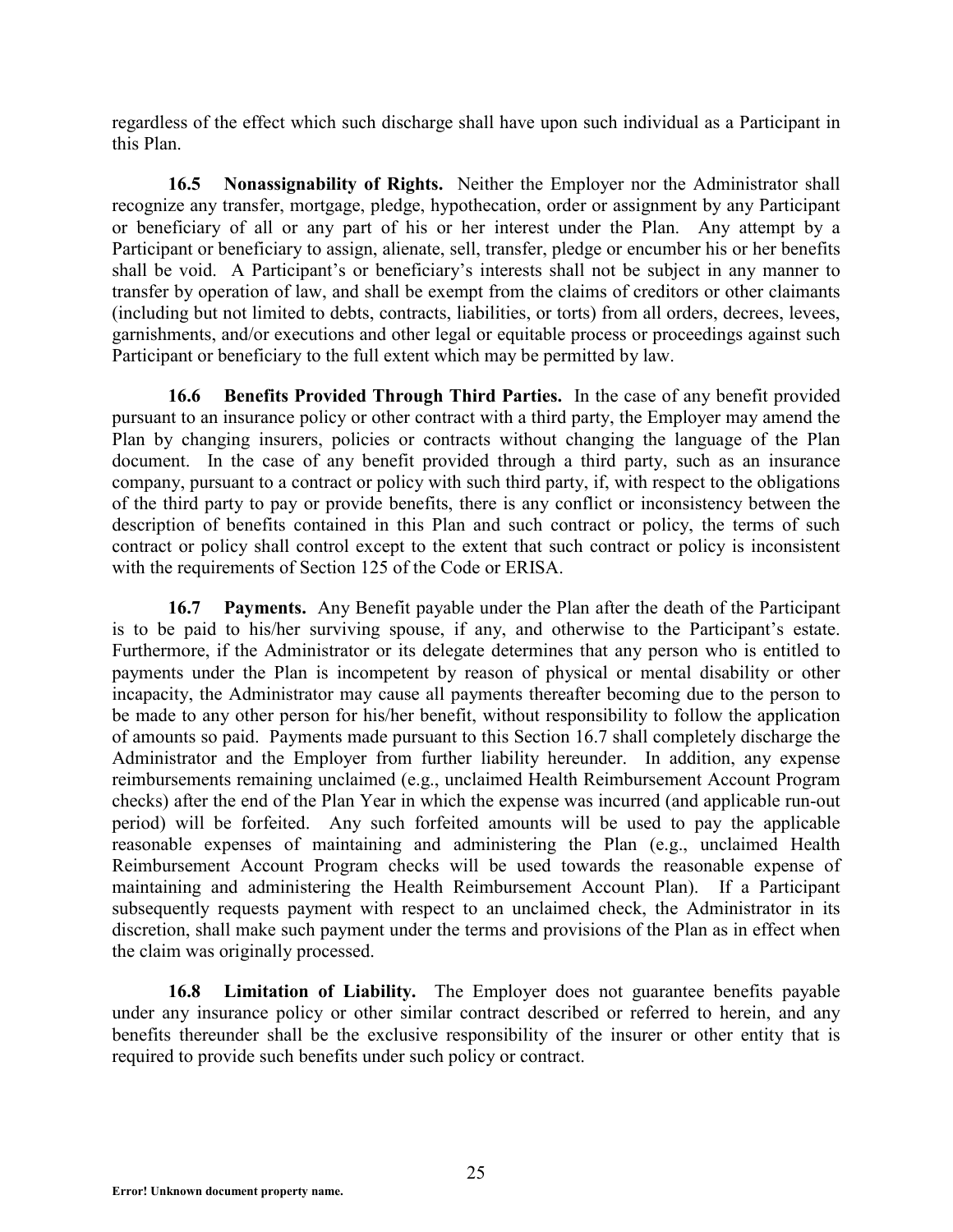**16.9 No Guarantee of Tax Consequences.** Neither the Participating Companies nor the Administrator makes any commitment or guarantee that any amounts paid to or for the benefit of a Participant under the Plan will be excludable from the Participant's gross income for federal or state income tax purposes, or that any other federal or state tax treatment will apply to or be available to any Participant. It shall be the obligation of each Participant to determine whether each payment under the Plan is excludable from the Participant's gross income for federal and state income tax purposes, and to notify the Employer if the Participant has reason to believe that such payment is not so excludable.

**16.10 Indemnification of Employer by Participants.** If any Participant receives one or more reimbursements under the Plan that are not for Medical Expenses or Dependent Care Expenses or that are includable in the Participant's gross income for any reason, upon the request of the Employer, such Participant shall indemnify and reimburse the Employer for any liability it may incur for failure to withhold federal or state income tax or social security tax from such reimbursements. However, such indemnification and reimbursement shall not exceed the amount of additional federal and state income tax that the Participant would have owed if the reimbursements had been made to the Participant as regular cash compensation, plus the Participant's share of any social security tax that would have been paid on such compensation, including any interest and penalties attributable thereto, less any additional income and social security tax actually paid by the Participant.

In Witness Whereof, to record the amendment and restatement of the Plan as set forth herein, effective as of January 1, 2018, the Employer has caused this Plan to be executed by its duly authorized representative on \_\_\_\_\_\_\_\_\_\_\_\_\_\_\_\_\_\_\_\_\_\_\_\_\_\_\_.

### **SYNOPSYS, INC.**

By:

Printed Name: 1988 and 1988 and 1988 and 1988 and 1988 and 1988 and 1988 and 1988 and 1988 and 1988 and 1988 and 1988 and 1988 and 1988 and 1988 and 1988 and 1988 and 1988 and 1988 and 1988 and 1988 and 1988 and 1988 and 1

Title: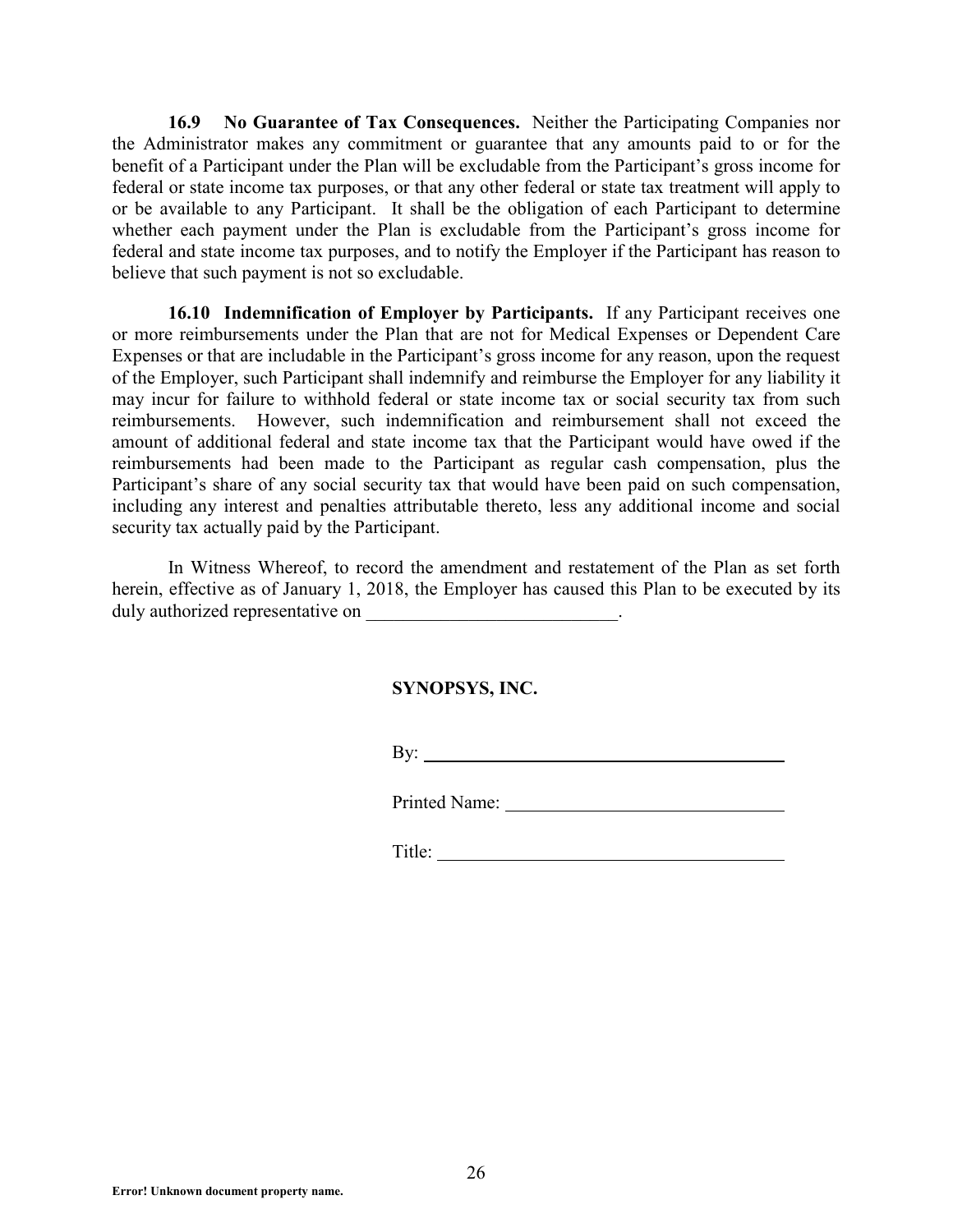# **EXHIBIT A**

# **BENEFIT PLANS**

Medical, dental, and vision Components provided under the Synopsys, Inc. Welfare Plan. Reimbursement Accounts under this Plan.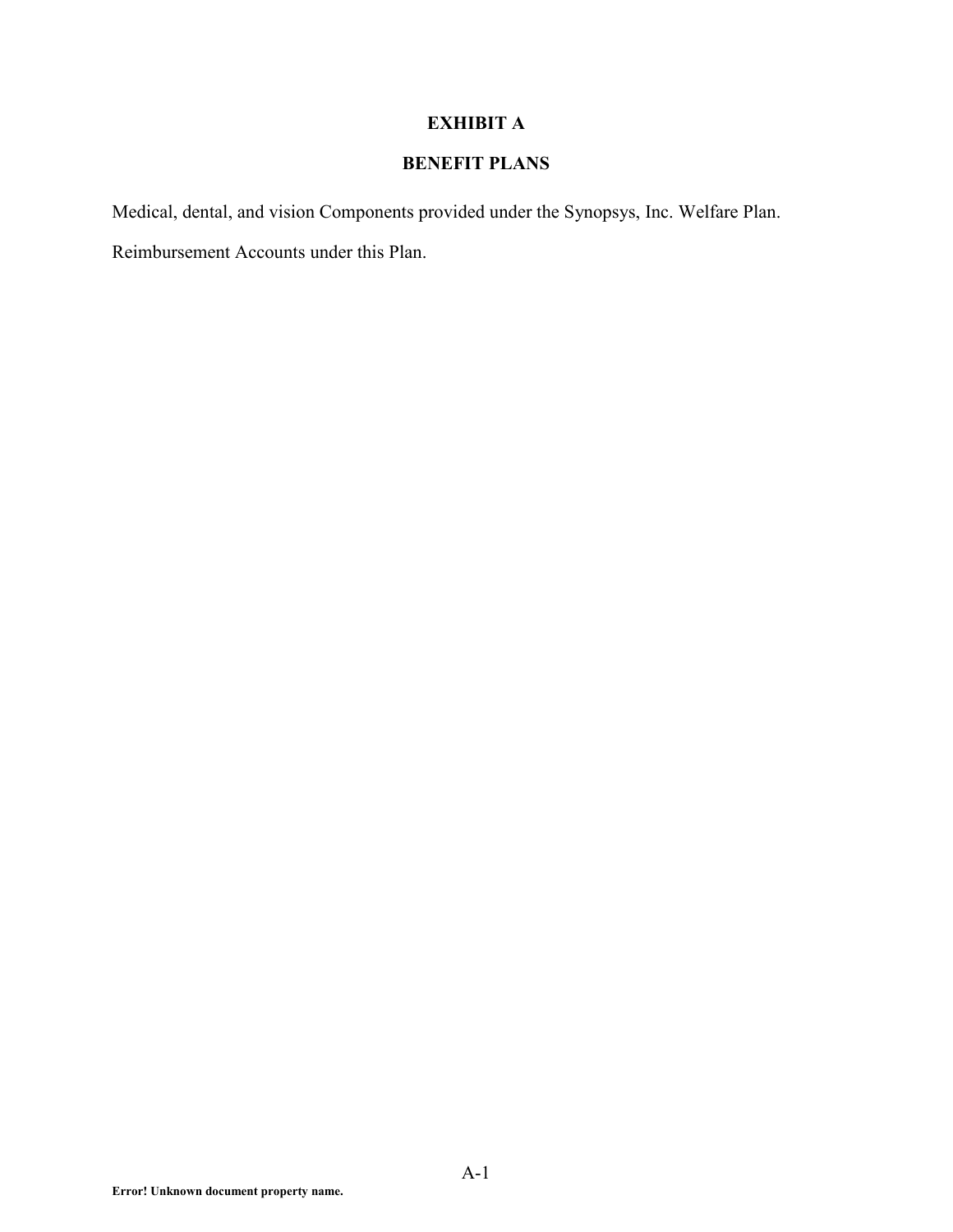### **EXHIBIT B**

### **HIPAA PRIVACY AND SECURITY PROVISIONS**

This Exhibit B is being added to amend the Synopsys, Inc. Section 125 Plan (the "Plan") to reflect the privacy and security provisions of the Health Insurance Portability and Accountability Act of 1996, as amended from time to time ("HIPAA"). HIPAA and its implementing regulations restrict group health plans (among other covered entities) from using and disclosing protected health information ("PHI"), as such term is defined in 45 CFR Section 160.103. The following provisions regarding the use and disclosure of PHI are intended to meet the applicable provisions of HIPAA.

**A.1 Definitions.** The following words and phrases shall have the following meanings (terms used but not otherwise defined, shall have the same meaning as those terms in 45 CFR Sections 160.103 and 164.501):

(a) Group Health Benefits. Group Health Benefits means the Health Care Reimbursement Account Program and the Limited Purpose Health Care Reimbursement Account Program components of the Synopsys, Inc. Section 125 Plan.

(b) Group Health Plan. Group Health Plan means the Group Health Benefit components of the Plan.

**A.2 Designation of Hybrid Entity under HIPAA.** The Plan is a "hybrid entity" as defined in 45 CFR Section 164.103. In accordance with 45 CFR Section  $164.105(a)(2)(iii)(C)$ , the Plan designates the Health Care Reimbursement Account Program and the Limited Purpose Health Care Reimbursement Account Program components of the Plan ("Group Health Plan") as the health care components of the Plan that is subject to the security and privacy provisions of Part 164 of HIPAA.

**A.3 Use and Disclosure of PHI.** The Group Health Plan will use and disclose PHI to the full extent permitted or required by HIPAA, including (without limitation): (i) for treatment, payment and health care operations; (ii) as required by law; (iii) to the individual; (iv) to the Secretary of Health and Human Services; (v) for legal and public policy purposes; (vi) to business associates; (vii) pursuant to a valid authorization; and (viii) to the Plan Sponsor as described below. The Group Health Plan's use and disclosure of PHI shall be in accordance with, and comply with, HIPAA and the Plan's Privacy Policy and accompanying Use and Disclosure Procedures (as amended from time to time).

**A.4 Disclosure to Plan Sponsor.** Pursuant to 45 CFR Section 164.504(f), the Group Health Plan is permitted to disclose PHI to the Plan Sponsor to carry out its plan administrative functions. In accordance with 45 CFR Section 164.504(f), the Plan will disclose PHI to the Plan Sponsor only upon receipt of a certification from the Plan Sponsor that the Plan has been amended to incorporate the provisions set forth in 45 CFR Section 164.504(f)(2). The Plan Sponsor agrees to: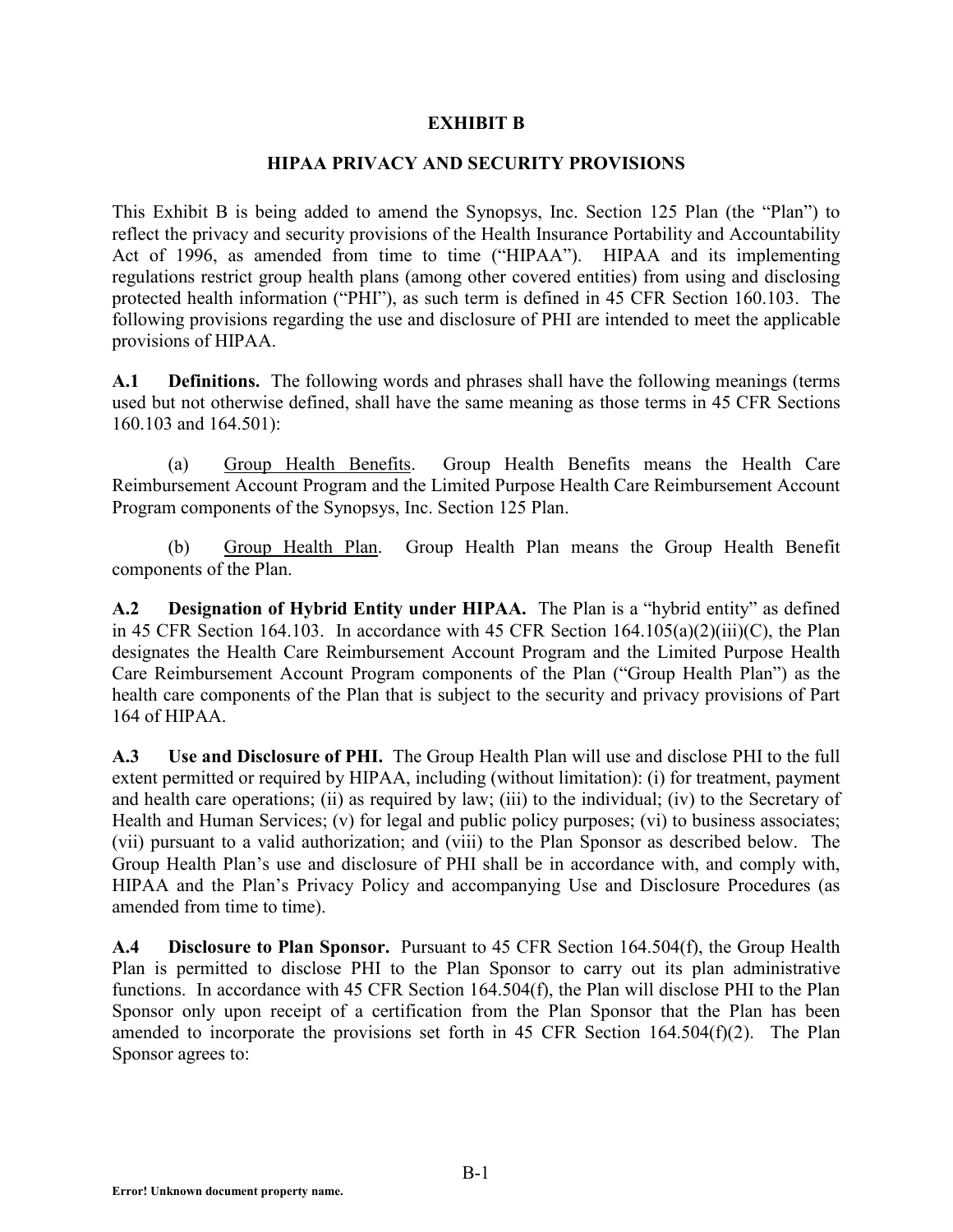- Not use or further disclose PHI other than as permitted or required by the Plan document or as required by law;
- Ensure that any agents or subcontractors to whom it provides PHI received from the Group Health Plan agree to the same restrictions and conditions that apply to the Plan Sponsor with respect to such information;
- Not use or disclose PHI for employment-related actions and decisions or in connection with any other benefit or employee benefit plan of the Plan Sponsor unless authorized by the individual;
- Report to the Group Health Plan any use or disclosure of PHI that is inconsistent with the uses or disclosures provided for of which it becomes aware;
- Make PHI available based on HIPAA's access requirements in accordance with 45 CFR Section 164.524;
- Make PHI available for amendment and incorporate any amendments to PHI based on HIPAA's amendment requirements in accordance with 45 CFR Section 164.526;
- Make available the information required to provide an accounting of disclosures in accordance with 45 CFR Section 164.528;
- Make its internal practices, books, and records relating to the use and disclosure of PHI received from the Group Health Plan available to the Secretary of Health and Human Services for purposes of determining the Plan's compliance with certain provisions of HIPAA;
- If feasible, return or destroy all PHI received from the Group Health Plan that the Plan Sponsor still maintains in any form and retain no copies of such information when no longer needed for the purpose for which the disclosure was made, except that if such return or destruction is not feasible, limit further uses and disclosures to those purposes that make the return or destruction of the information infeasible; and
- Ensure that adequate separation between the Group Health Plan and the Plan Sponsor is established as required by 45 CFR Section 164.504(f)(2)(iii).
- Implement administrative, physical and technical safeguards that reasonably and appropriately protect the confidentiality, integrity and availability of the Electronic Protected Health Information (as that term is defined at 45 C.F.R. Section 160.103) that it creates, receives, maintains or transmits on behalf of the Plan other than Electronic Protected Health Information that is summary health information disclosed pursuant to 45 C.F.R. Section 164.504(f)(1)(ii), enrollment or disenrollment information disclosed pursuant to 45 C.F.R. Section 154.504(f)(1)(iii), or information disclosed pursuant to an authorization under  $45 \text{ C}$  F R. Section 164.508.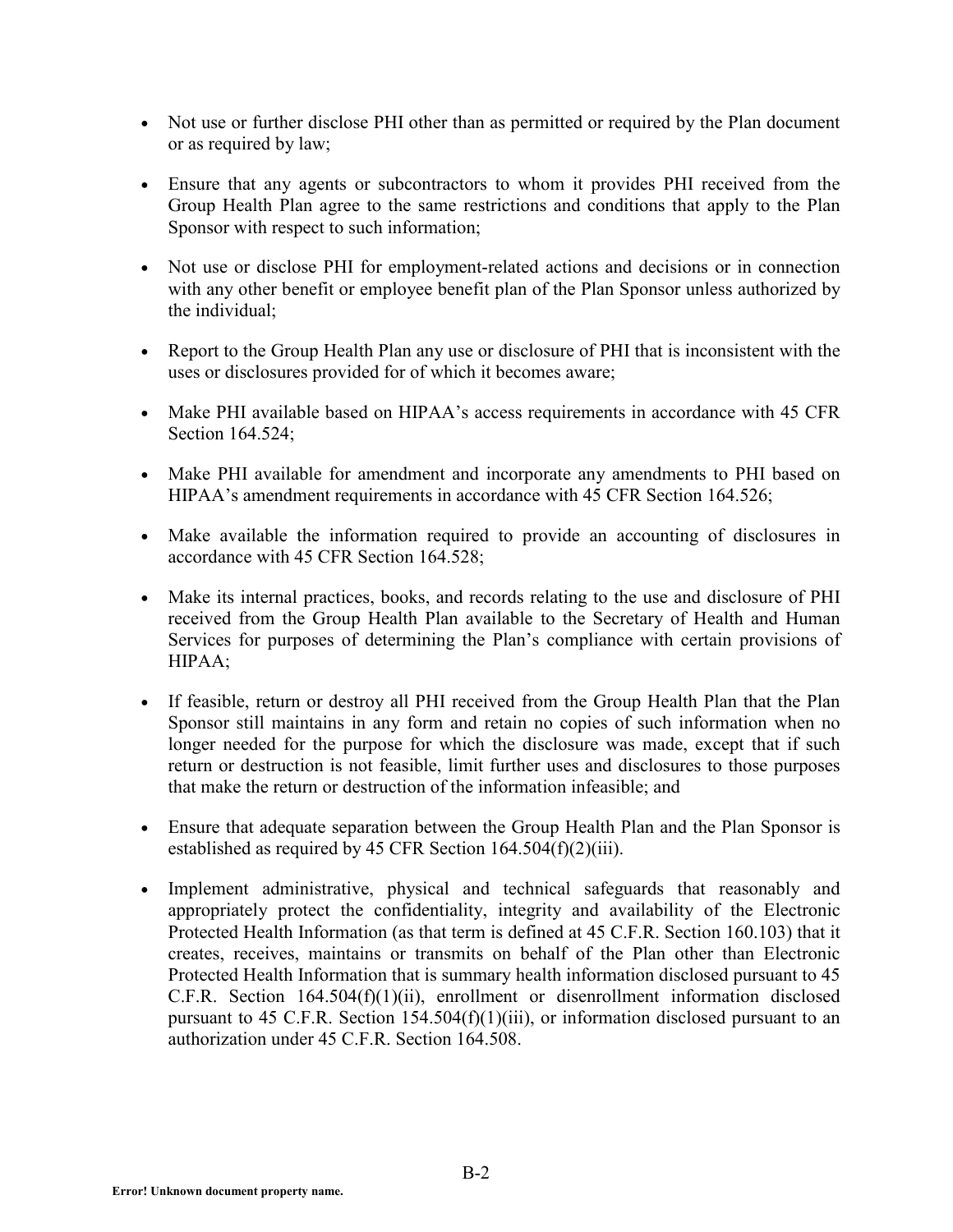- Ensure that any agent, including a subcontractor, to whom it provides Electronic Protected Health Information agrees to implement reasonable and appropriate security measures to protect the Electronic Protected Health Information.
- Report to the Group Health Plan any security incident (as defined by 45 C.F.R. § 164.304) of which it becomes aware.

**A.5 Adequate Separation between the Group Health Plan and the Plan Sponsor.** In accordance with HIPAA, only the following employees or classes of employees of the Plan Sponsor shall be given access to the PHI disclosed by the Group Health Plan: Human Resources personnel. Access shall be restricted to use by such employees described above for purposes of the Group Health Plan administration functions that Plan Sponsor performs for the Group Health Plan. If the persons described above do not comply with these provisions, the Plan Sponsor shall provide a mechanism for resolving issues of noncompliance, including disciplinary sanctions.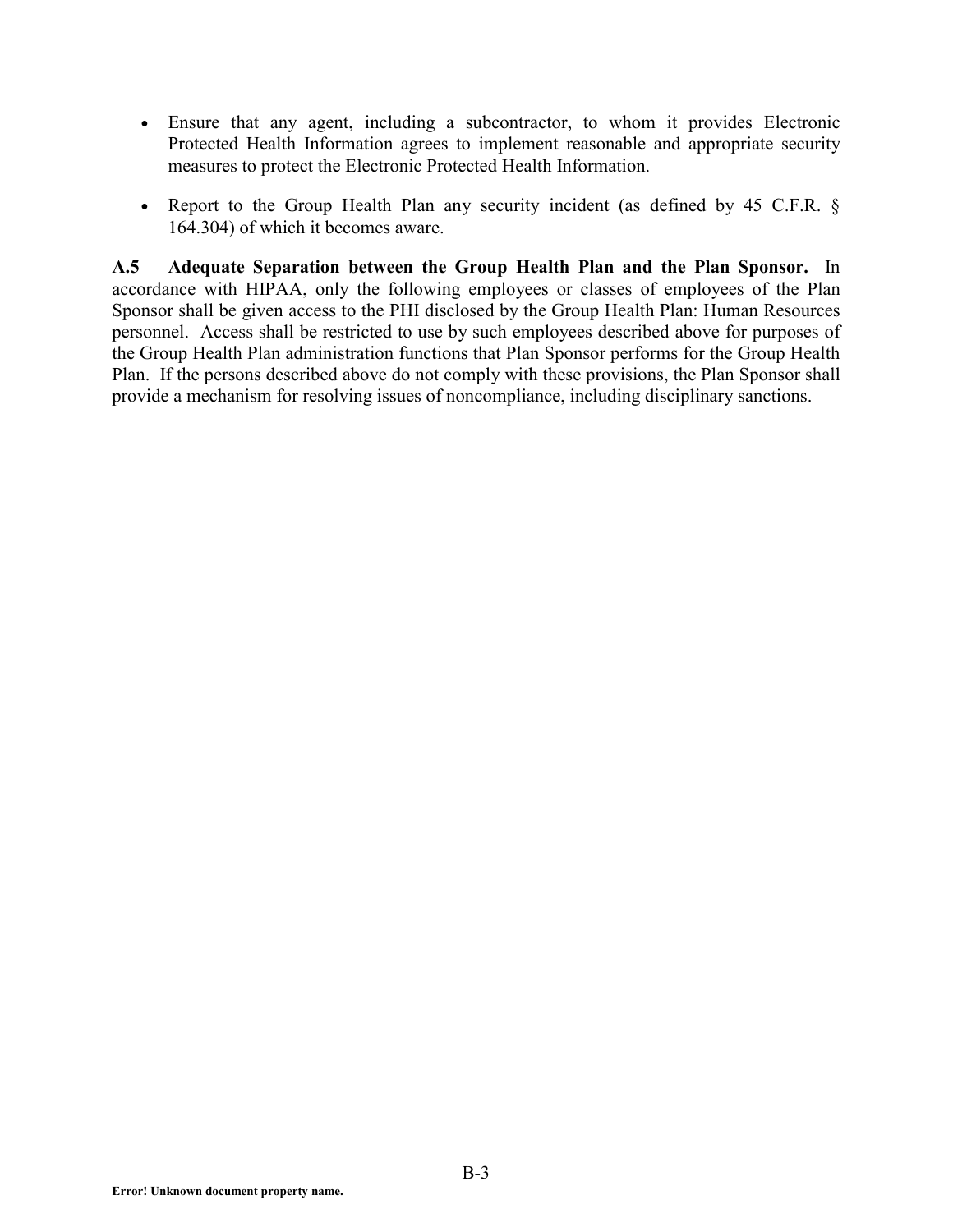#### **EXHIBIT C**

### **EVENTS WHICH MAY PERMIT AN EMPLOYEE TO CHANGE HIS/HER ELECTION MID-YEAR**

Any Participant may change a benefit election after the Plan Year (to which such election relates) has commenced and make new elections with respect to the remainder of such Plan Year if, under the facts and circumstances, the changes are necessitated by and are consistent with a change in status which is acceptable under rules and regulations adopted by the Department of the Treasury, the provisions of which are incorporated by reference. Notwithstanding anything herein to the contrary, if the rules and regulations conflict, then such rules and regulations shall control.

In general, a change in election is not consistent if the change in status is the Participant's divorce, annulment or legal separation from a Spouse, the death of a Spouse or Dependent, or a Dependent ceasing to satisfy the eligibility requirements for coverage, and the Participant's election under the Plan is to cancel accident or health insurance coverage for any individual other than the one involved in such event. In addition, if the Participant, Spouse or Dependent gains or loses eligibility for coverage, then a Participant's election under the Plan to cease or decrease coverage for that individual under the Plan corresponds with that change in status only if coverage for that individual becomes applicable or is increased under the family member plan.

Regardless of the consistency requirement, if the individual, the individual's Spouse, or Dependent becomes eligible for continuation coverage under the Employer's group health plan as provided in Code Section 4980B or any similar state law, then the individual may elect to increase payments under this Plan in order to pay for the continuation coverage. However, this does not apply for COBRA eligibility due to divorce, annulment or legal separation.

Any new election must be submitted within 31 days of the event and shall be effective at such time as the Administrator shall prescribe, but not earlier than the first pay period beginning after the election is submitted unless otherwise required by law. For the purposes of this subsection, a change in status shall only include the following events or other events permitted by Treasury regulations:

(a) Special Enrollment Rights. Any event specified in Code Section 9801(f) that entitles a Participant to special enrollment rights under a group health plan to which this Plan applies.

(b) Change in Status Events.

(1) Legal Marital Status. Any event that changes a Participant's legal marital status, including marriage, death of a Spouse, divorce, legal separation and annulment.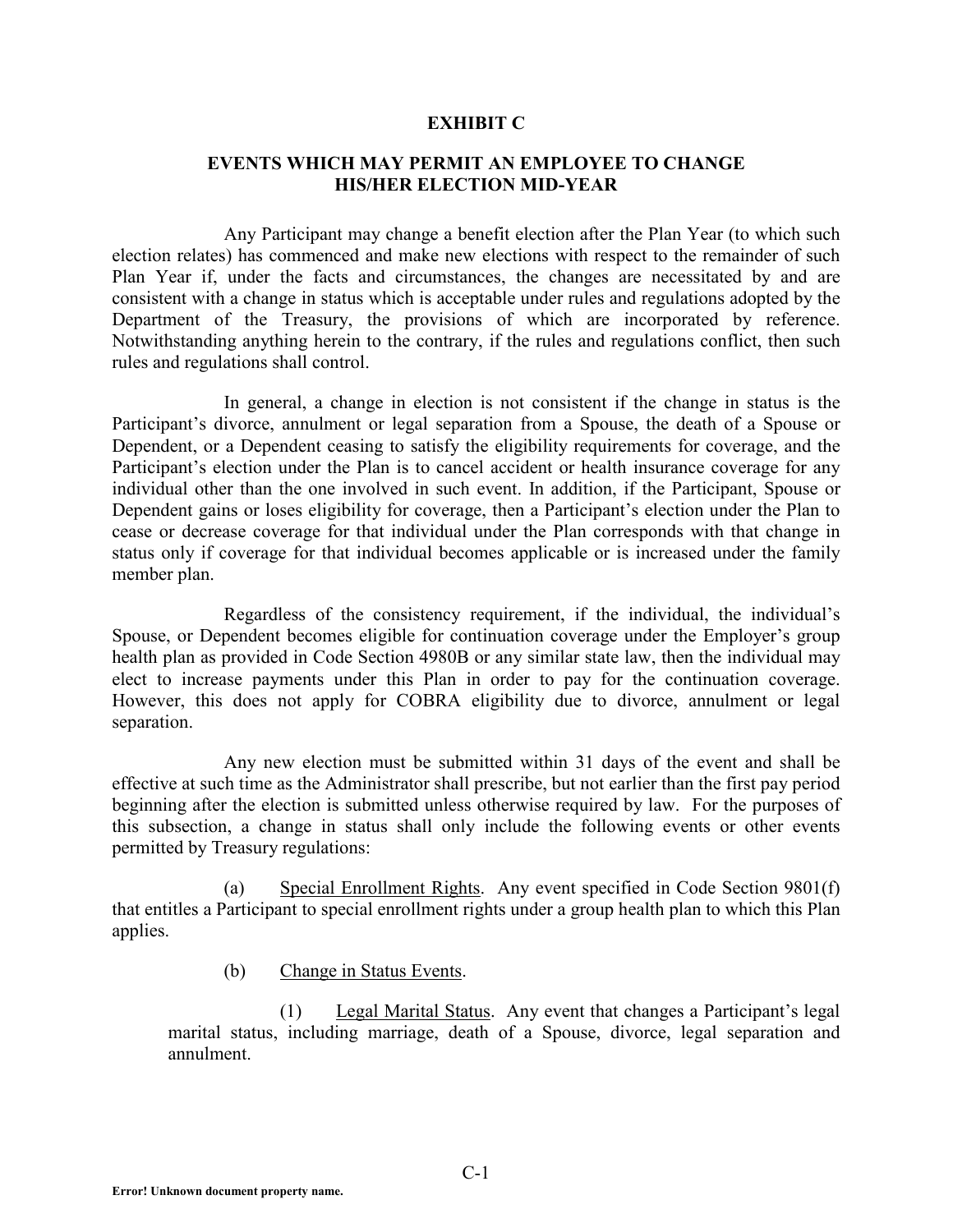(2) Number of Dependents. Any event that changes a Participant's number of Dependents, including birth, death, adoption and placement for adoption.

(3) Employment Status. Any of the following events that change the employment status of a Participant, or of a Participant's Spouse or Dependent: a termination or commencement of or a return from an unpaid leave of absence and a change in worksite. In addition, if eligibility for the Plan, any plan to which this Plan applies, or a cafeteria plan or qualified employee benefit plan of the employer of the Participant's Spouse or Dependent, is conditioned on employment status and there is a change in the employment status of a Participant or a Participant's Spouse or Dependent with the consequence that such individual becomes (or ceases to be) eligible under such plan, then that change constitutes a change in employment status for purposes of this Plan.

(4) Dependent Satisfies or Ceases to Satisfy Eligibility Requirements. Any event that causes a Participant's Dependent to satisfy, or to cease to satisfy, the eligibility requirements for coverage under a plan to which this Plan applies on account of attainment of age, student status or any similar circumstance.

(5) Residence. A change in residence of a Participant or the Participant's Spouse or Dependent; provided, however, that this shall not apply to the Health Care Reimbursement Account Program or the Limited Purpose Health Care Reimbursement Account Program.

(c) COBRA Eligibility. If a Participant, or the Participant's Spouse or Dependent, becomes eligible under Code Section 4980B, or any similar state law, for continuation coverage in a group health plan offered by the Employer, a Participant may decrease his or her election under the Plan. Alternatively, a Participant may increase his or her election under the Plan to pay for such continuation coverage.

(d) Judgment, Decree, or Order. A judgment, decree, or order resulting from a divorce, legal separation, annulment or change in legal custody (including a Qualified Medical Child Support Order as defined in Section 609 of ERISA) that either:

(1) Requires a Participant to provide accident or health coverage under a plan to which this Plan applies for a Participant's child or for a foster child who is a dependent (as defined in Code Section 152 and any applicable Treasury Regulations thereunder, as modified by Code Section 105(b)) of the Participant; or

(2) Requires the Participant's Spouse, former Spouse or another individual to provide accident or health coverage for such child; provided, however, that this Subsection (2) shall only apply if the Participant's Spouse, former Spouse or another individual actually provides such accident or health coverage.

(e) Entitlement or Loss of Entitlement to Medicare or Medicaid. If a Participant or the Participant's Spouse or Dependent who is enrolled in an accident or health plan to which this Plan applies becomes enrolled under Medicare Part A or Part B, or in Medicaid, the Participant may make a prospective election change to cancel or reduce coverage for the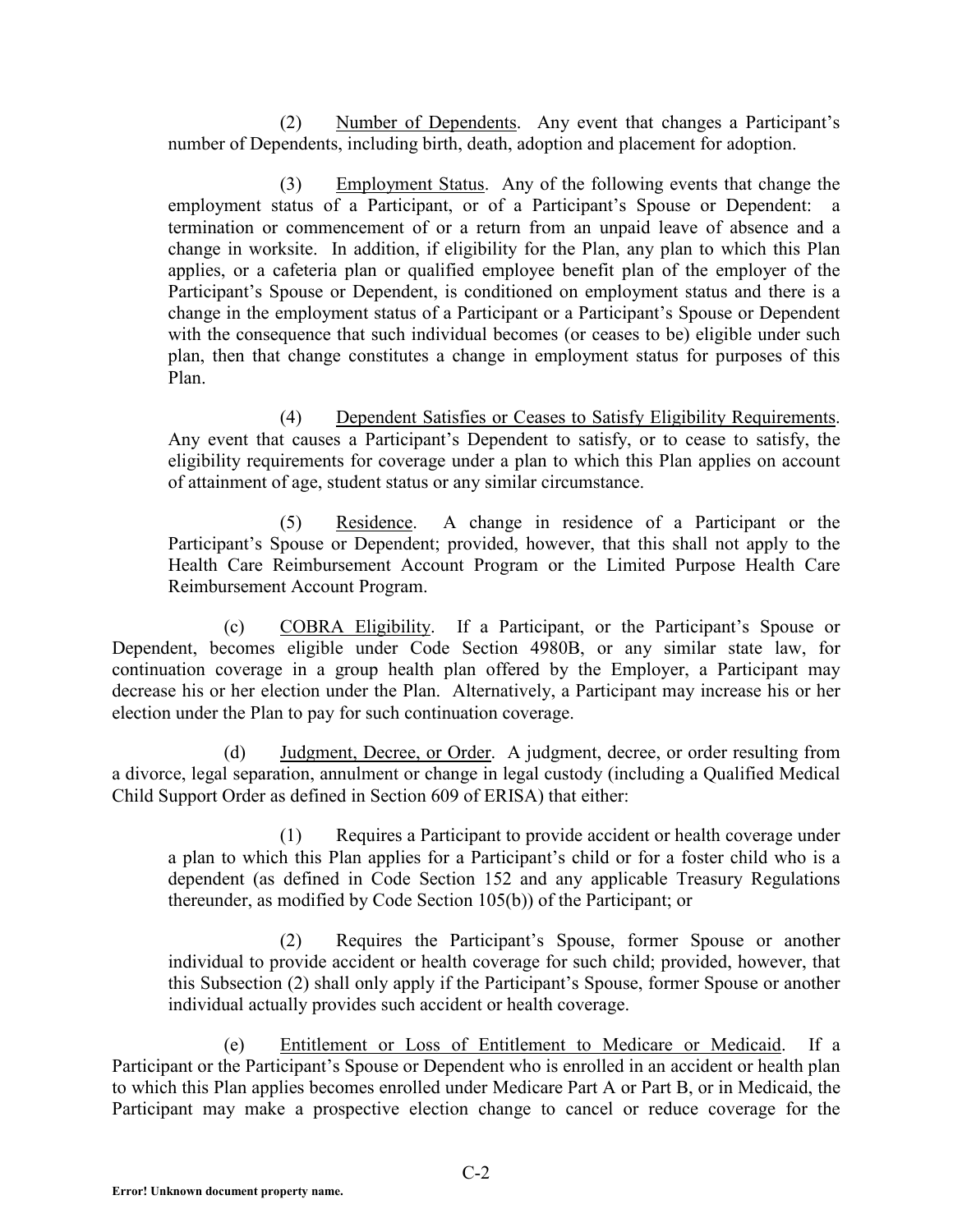individual who becomes enrolled in Medicare or Medicaid. If a Participant or the Participant's Spouse or Dependent who has been enrolled in Medicare or Medicaid loses eligibility for such coverage, a Participant may make a prospective election to commence or increase coverage under an accident or health plan to which this Plan applies for the individual who lost coverage under Medicare or Medicaid.

(f) Changes in Cost. This Subsection (f) shall not apply to the Health Care Reimbursement Account Program or the Limited Purpose Health Care Reimbursement Account Program.

(1) Automatic Changes. If the cost of a plan to which this Plan applies increases (or decreases) during a Plan Year and, under the terms of such plan, Participants are required to make a corresponding change in their contributions, the Administrator may, on a reasonable and consistent basis, automatically make a prospective increase (or decrease) in an affected Participant's election under the Plan.

(2) Significant Cost Increases. If the cost charged to a Participant for a plan to which this Plan applies significantly increases or significantly decreases during a Plan Year and, under the terms of such plan, Participants are required to make a corresponding change in their contributions, in the case of an increase in cost an affected Participant may either:

(i) Revoke his or her election for that coverage and prospectively elect coverage under another plan to which this Plan applies, if any, that provides similar coverage; or

is available.

(ii) Drop coverage if no other plan providing similar coverage

In the case of a decrease in cost, a Participant may commence participation in the plan with a decrease in cost.

Notwithstanding the foregoing, for purposes of Dependent Care Expenses, this subparagraph (2) shall only apply if the cost change is imposed by a dependent care provider who is not a Relative of the Participant. For this purpose, a Relative means an individual who is related to the Participant as described in Code Section 152(a)(1) through (8) and incorporating the rules of Code Section  $152(b)(1)$  and  $(2)$ .

(g) Changes in Coverage. This Subsection (g) shall not apply to the Health Care Reimbursement Account Program or the Limited Purpose Health Care Reimbursement Account Program.

(1) Significant Curtailment Without Loss of Coverage. If, during a Plan Year, a Participant or the Participant's Spouse or Dependent has a significant curtailment of coverage under a plan to which this Plan applies, that is not a loss of coverage as defined by Treasury Regulations or other applicable guidance issued under Code Section 125, such affected Participant may revoke his or her election under the Plan for that coverage, and may prospectively make a new election for coverage under another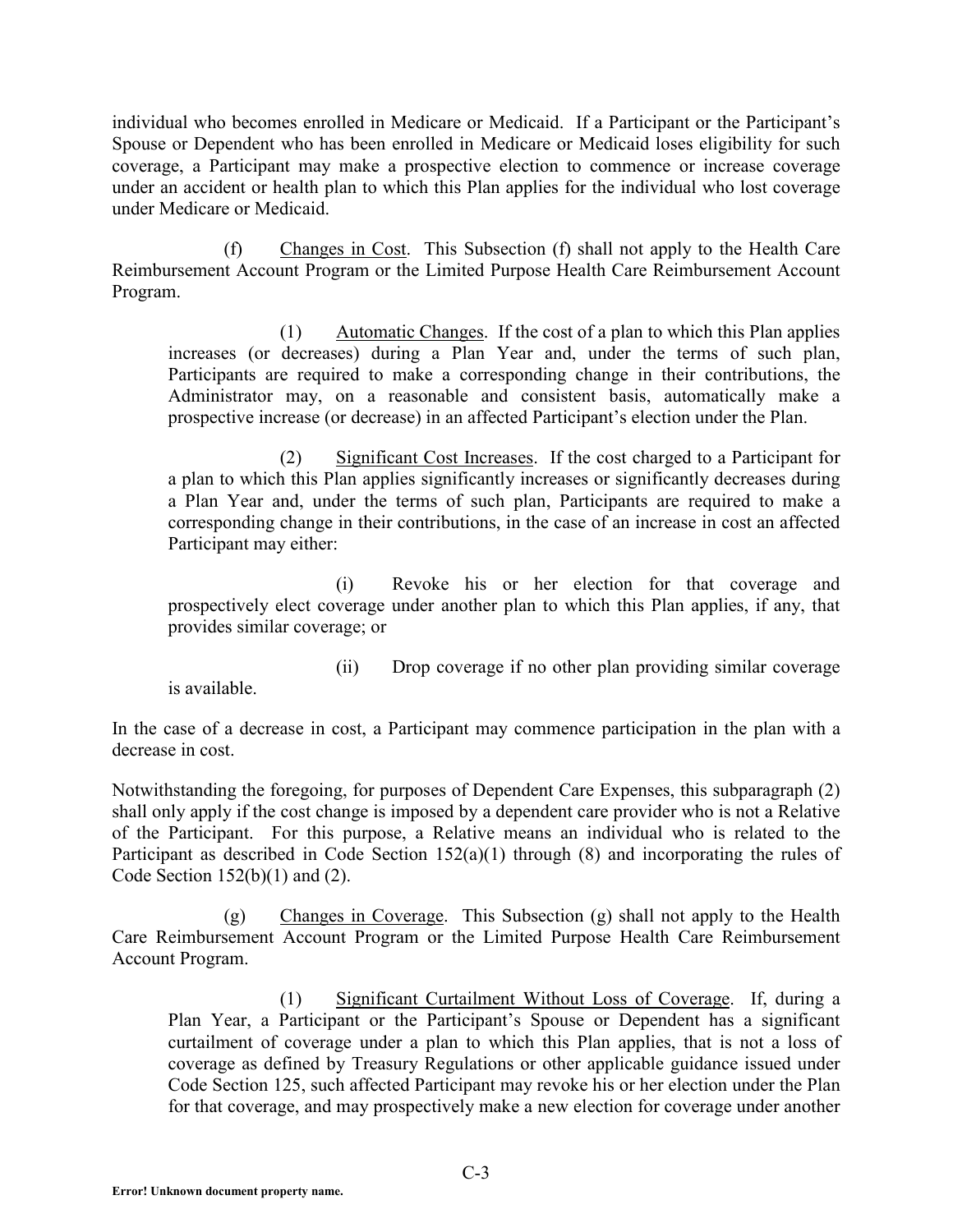plan to which this Plan applies, if any, that provides similar coverage. Coverage is significantly curtailed only if there is an overall reduction in coverage provided to Participants so as to constitute reduced coverage generally.

(2) Significant Curtailment With Loss of Coverage. If, during a Plan Year, a Participant or the Participant's Spouse or Dependent has a significant curtailment of coverage under a plan to which this Plan applies, that is a loss of coverage as defined by Treasury Regulations or other applicable guidance issued under Code Section 125, or as determined by the Administrator, in its sole discretion, consistent with such Treasury Regulations or other applicable guidance, such affected Participant may elect to either:

(i) Revoke his or her election under the Plan and prospectively make a new election for coverage under another plan to which this Plan applies, if any, that provides similar coverage; or

is available.

(ii) Drop coverage if no other plan providing similar coverage

For purposes of this Subsection (2), a loss of coverage means a complete loss of coverage under the benefit package option (including the elimination of a benefits package option, an HMO ceasing to be available in the area where the individual resides, or the individual losing all coverage under the benefits package option by reason of an overall lifetime or annual limitation). In addition, the Administrator may, in its sole discretion, treat the following as a loss of coverage: (A) A substantial decrease in the medical care providers available under the benefits package option; or (B) A reduction in the benefits for a specific type of medical condition or treatment with respect to which a Participant or the Participant's Spouse or Dependent is currently in a course of treatment; or (C) Any other similar fundamental loss of coverage.

(h) Addition Or Improvement of Plan to Which this Plan Applies. If, during a Plan Year, the Employer adds a new plan, or significantly improves the coverage provided under an existing plan to which this Plan applies, an Eligible Employee (including those who are not Participants in the Plan) or a Participant may revoke his or her election under the Plan and may prospectively make a new election under the Plan for coverage in the new plan.

(i) Change in Coverage Under Another Employer Plan. A Participant may make a prospective election change under this Plan that is on account of and corresponds with a change made under another employer cafeteria plan or a qualified benefits plan if:

The other cafeteria plan or qualified benefits plan permits participants to make an election change that would be permitted under Treasury Regulation Section 1.125-4 Par. 2 paragraphs (b) through (g); or

This Plan permits Participants to make an election for a Period of Coverage that is different from the period of coverage under the other cafeteria plan or qualified benefits plan.

(j) Loss of Other Group Health Coverage. If, during a Plan Year, a Participant or the Participant's Spouse or Dependent loses coverage under any group health

**Error! Unknown document property name.**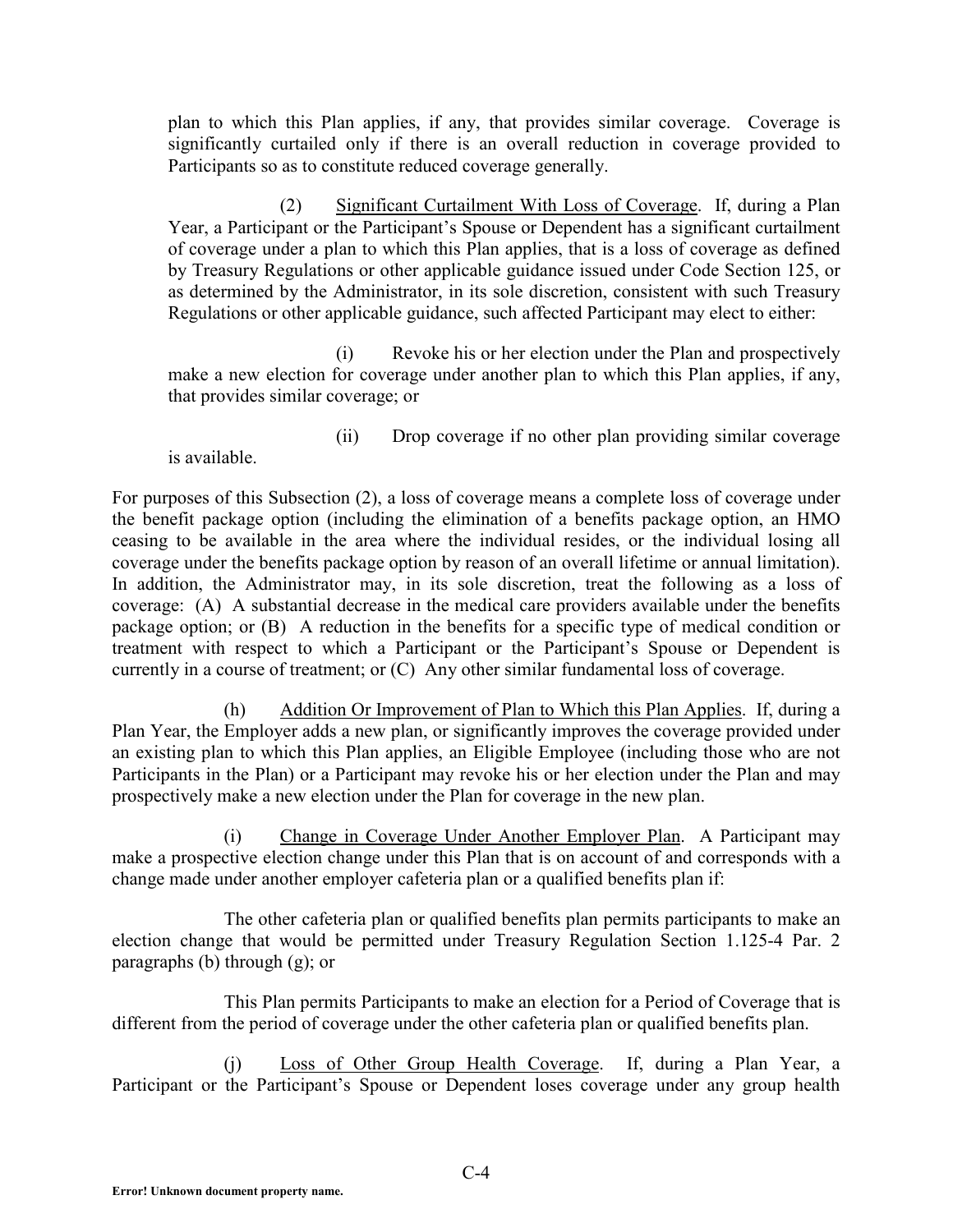coverage sponsored by a governmental or educational institution, the Participant may prospectively elect coverage under a health plan to which this Plan applies.

(k) Special Requirements For Family And Medical Leave. A Participant taking leave under the Family and Medical Leave Act (FMLA) may revoke an existing election of group health plan coverage under a plan to which this Plan applies and may make such other election for the remaining portion of the Plan Year for which an election under this Plan applies as may be provided for under the FMLA, and under applicable guidance issued under Section 125 of the Code pertaining to FMLA leaves, as it may be amended from time to time.

(l) Revocation Due to Reduction in Hours of Service Without Loss of Plan Eligibility (This Subsection (l) shall not apply to the Health Care Reimbursement Account Program or the Limited Purpose Health Care Reimbursement Account Program). An Eligible Employee may revoke an existing election of group health plan coverage under a plan to which this Plan applies provided the requirements described in subsections (1) and (2) below are satisfied.

(1) The Eligible Employee has been in an employment status under which the Eligible Employee was reasonably expected to average at least 30 hours of service per week for the Employer, and there is a change in that Eligible Employee's status so that the Eligible Employee will reasonably be expected to average less than 30 hours of service per week after the change in employment status, even if that reduction in hours does not result in the Eligible Employee ceasing to be eligible under the applicable health plan; and

(2) The Eligible Employee represents to the Plan that such revocation of his or her election for health plan coverage corresponds to the intended enrollment of the Eligible Employee and any of his or her Dependents who will cease coverage due to the revocation, in another plan that provides Minimum Essential Coverage (as defined under Code section 5000A(f)), with the new plan coverage effective no later than the first day of the second month following the month that includes the date that the Eligible Employee revoked his or her applicable health plan coverage.

(m) Revocation Due to Enrollment in a Qualified Health Plan (This Subsection (m) shall not apply to the Health Care Reimbursement Account Program or the Limited Purpose Health Care Reimbursement Account Program). An Eligible Employee may revoke an existing election of group health plan coverage under a plan to which this Plan applies provided the requirements described in subsections (1) and (2) below are satisfied.

(1) The Eligible Employee is eligible to enroll in a Qualified Health Plan through a Marketplace (as defined under section 1311 of the Patient Protection and Affordable Care Act) during either (i) a Marketplace Special Enrollment Period (as defined under 45 CFR section 155.420), or (ii) a Marketplace annual open enrollment period; and

(2) The Eligible Employee represents to the Plan that such revocation of coverage under the applicable health plan corresponds to the intended enrollment of

**Error! Unknown document property name.**